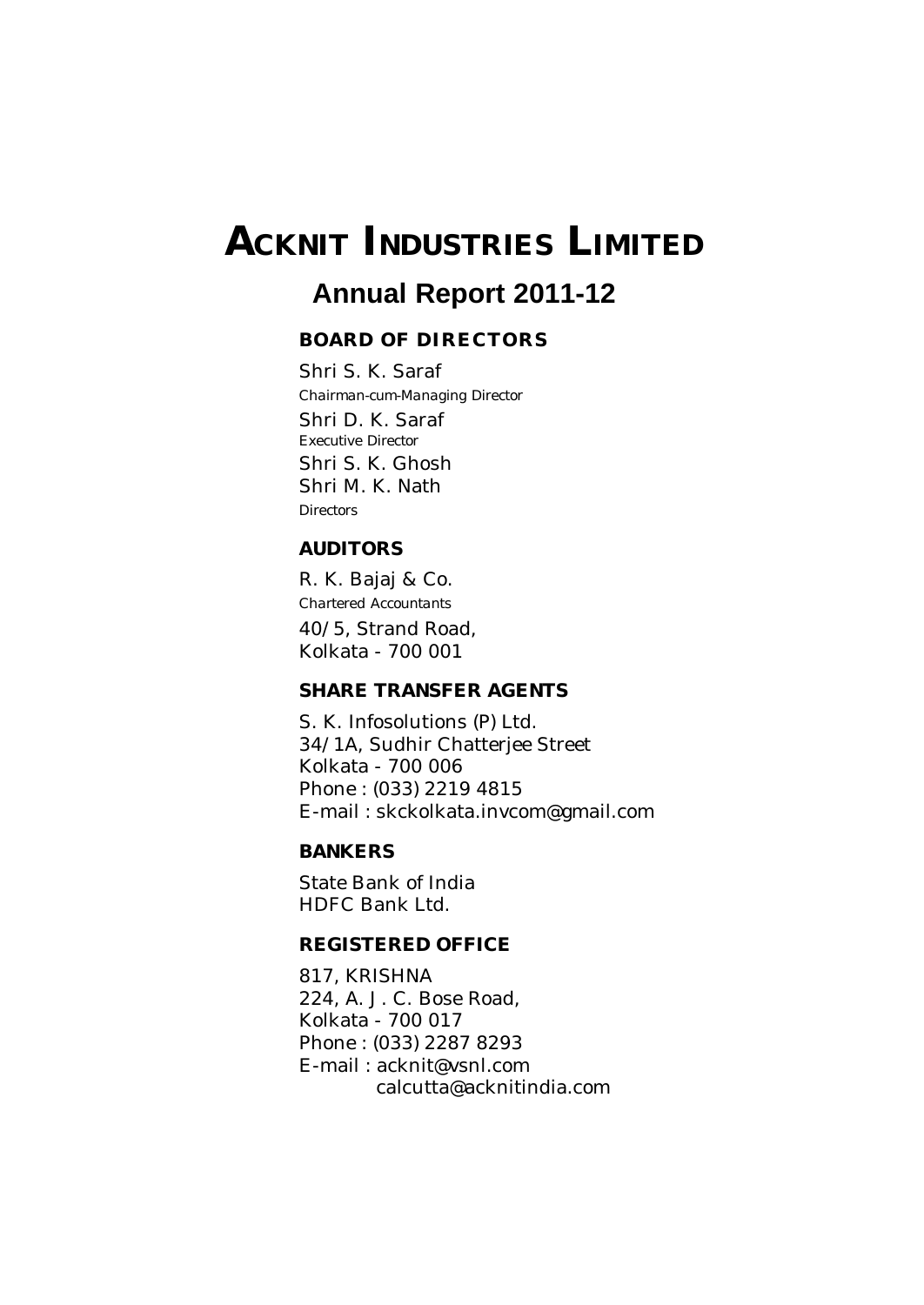

#### **NOTICE**

Notice is hereby given that the 22<sup>nd</sup> Annual General Meeting of the Members of **ACKNIT INDUSTRIES LIMITED**, will be held at 'Kala Kunj' at 48 Shakespeare Sarani, Kolkata - 700 017 on Tuesday, 25<sup>th</sup> September, 2012 at 3.00 p.m. to transact the following business :-

#### **ORDINARY BUSINESS**

- 1. To receive, consider and adopt the Audited Statement of Profit & Loss of the company for the year ended 31<sup>st</sup> March 2012 and the Balance Sheet as on that date and the Reports of the Directors and Auditors there on.
- 2. To declare Dividend.
- 3. To appoint a Director in place of Mr. S. K. Ghosh, who retires by rotation at this meeting and being eligible offers himself for reappointment.
- 4. To appoint Auditors and fix their remuneration.

By Order of the Board For **Acknit Industries Limited**

Place : Kolkata **D. K. Saraf** Date : The 22<sup>nd</sup> day of Aug, 2012 **Executive Director Executive Director** 

#### **Notes**

- 1. A MEMBER ENTITLED TO ATTEND AND VOTE AT THE MEETING IS ALSO ENTITLED TO APPOINT A PROXY / PROXIES TO ATTEND AND VOTE AT THE MEETING INSTEAD OF HIMSELF/ HERSELF AND THAT A PROXY NEED NOT BE A MEMBER.
- 2. An instrument appointing the proxy should reach the Registered Office of the Company not less than 48 hours before the meeting.
- 3. The Register of Members and the Share Transfer Books of the company shall remain closed from the  $18<sup>th</sup>$  September, 2012 to 25<sup>th</sup> September, 2012, both days inclusive.
- 4. Members are requested to notify any change in their mailing address to the Registrar & Share Transfer Agents of the Company quoting their folio number.
- 5. Members holding Shares in identical order of names in more than one folio are requested to write to the Registrar and Share Transfer Agents for consolidation of the folios into one.
- 6. Members desiring to have any information/clarification on the published Accounts may write to the company at least 7 days before the meeting specifying the required information/clarification, so that, the information could be made ready in hand.
- 7. Pursuant to Sec. 205C of the Companies Act 1956, unpaid/unclaimed dividend remaining unpaid for 7 (Seven) years is to be transferred to the **Investor Education & Protection Fund** of the Central Govt. and once the amount is so transferred, no claim shall lie in respect thereof. Hence the shareholders, who have not encashed dividend warrants for the F.Y. 2004-05 and thereafter are requested to forward the same to the company for revalidation immediately.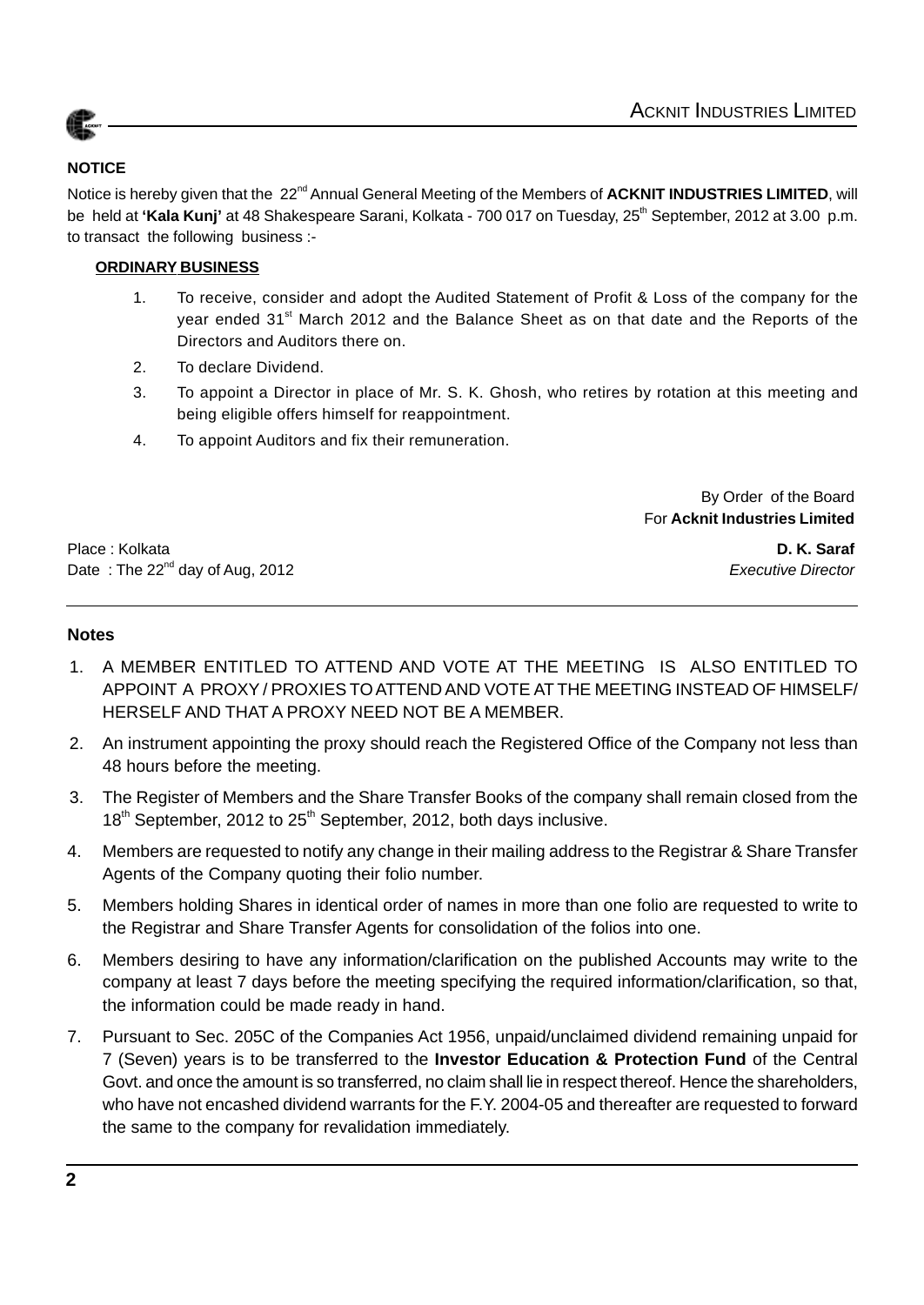

- 8. Members holding shares in physical form may avail the facility of nomination in respect of the shares held by them pursuant to amendments in the Companies Act 1956. The prescribed format (Form 2B) can be obtained from the RTA of the company, M/s. S. K. Infosolution (P) Ltd., 34/1A Sudhir Chatterjee St. Kolkata - 700 006.
- 9. Investors and Shareholders may kindly note that if Physical documents viz Demat Request Form (DRF) and share certificates etc, are not received from their DPS by the Registrar within a period of 5 days from the date of generation of DRN for dematerialization, the DRN will be treated as rejected/ cancelled pursuant to the advice of National Securities Depository Limited (NSDL) so that no Demat Request remain pending beyond 21 days upon rejection of DRN as above. A fresh DRN has to be forwarded along with the Share Certificate by the DPS to the Registrar. This note is only to caution the Investors/Shareholders.
- 10. Dividend on Equity Shares for the year ended 31<sup>st</sup> March, 2012, if declared at the meeting, will be paid:
	- a. To those members whose names appear in the Register of Members of the company as on the date of the meeting ;
	- b. In respect of shares held in electronic forms, to those deemed members whose names appear on the statement of Beneficial ownership furnished by NSDL/CDSL at the end of the business hour on the date preceeding book closure i.e.  $17<sup>th</sup>$  September, 2012.
	- c. SEBI has made it mandatory for all to use bank details furnished by the investors for distributing dividends or other cash benefits, on payment instrument to the Investors.
	- d. SEBI vide its circular dated 27.04.2007 and 25.06.2007 has made it effective from 02.07.2007 for every participants in the securities/capital market to furnish PAN. Therefore, members holding shares in physicial mode are requested to furnish their PAN alongwith a photo copy of their PAN card.

PARTICULARS OF DIRECTOR(S) SEEKING APPOINTMENT AS REQUIRED IN TERMS OF CLAUSE 49 OF THE LISTING AGREEMENT

| <b>NAME</b>          | S. K. GHOSH                               |
|----------------------|-------------------------------------------|
| <b>DESIGNATION</b>   | <b>INDEPENDENT NON EXECUTIVE DIRECTOR</b> |
| DATE OF BIRTH        | 07.09.1938                                |
| DATE OF APPOINTMENT  | 30.04.2005                                |
| <b>QUALIFICATION</b> | M.COM, ICWA, ACS                          |
| <b>EXPERIENCE</b>    | PROFESSIONAL WITH WIDE EXPERIENCE AND     |
|                      | EXPOSURES IN THE FIELD OF COST.           |
|                      | ACCOUNTANCY AND COMPANY LAWS              |
|                      |                                           |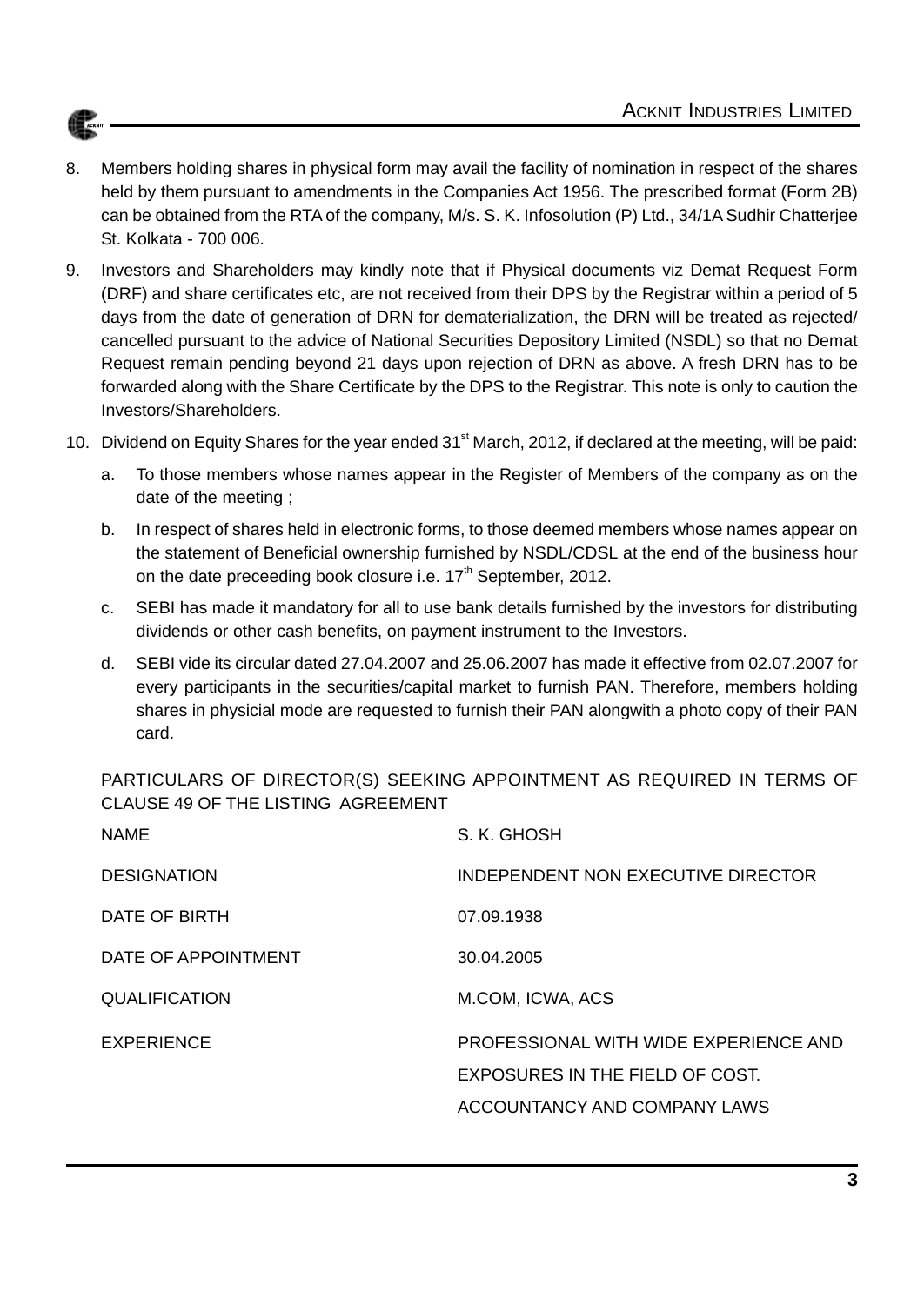

### **DIRECTORS' REPORT**

Your Directors have pleasure in presenting the 22<sup>nd</sup> Annual Report of your company alongwith the operating and financial results for the year ended 31<sup>st</sup> March, 2012.

#### **FINANCIAL RESULTS** *(*` *in Lacs)*

|                                                   | <b>Year Ended</b><br>31 <sup>st</sup> March, 2012 | Year Ended<br>31 <sup>st</sup> March, 2011 |
|---------------------------------------------------|---------------------------------------------------|--------------------------------------------|
| <b>Gross Sales</b>                                | 8,904                                             | 6,503                                      |
| Other Income                                      | 23                                                | 171                                        |
| <b>Total Revenue</b>                              | 8,927                                             | 6,674                                      |
| Less: Total Expenditure                           | 8,247                                             | 6,063                                      |
| Gross Profit (before Depreciation & Finance Cost) | 680                                               | 611                                        |
| Less: Depreciation                                | 162                                               | 154                                        |
| : Finance Cost                                    | 297                                               | 259                                        |
| Profit Before Exceptional Items & Tax             | 221                                               | 198                                        |
| Less: Exceptional Item                            |                                                   | 29                                         |
| Net Profit Before Tax (PBT)                       | 221                                               | 169                                        |
| Less: Provision for Income Tax                    | 71                                                | 40                                         |
| : Deferred Tax                                    | $\mathbf{2}$                                      | (19)                                       |
| Profit after Tax (PAT)                            | 148                                               | 148                                        |
| <b>Balance B/F</b>                                | 120                                               | 96                                         |
| Total amount available for appropriation          | 268                                               | 244                                        |
| Less: Dividend & Dividend Tax                     | 44                                                | 44                                         |
| Less: Transfer to General Reserve                 | 100                                               | 80                                         |
| <b>Balance Transfer to Balance Sheet</b>          | 124                                               | 120                                        |
|                                                   |                                                   |                                            |

#### **OPERATING PERFORMANCE**

The year commenced with an optimistic note and the order book being sufficient with diverse enquiries and fresh orders.

The management succeeded in increasing the sales turnover after recovery of initial set back caused by fire in one of its unit at FSEZ at the end of the previous year and the Annual Turnover of the company was increased by about 37 % over the previous year and your directors are optimistic about sustaining the growth momentum.

The turnover of the company during the year under review was `89.27 Crores as against `66.74 crores in the last year, the gross profit was also increased to ` 6.80 crores from ` 6.11 crores in the previous year and the net profit after tax was ` 1.48 crores which works out to an EPS of ` 5.89 per share as against ` 5.87 per share in the previous year.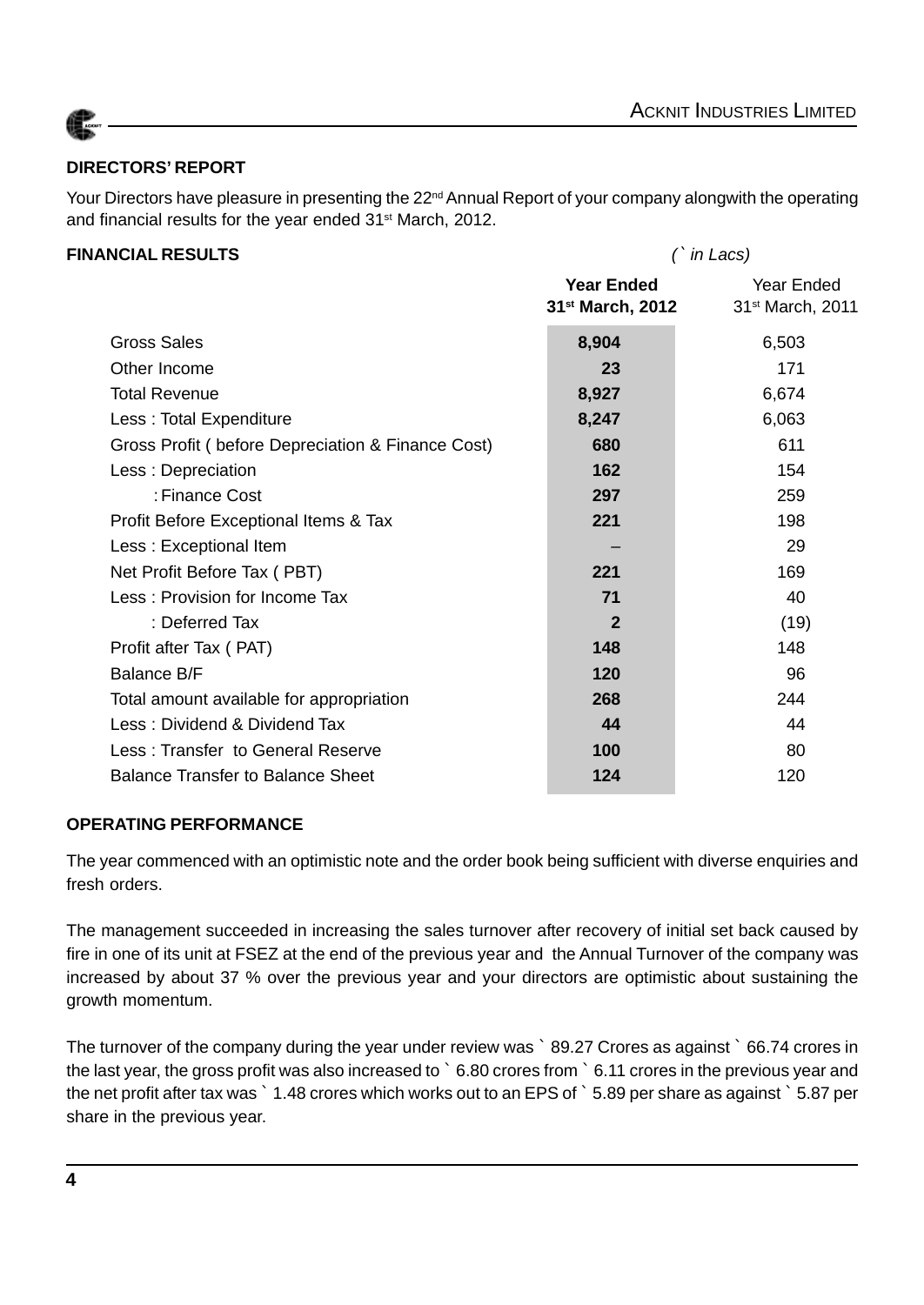

#### **DIVIDEND**

Your Directors have recommended a dividend of 15% on equity shares which together with dividend tax is expected to absorb ` 43.93 Lacs.

#### **DIRECTORS**

In accordance with the statutory provisions Shri S.K Ghosh, an Independent, Non-Executive Director retires by rotation at the ensuing Annual General Meeting of the Company, and being eligible offers himself for re-appointment.

The Particulars of Directors seeking appointment/re-appointment have duly been furnished as part of the notes to the notice convening the ensuing Annual General Meeting pursuant to clause 49 of the Listing Agreement.

None of the Directors of the Company is disqualified in terms of section 274 (I) (g) of the Companies Act 1956, as amended.

#### **AUDITORS**

The Auditors of the company, M/S. R.K. Bajaj & Co., Chartered Accountants, retires at the forthcoming Annual General Meeting and have given their consent for re-appointment and have also notified that if appointed, such re-appointment will be within the prescribed limits u/s 224 (IB) of the Companies Act,1956 and they are duly qualified to accept such assignment.

#### **INFORMATION U/S 217 OF THE COMPANIES ACT,1956**

#### **a. Conservation of Energy,etc.**

Information pursuant to section 217 (1) (e) of the Companies Act,1956 read with Companies (Disclosure of Particulars in the Report of the Board of Directors) Rule,1988 and forming part of this Report is annexed hereto as "Annexure C".

#### **b. Particulars of Employees :-**

The Company has no employee drawing remuneration in excess of the prescribed limits u/s 217 (2A) of the Companies Act, 1956.

#### **c. Directors' Responsibility Statement**

As required u/s 217(2AA) of the Companies Act,1956, Your Directors confirm having :

- a) Followed in the preparation of the Annual Accounts, the applicable Accounting Standards with proper explanation relating to material departures, if any;
- b) Selected such accounting policies and applied them consistently and made judgments and estimates that are reasonable and prudent so as to give a true and fair view of the state of affairs of the Company at the end of the financial year and of the Profit of the company for that year;
- c) Taken proper and sufficient care for maintenance of adequate accounting records in accordance with the provisions of the Act for safeguarding the assets of the company and for preventing and detecting fraud and other irregularities; and
- d) Prepared the Annual Accounts on a going concern basis.

#### **CORPORATE GOVERNANCE**

The company believes that Corporate Governance is a way of business life than a legal compulsion.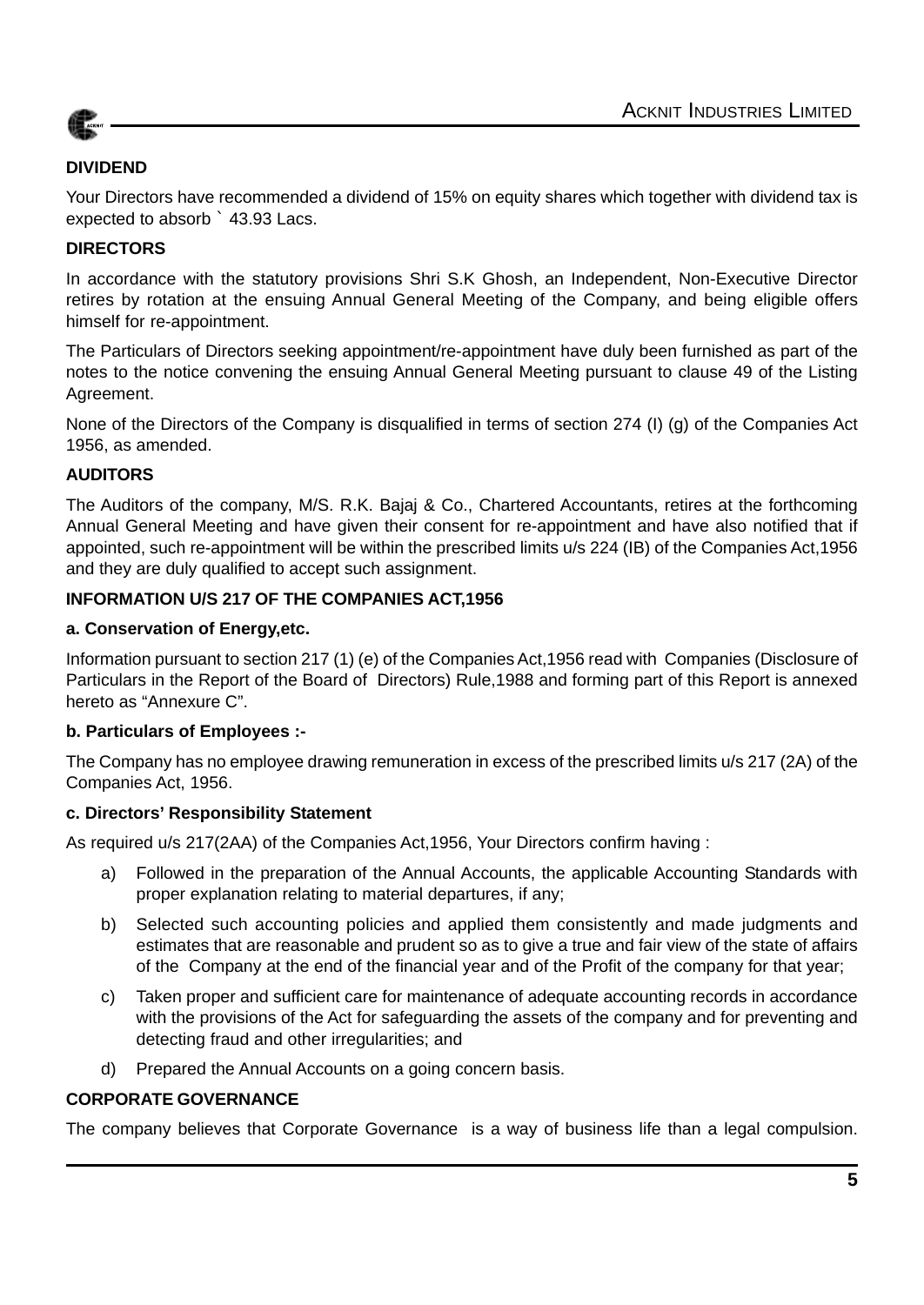

Though the provisions of Section 292 A of the Companies Act, 1956 and/or clause 49 of the Listing Agreement corresponding to the legal obligation for Corporate Governance, are not applicable to the Company, your Directors are committed to the application of best management practices, Compliance with Law and adherence to ethical standard while discharging social responsibilities. A report on Corporate Governance is annexed hereto separately as part of this report and marked as 'B'.

#### **MANAGEMENT DISCUSSION AND ANALYSIS**

A Separate Report on management Discussion and Analysis is annexed hereto, and marked as 'A'.

#### **PUBLIC DEPOSITS**

The Company has not accepted or renewed any Public Deposit, as defined u/s 58A of the Companies Act,1956, during the year under review.

#### **COMPLIANCE CERTIFICATE**

The provisions u/s 383A of the Companies Act,1956 regarding obtaining compliance certificate from practicing Company Secretary, have since been extended to companies having a paid-up Capital upto ` 5.00 Crores. Accordingly, your company has since obtained such Compliance Certificate for the year ended 31.03.2012 from Mr. Rajarshi Ghosh, a Company Secretary in practice, a copy thereof is annexed hereto as part of the Director's Report and marked as Annexure 'D'.

#### **PERSONNEL AND INDUSTRIAL RELATION**

All along, the Company maintained a cordial and harmonious relationship with its employees at all level. Your directors put on record their appreciation of the hard work and efficiency of its employees which enabled the Company to achieve its objectives.

#### **CAUTIONARY STATEMENT**

The statements made in this report describing Company's estimates, expectations or predictions may be forward looking statements within the meaning of applicable securities laws and regulations. Actual results could differ materially from those expressed or implied. Important factors that would make a difference to the Company's operations include demand supply conditions, raw material prices, changes in Government regulations, tax regimes, economic developments of the country and other factors like litigations and labour negotiations, etc.

#### **CONCLUSION**

Your Directors place on record their appreciation of the co-operation and support received from investors, customers, shareholders, bankers, vendors and statutory and Regulatory Authorities. Your Directors also thank the employees for their significant contribution in Company's performance. Your Directors now look forward to the future with confidence and optimism.

> For and on behalf of the Board of Directors **Acknit Industries Limited**

> > **D. K. Saraf** Executive Director

Place : Kolkata **S. K. Ghosh** Dated : The 22nd day of August 2012 Director and the United States of August 2012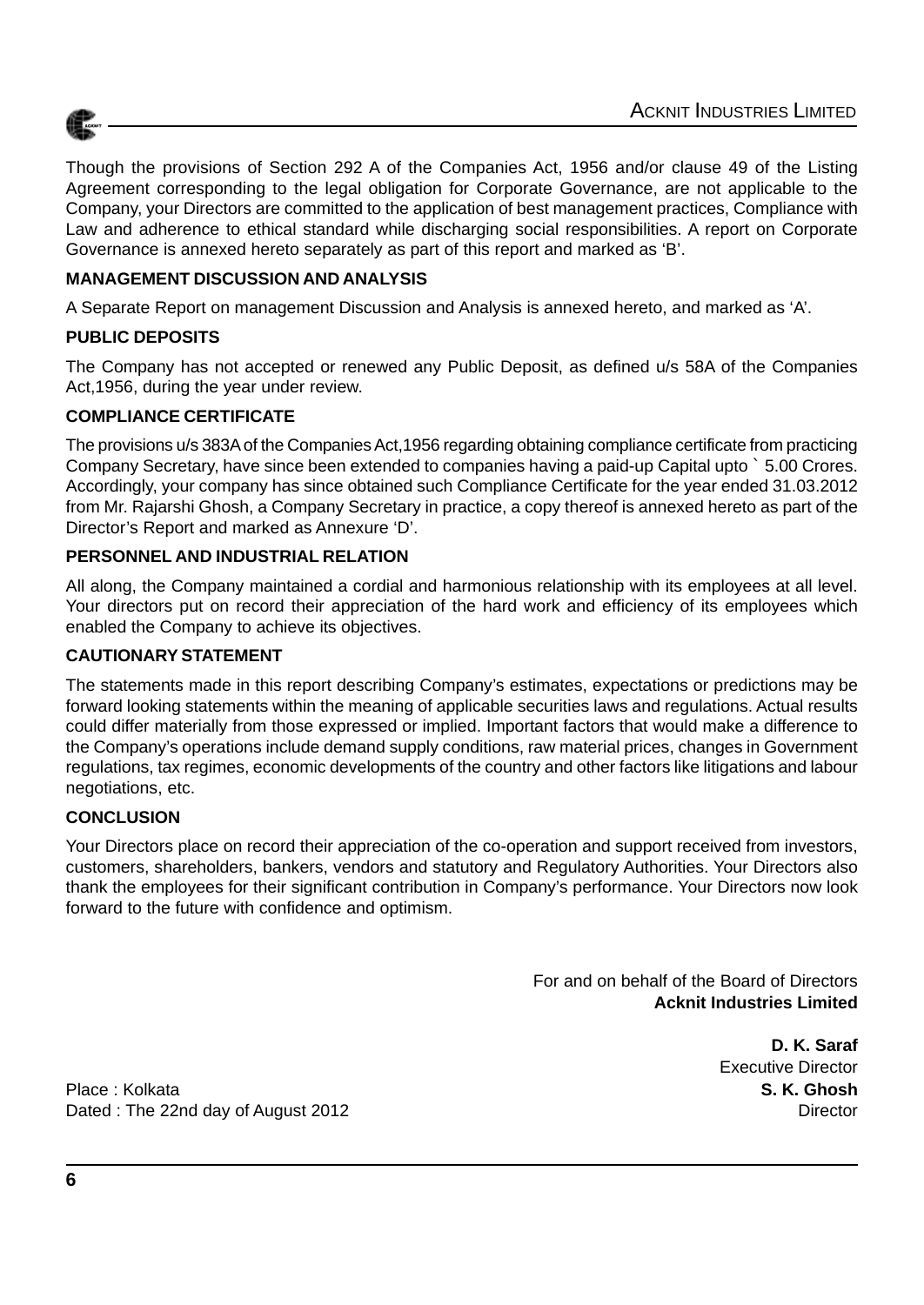

#### **ANNEXURE - 'A'**

#### **MANAGEMENT DISCUSSION AND ANALYSIS**

The Management Discussion and Analysis has been included in the Directors Report in adherence to the spirit enunciated in the code of Corporate Governance approved by the Securities and Exchange Board of India (SEBI). The Report herein presents a brief discussion on the Industry structure and Development, Company's Performance and outlook, SWOT analysis, Internal control systems and their adequacy, financial performance and Human Resource Development. This discussion is based on the assessment of the current environment which may vary due to future economic and other developments in the universal arena.

#### **INDUSTRY STRUCTURE AND DEVELOPMENT**

Industrial Safety measures has been made mandatory all over the world; And as part of the Industrial safety measurer different variants of Industrial Gloves and other safety gears are in increasing demands corresponding to further increases in Industrial activities across the world. On the other hand, increased cost of production in the Industrialised Developed countries of West, have resulted to close their own production units for safety gears in favour of job outsourcing to low cost Developing countries like India and other countries of the East with a view to cut down their own cost without compromising with the safety requirements. In this arena India with its abundant supply of raw materials and cheap labour associated with most advanced Technology and expertise occupies comparatively favoured position. Added to this the recent steps taken in liberalizing the Indian economy and overall improvement in business environment and a steady improvement in infrastructure developments across the country has given a positive impact to the growth of all types of business and manufacturing activities and export promotions.

Under this background, the future of production and Export of Industrial Safety Gloves in the country is extremely bright and in this arena 'Acknit' enjoys a privileged position because of its maintenance of Quality Standard confirming to ISO 9001-2008 and strict adherence to time schedules at the most competitive price over the decades.

#### **COMPANY'S PERFORMANCE & OUTLOOK**

Your company's products cover wide range of Industrial safety requirements with different types of coatings, dottings, rubberized and of such materials as per specific requirements of the consumers. The company's products have received wide acceptance across the world and your company is in receipt with various trade enquiries from various types of Industries of the Developed countries. The booming Indian economy, the growth in infrastructure facilities and added to it the increased amount of Industrial Investments in the country has added to the growing needs of safety gears directly in conformity with the increasing pollution control measures. Your Company's products are well established in the market and its brand name 'Acknit' has a substantial recall value creating an edge over other competitors.

Although there had been an all round increase in production during the year under review, the inflationary trend in Indian Economy and with continued fluctuation of Indian currency as against US Dollars and Euros resulted in a favourable impact on your company's turnover. On the other hand, the Indian Economic because of its failure to maintained its progress in every directions has lost its competitive position amongst the fastest growing economic of the present day world. However, the International connections and Economic interactions would not allow the Indian Economy to be quarantined against the recessionary effect of the global Economy.

Inspite of all such restraints the demand for Industrial Safety can not be compromised at any cost. International demand for Industrial safety wears will continue increasing directly in proportion to increased activities in Industrial restructuring efforts in the west. "Acknit" being exclusively engaged in the production and supply Industrial Safety wears, its activities are directly responsive to Industrial Activities of Developed countries.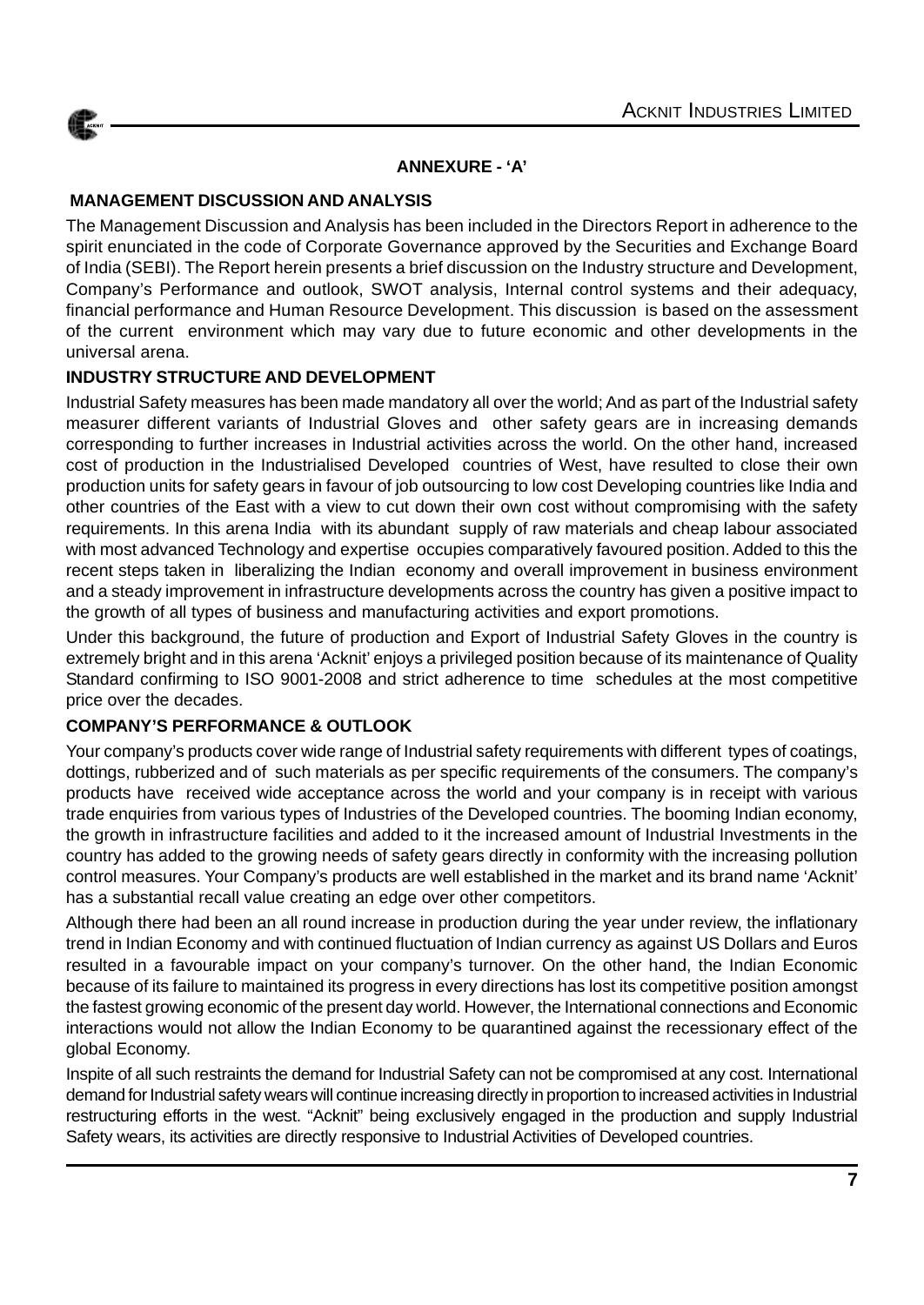

The strength of the brand name 'Acknit', the enhanced product range, excellent distribution network and market relations, projected booming conditions after the by-gone recession in European market- all these factors are expected to act as synergies having potential propelling the workings of your company in the immediate future.

#### **SWOT ANALYSIS**

- 1. Strengths
	- ✦ Your Company has most strategically located production units having varied and advanced Technologies and sophisticated Machineries installed adequately;
	- Your company's products having been well established in the market over the years with commandable reputation, further increases in sales is foreseen;
	- Your company has an excellent customer base with efficient Distribution network supplemented by continued liaison;
	- ✦ Maintenance of Quality Standard confirming to ISO 9001-2008 and strict adherence to supply schedules at the most competitive price are the basic strength of your company.
- 2. Weakness
	- ✦ Your company being a 100% Export Unit is dependant on the inflow of Export orders which has become subjected to increased propagation against outsourcing by the European union may cause concern for the Future;
	- ✦ The profitability is generally dependant on the Government policy decision particularly with reference to GATT and WTO resolutions;
	- Increasing trend of price war introduced by the new entrants in the market from other low cost Asian Country may cause ultimate concern in the future.
- 3. Opportunities
	- Due to expansion of manufacturing base and development of diverse types of protective safetywears as per the customers requirements and industrial safety specifications, substantial increase of demand for your company's products is foreseen;
	- ✦ There are opportunities to explore geographical insights of the global market;
	- ✦ There are opportunities to develop and increase distribution network across the global markets in developing countries;
	- There are opportunities to increase sale of different range of products through tie ups with retail outlets and other brand owners of the West.
- 4. Threats
	- ✦ Stiff competition from other low- cost countries of the East and the increasing price wars are continuously reducing the returns on sale;
	- ✦ The unprecedented global recession caused substantial decrease in International demand which is though of temporary nature;
	- Prolonged Financial crisis in European Countries causes serious fluctuations in Exchange rates have since been neutralized by the devaluation of Indian Currency.
	- ✦ Propagation against outsourcing in the European Countries may cause further shrinkage in the demand for your company's products.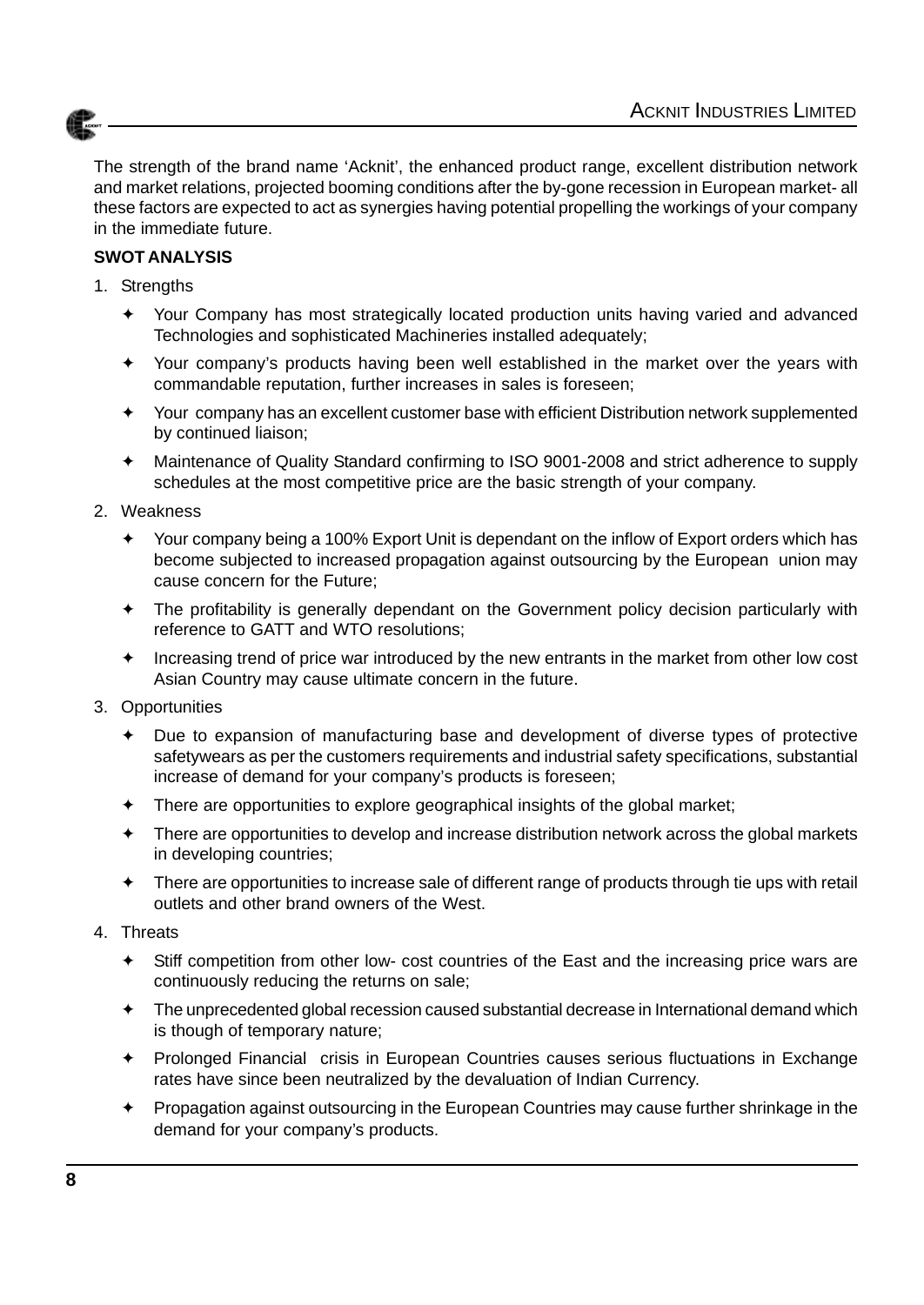

#### **INTERNAL CONTROL SYSTEM AND THEIR ADEQUACY**

Your company has established a well defined organization structure having an extensive system of internal control to ensure optimum utilisation of resources, accurate reporting of financial transactions and strict compliance of applicable statutory laws and regulations at all times. Your company has adequate system to ensure that the assets of the company are safeguarded against loss from unauthorized use or depreciation and that all transactions are properly authorized recorded and reported correctly.

An audit committee of the Board of Directors regularly reviews the audit plans, significant audit findings, adequacy of internal control, compliances with Applicable Accounting Standard and particularly reasons for changes in Accounting policies and practices, if any.

#### **DISCUSSION ON FINANCIAL PERFORMANCE WITH RESPECTS TO OPERATIONAL PERFORMANCE.**

The financial Statements have been prepared in compliance with the requirements of the Companies Act,1956 and Generally Accepted Accounting Policies (GAAP) in India.

#### **HUMAN RESOURCE DEVELOPMENT**

Your Company is built around people. The Spirit of Trust, Transparency and Team Work has enabled your company to build a tradition and harmonious relation.

Your company has a systems of annual appraisal of its employees. It believes that in order to unleash 100% potential, it is necessary to empower Talent and prepare its people with the necessary skill to exploit their own potential. System of succession planning has commenced and it is expected to ensure that performances have a fast career growth.

#### **ANNEXURE - 'B'**

#### **CORPORATE GOVERNANCE**

During the year under review, your Company continued its endeavour to achieve its objectives by means of adoption and monitoring corporate strategies, prudent business plans and pursued such policies and procedure to satisfy its ethical responsibilities.

#### **BOARD OF DIRECTORS**

In due compliance with Clause 49 of the Listing Agreement with Stock Exchanges, the Board is evenly composed with 2 (two) Executive Promoter Directors and 2 (two) Non Executive Independent Directors. The company did not have any pecuniary relationship or transactions with the non-executive Independent Directors. The Independent Directors are not related with the promoters or persons occupying management positions at the Board level or any level below the Board. They are neither in employment for the last 3 years nor are they material suppliers, service providers or customer or a lessee to the Company which may effect their Independence. They are not holding substantial shares of the Company.

None of the Directors is a member of more than 10 (ten) committees and Chairman of more than 5 (five) companies in which he is Director.

The necessary disclosures regarding committee positions have been made by the Directors.

#### **MEETING OF THE BOARD**

During the year under review, there were 6 (six) meetings of the Board of Directors held on 13.05.2011,18.07.2011,13.08.2011 , 05.11.2011 , 14.11.2011 & 14.02.2012 with a maximum gap between two consecutive meetings of not more than 4 (four) months and the information as required were made available to the Board members for discussion. The dates and venue of each meeting was decided well in advance and the Directors were duly communicated of the same alongwith the supporting papers and notes on the agenda of the meeting enabling them to deliberate in the meetings with full knowledge of the issues under discussion.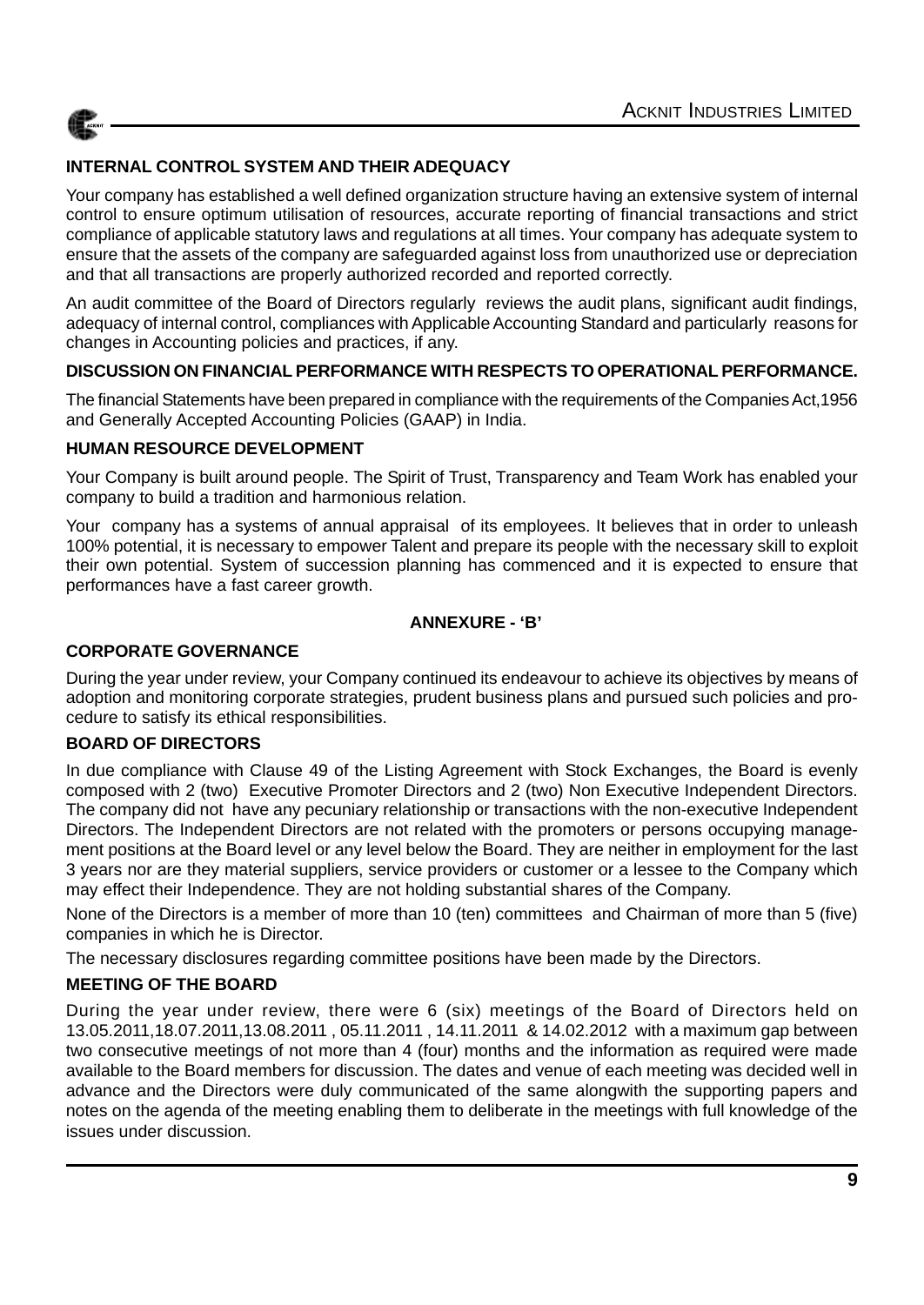



The Name and Categories of the directors, their membership in committee and attendance in the meeting during the year are given in the table below.

| Name of<br><b>Director</b>        | Catagory                                                  | No. of Directorship<br>in other Pub Cos. | No. of Comm.<br>Membership | No. of B.M.<br>attended | Attendence at<br>last AGM |
|-----------------------------------|-----------------------------------------------------------|------------------------------------------|----------------------------|-------------------------|---------------------------|
| S. K. Saraf                       | Promoter /<br>Executive<br><b>CMD</b>                     |                                          |                            | 5                       | Yes                       |
| D. K. Saraf                       | Promoter /<br>Executive<br>Wholetime<br>Director          | One                                      | Two                        | 6                       | Yes                       |
| S. K. Ghosh                       | <b>Non</b><br>Executive<br>Independent<br><b>Director</b> | One                                      | <b>Three</b>               | 6                       | Yes                       |
| M. K. Nath<br>(Addl.<br>Director) | <b>Non</b><br>Executive<br>Independent<br><b>Director</b> |                                          | Three                      | 6                       | Yes                       |

#### **4. BOARD COMMITTEES**

The Board has constituted 3 (Three) committees of Directors to assist the Board in discharging its responsibilities in strategic supervison.

#### **(I) AUDIT COMMITTEE**

The Board has formed an Audit Committee in due compliance of the Provisions of Section 292A of the Companies Act,1956 and the Clause 49 of the Listing Agreements, comprising of 3 (three) directors with Mr.S.K Ghosh an Independent Non Executive Director as its Chairman. Mr. Ghosh is a qualified Cost Accountant with an extensive exposures in financial Management over a period of 40 years is assisted by Mr.M.K Nath, an Independent Non Executive Director with commercial and business exposures for 3 (three) decades and Mr.D.K Saraf, the Executive whole time Director as its members.

The Audit committee provides, inter alia, assurance to the Board on the adequacy or otherwise of internal Control System, Financial disclosures and ensure due observation of the statutory Accountings Standards. It provides the management the necessary guidance for preparation of periodic and Annual Financial statements before they are placed before the Board for its review and approval and at the same time, liaisons between the Internal Audit and the statutory Auditor. The functions of the Committee includes reviewing the adequacy of Internal Audit system, its structures and discussion with Internal Audit team on any significant finding and follow up therewith. In short, the role of the committee is more or less the same as one laid down in the listing Agreement and in Sec.292A of the Companies Act,1956.

During the year, the Audit Committee met 5 (five) times on 13.05.2011,18.07.2011,13.08.2011, 14.11.2011 & 14.02.2012.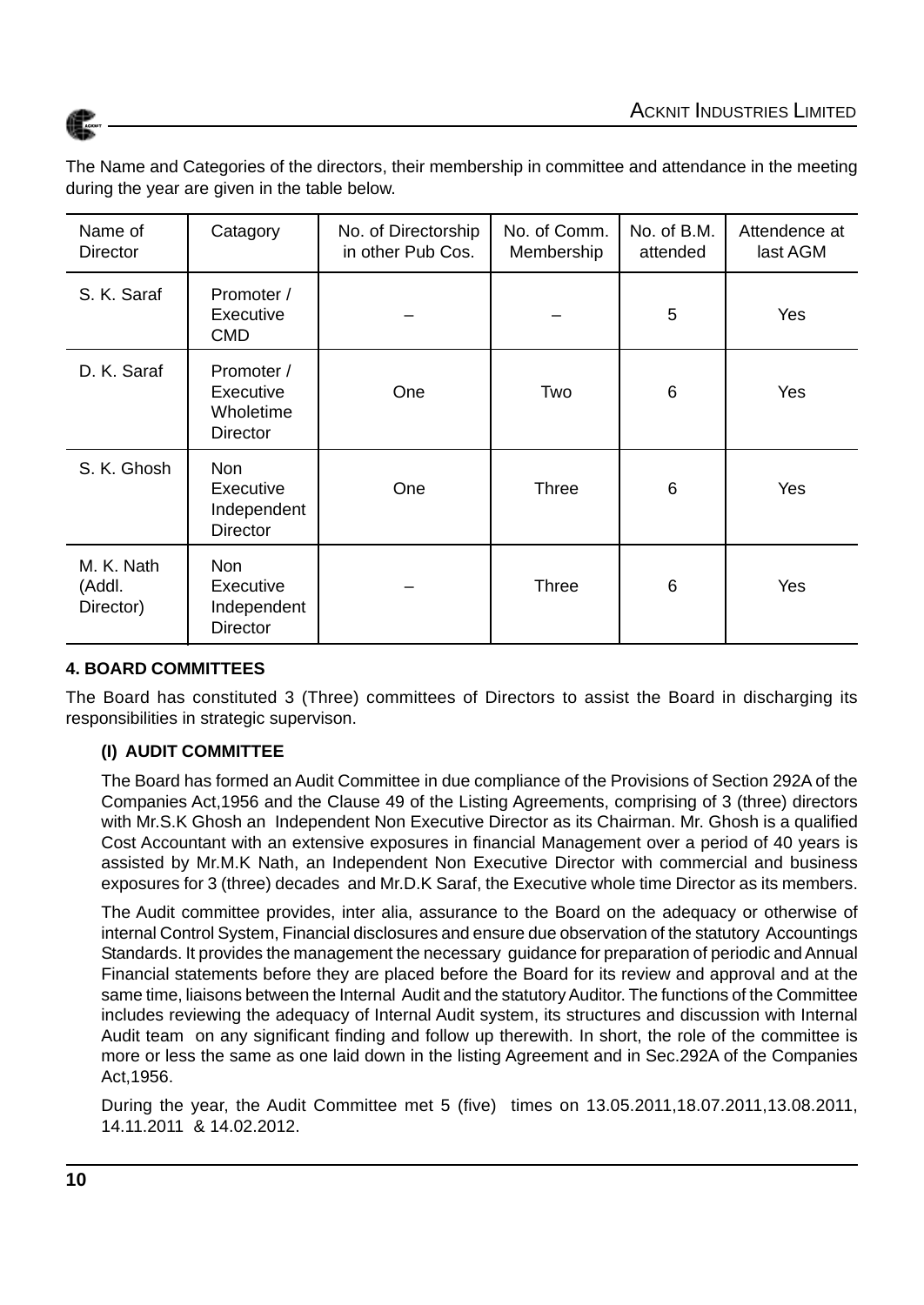

#### *Audit Committee :*

| SL NO | NAME OF MEMBER | <b>STATUS</b>                       | NO OF MEETINGS<br>ATTENDED |
|-------|----------------|-------------------------------------|----------------------------|
|       | Mr. S.K GHOSH  | Independent Non-Executive Director  |                            |
|       | Mr. M. K. NATH | $-$ Do $-$                          |                            |
| 3     | Mr. D.K.SARAF  | <b>Wholetime Executive Director</b> |                            |

The matter dealt with by the committee includes, inter alia, analysis of financial conditions and operating results, statement submitted by the management relating to significant related party transaction, review of management discussion forming part of the Directors Report, Internal audit report, particularly in relation to control the weakness in operating system, etc.

#### **(II) SHARE TRANSFER COMMITTEE-CUM-INVESTORS GRIEVANCE COMMITTEE**

The share Transfer committee of the Board was comprised of Mr. M. K. Nath, Mr. S. K. Ghosh and Mr. D. K. Saraf. The share Transfer committee approves the Transfer of Shares, Consolidation/ Sub division of shares, issue of duplicate share certificates and related matters.

The Committee holds periodical meetings for approving requests for Transfer / Transmission of shares and also for issue / splitting of share certificates.

| <b>SL No</b> | Name of Member  | <b>Status</b>                       | No of meetings attended |
|--------------|-----------------|-------------------------------------|-------------------------|
|              | Mr. M. K. Nath  | Independent Non Executive Director  |                         |
|              | Mr. S. K. Ghosh | $-$ Do $-$                          |                         |
|              | Mr. D. K. Saraf | <b>Wholetime Executive Director</b> | 5                       |

The under noted Table, shows attendance of the members in such meetings.

#### **(III) SHAREHOLDERS' GRIEVANCE COMMITTEE**

The Committee was composed of the Independent Non Executive Directors, Mr. S. K. Ghosh and Mr. M. K. Nath. The committee holds periodical meetings for immediate redressal of Shareholders grievances.

The committee met 5 (five) times during the year on 13.05.2011, 18.07.2011, 13.08.2011, 14.11.2011 & 14.02.2012 to dispose of 9 Grievances received from shareholders.

#### **(IV) REMUNERATION COMMITTEE**

The Remuneration Committee of the Board of Directors was composed of two Independent Directors Mr. S.K Ghosh and Mr. M.K Nath, The committee met 2 times during the year on 05.11.2011 and 14.02.2012.

The committee, examined and reviewed the remuneration packages of the senior Executives of the company in comparison to the packages available for equivalent positions in comparative organizations in the market and on the basis of their findings approved the revisions thereof as recommended by the management.

Similarly, the remuneration packages of the Executive Directors of the company were reviewed particularly with reference to the Members' resolution on re-appointment of the C.M.D and ED and recommended revision in their respective pay packages for the year 2011-12 and 2012-13.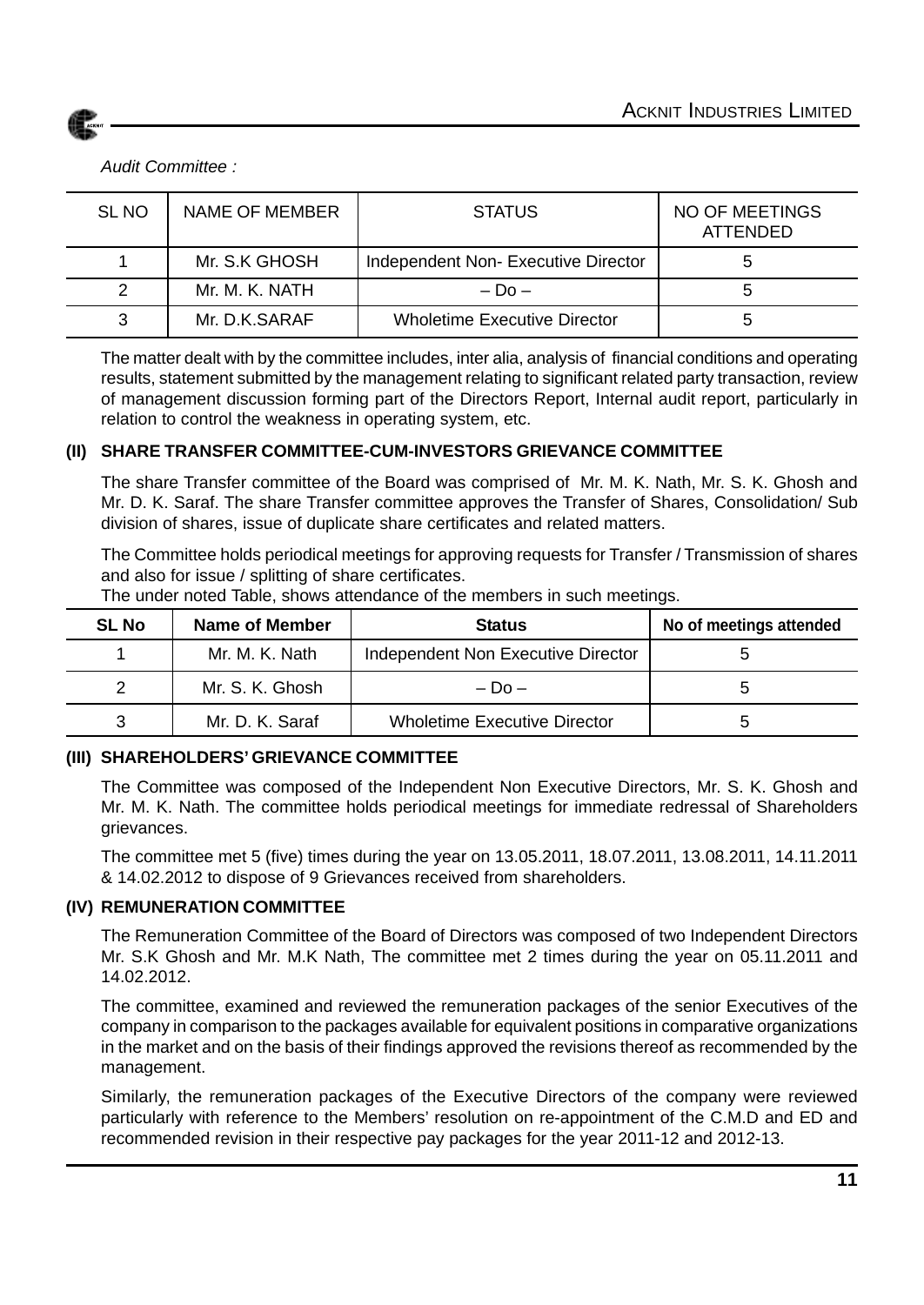

#### **RISK MANAGEMENT**

At 'ACKNIT' Risk Management Approach has been formalised by effective systems and processes. As a result the risks are adequately balanced by business decisions while ensuring that initiatives taken are duly rewarded by generation of revenue which is consistent with the risks taken. The corporate policy is so designed to provide Risk Standards and Corresponding guidelines for credit, marketing, liquidity, funding etc., while the Risk Management is facilitated through involvement of senior Management for necessary approvals, periodic reviews and other policy measures including mitigation of plans and factors. Thus the end point responsibilities vest with the Senior Management who approves the initiatives and makes a continuous review.

#### **EXECUTIVE DIRECTOR/CFO CERTIFICATION** :

The Executive Director and the Chief Financial Officer (CFO) certify that (i) the financial statements and the cash flow statements for the year have been reviewed and to their belief those statements do not contain any untrue statement and it presents a true and fair view of the Company's affairs; (ii) that there are no transaction entered into by the company during the year, which are fraudulent, illegal or violative of the company's code of conduct; (iii) that they accept responsibility for establishing and maintaining Internal Control and that they evaluated the effectiveness of the internal control system of the company; (iv) that they have indicated to the Statutory Auditor and the Audit Committee :

- (a) Significant changes in internal control during the year;
- (b) Significant changes in Accounting Policies during the year and that the same have been disclosed in the notes to the Financial Statements;
- (c) Instances of significant fraud, if any, of which they have become aware and the involvement therein of the management or an employee having a significant role in the Company's internal control system.

#### **SHAREHOLDERS INFORMATION**

#### **a. Share Transfer System**

Share Transfer Requests valid and complete in all respects are normally processed within 15 days. Power has been delegated to Share Transfer Committee and the Registrar & Share Transfer Agents for expediting Transfers.Valid requests for Dematerialisation of shares are completed within 10 days. The company's shares are compulsorily traded in dematerialized form. The ISIN No. allotted to the company is ISIN No. 326C 01017.

#### **b. Details of Shares Transfers during the Year :-**

| No. of valid Share Transfer Requests received -         | 4          |
|---------------------------------------------------------|------------|
| No. of Share Transfer Requests processed and registered | 4          |
| No. of Share Transferred                                | 1901       |
| No. of Pending Share Transfer Requests as on 31.03.2012 | <b>NIL</b> |
| No. of Shares Demated to NSDL                           | 1,756,017  |
| No. of Shares Demated to CDSL                           | 457,017    |
| No. of Shares Remated                                   | <b>NIL</b> |
| No. of Complaints remaining unresolved as on 01.04.2011 | <b>NIL</b> |
| No. of complaints received during the year              | 5          |
| No. of complaints resolved during the year              | 5          |
| No. of complaints remaining unresolved as on 31.03.2012 | Nil        |

**c.** Address for Communication :

All communication regarding Share Transfer, change of Address, Nomination etc, should be addressed to the Registrar & Share Transfer Agents at the following Address :-

S.K. Infosolutions (P) Ltd. 34/1 A, Sudhir Chatterjee Street, Kolkata- 700 006. Phone No.(033) 2219 4815 Email: skckolkata.invcom@gmail.com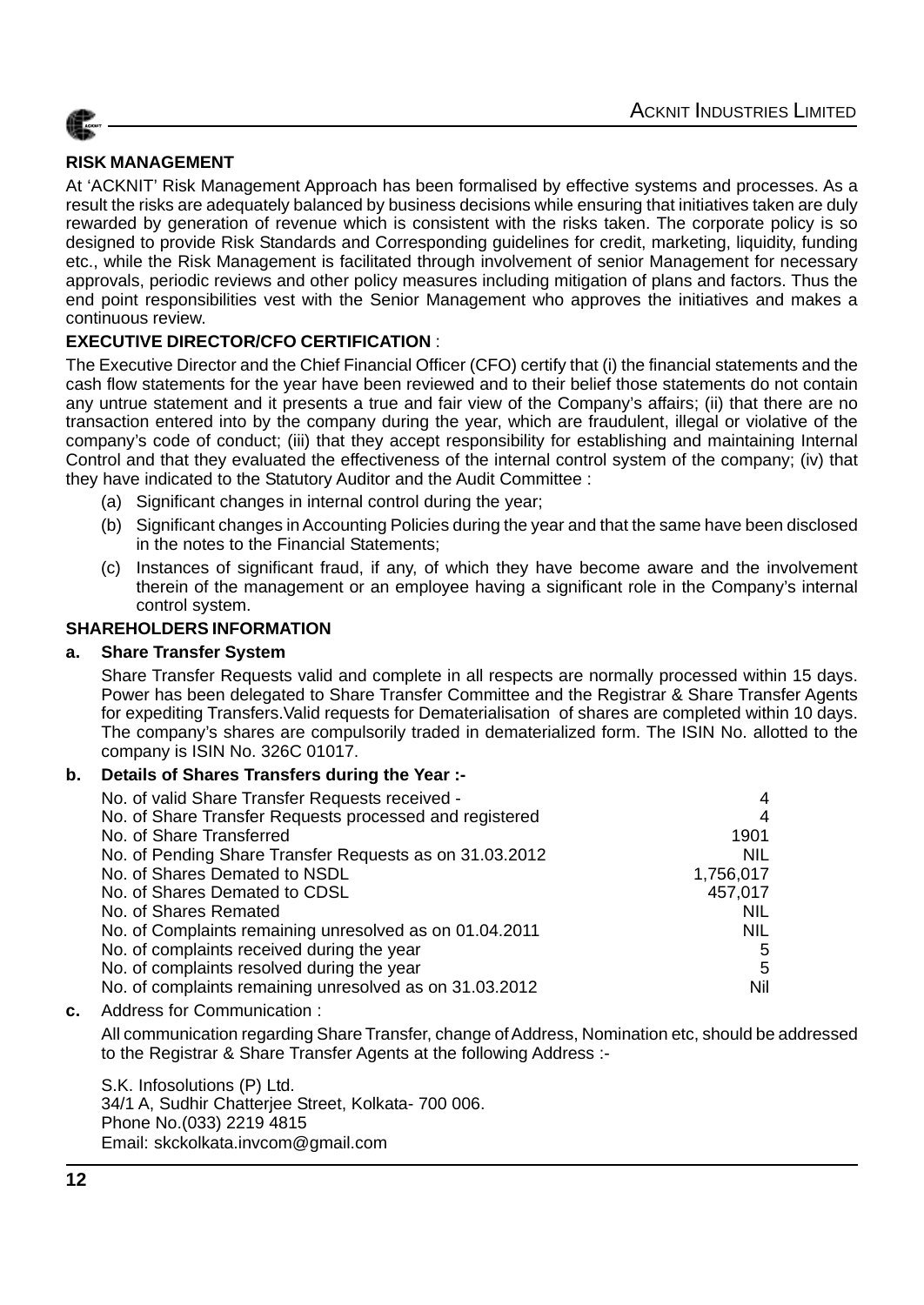

Complaints, if any, may also be addressed to the Compliance Officer at the registered office of the company at 817 Krishna, 224 A.J.C Bose Road, Kolkata- 700 017.

Shareholders are advised to correspond with the Registrar & Share Transfer Agents and the company via email to speed up response and to help us to expedite redressal of complaints. They are requested to mention clearly their Folio Nos./DP ID and Client ID and their respective addresses. However, in case of instructions for change of address and/or Transfer and Transmission of Shares, their letters should be signed by the shareholders concerned, otherwise such requests can not be processed.

#### **COMPLIANCE OFFICER**

**Mr. B. K. Kesan, Chief Financial Officer and General Manager** of the company has been designated as the Compliance Officer for the purpose of Listing Agreement. The Shareholders may send their complaints directly to "The Compliance Officer", Acknit Industries Ltd, 817 Krishna, 224, A.J.C Bose Road, Kolkata 700 017 or email to acknit@vsnl.com/calcutta@acknitindia.com or phone to (033) 2287-8293.

#### **MEANS OF COMMUNICATION**

- 1. Quarterly Results are published in one of the prominent business dailies in English and a Local Language Newspaper. The Annual Results are posted to every share holder of the company.
- 2. Official News Releases are given directly to the Stock Exchanges concerned and then to the press.
- 3. All Notices of General Shareholders Meetings are posted to every shareholder in due compliance of the provisions of the Companies Act,1956.

### **CODE OF CONDUCT**

#### **Declaration by CEO pursuant to clause 49(1) (D) (11) of the Stock Exchange Listing Agreement.**

As Managing Director and CEO (Chief Executive Officer) of Acknit Industries Ltd. and as required by clause 49 (1) (D) (11) of the Listing Agreements, I do hereby declare that all the Board Members and Senior Management personnel of the company have affirmed due compliance with the Company's Code of Business conduct and Ethics during the financial year ending 31.03.2012.

### **SD/- S. K. Saraf**

*Chairman-Cum-Managing Director* Date : 14.07.2012 Place : Kolkata

#### **GENERAL BODY MEETINGS :-**

The date, time and venue of the Last Three Annual General Meetings are given herein below :

| <b>Financial Year</b> | Date       | Venue                                                         | Time       |
|-----------------------|------------|---------------------------------------------------------------|------------|
| 2008-2009             | 24.09.2009 | <b>GYAN MUNCH</b><br>11, Pretoria Street<br>Kolkata - 700 071 | 10.30 a.m. |
| 2009-2010             | 20.09.2010 | - Do -                                                        | 10.30 a.m. |
| 2010-2011             | 19.09.2011 | $-D0$ -                                                       | 10.30 a.m. |

No Special Resolution was proposed in the Last AGM. No special Resolution requiring a postal ballot is being proposed for the enlisting AGM.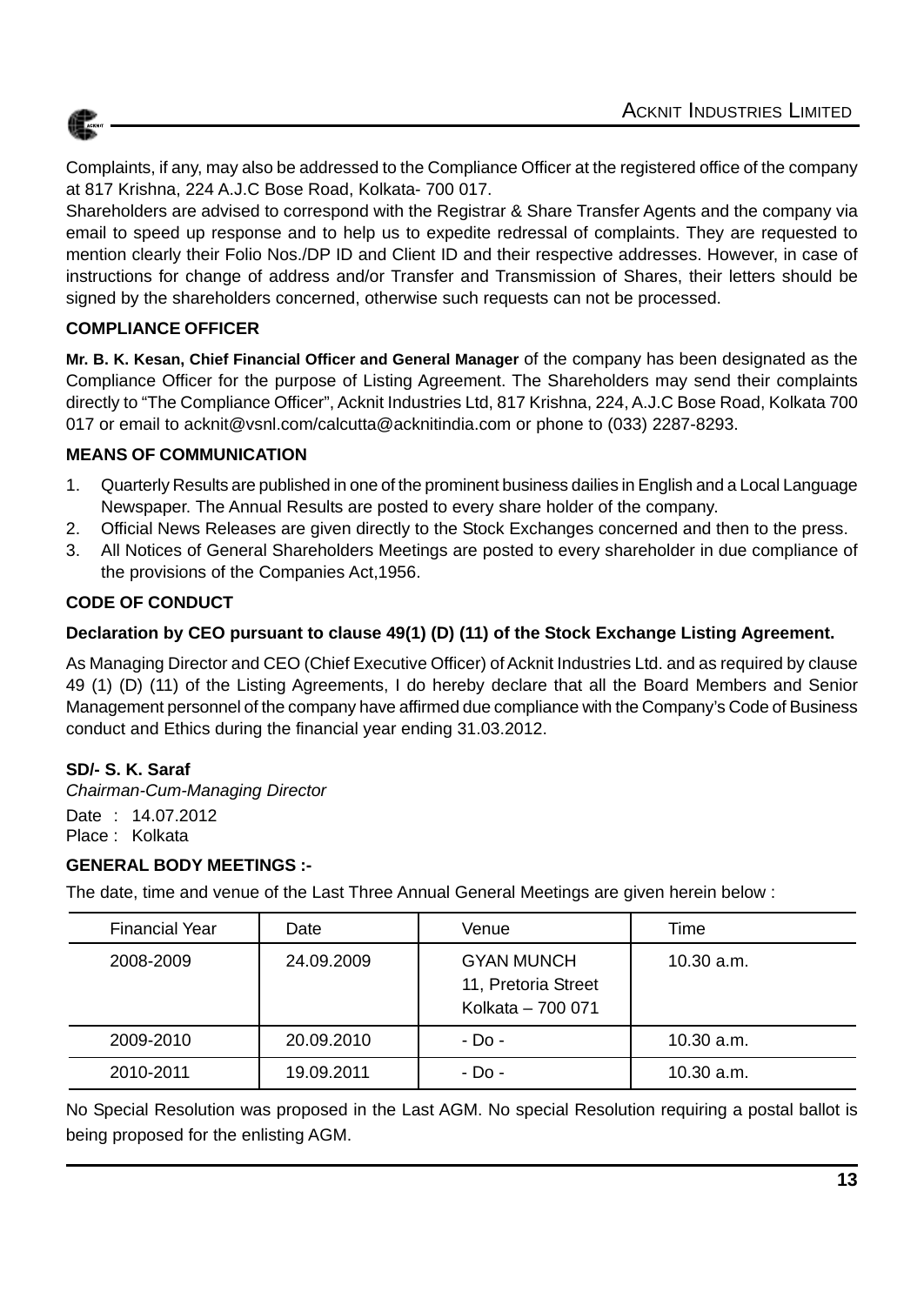



#### **DIRECTORS REMUNERATION**

The details of remuneration paid to Directors during the year are given below :-

| <b>NAME OF DIRECTOR</b>     | <b>SALARY</b> | <b>PERQUISITES</b> | <b>SITTING FEES</b> | <b>TOTAL</b>     |
|-----------------------------|---------------|--------------------|---------------------|------------------|
| Mr. S. K. Saraf (CMD)       | 1,612,800     | <b>NIL</b>         | <b>NIL</b>          | 1,612,800        |
| Mr. D. K. Saraf (Exe.Dir)   | 1,344,000     | <b>NIL</b>         | <b>NIL</b>          | 1,344,000        |
| Mr. M K Nath (Ind. Dir.)    | <b>NIL</b>    | NIL                | $\degree$ 24,000    | $\degree$ 24,000 |
| Mr. S. K. Ghosh (Ind. Dir.) | <b>NIL</b>    | NIL                | 24,000              | 24,000           |

#### **GENERAL SHAREHOLDERS INFORMATION :**

#### *1. ANNUAL GENERAL MEETINGS*

22<sup>nd</sup> Annual General Meeting of the shareholders will be held at "Kala Kunj", 48 Shakespeare Sarani, Kolkata – 700 017, on Tuesday, the  $25<sup>th</sup>$  September 2012 at 3.00 p.m.

#### *2. FINANCIAL CALAENDAR*

The financial year of the company is April to March, every year. Un-audited Financial Results are drawn and published on a quarterly basis in the month following the end of the respective quarters.

#### *3. BOOK CLOSURE*

In terms of the provisions under Sec.154 of the Companies Act, 1956 the share transfer Books and the Register of Member shall remain closed from 18.09.2012 to 25.09.2012 (both days inclusive) to ascertain members entitled to dividend, if declared in the AGM.

#### *4. LISTING OF SHARES*

The shares of the Company continue to be listed on the Stock Exchanges at Mumbai and Calcutta. The Company is regular in payment of the Listing Fees to the Exchanges. The Security code of the Company's shares on those exchanges are : **BSE:530043, CSE:10011078.**

The shares of the Company are permitted to be traded only in dematerialed mode in NSDL & CDSL with effect from 24.11.2000 **ISIN No. is INE 326C01017.**

#### **DIVIDEND HISTORY**

The Company always maintained a commendable dividend paying records since the commencement of its commercial production. The rates of Dividend paid during last 7 years are :-

| Year      | Rate of Dividend | <b>Amount Disbursed</b> |
|-----------|------------------|-------------------------|
| 2004-2005 | 20%              | 50.40 Lacs              |
| 2005-2006 | <b>20%</b>       | 50.40 Lacs              |
| 2006-2007 | <b>20%</b>       | 50.40 Lacs              |
| 2007-2008 | 20%              | 50.40 Lacs              |
| 2008-2009 | 15%              | $\degree$ 37.80 Lacs    |
| 2009-2010 | 15%              | $\degree$ 37.80 Lacs    |
| 2010-2011 | 15%              | $\degree$ 37.80 Lacs    |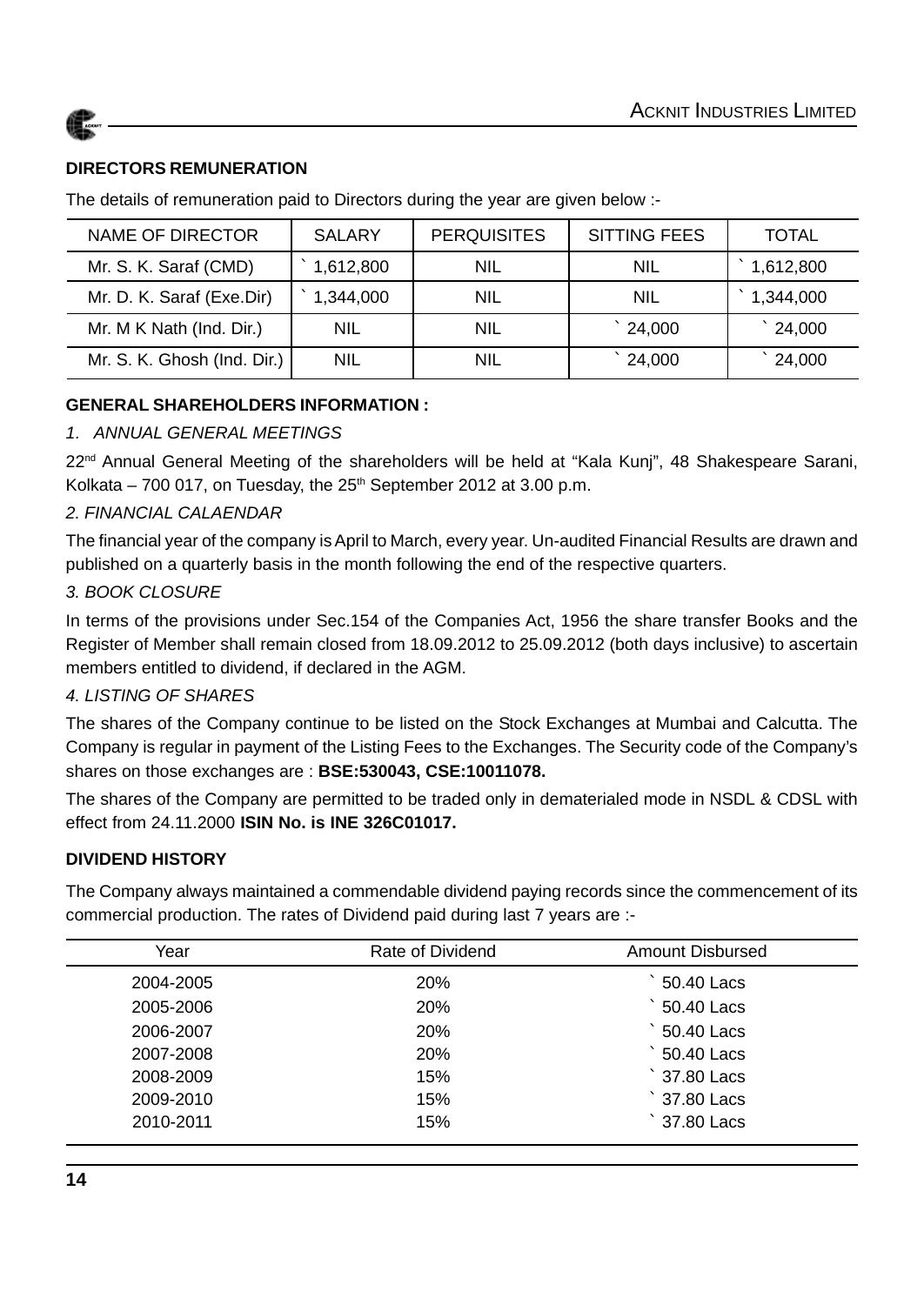

| Range of Shares    | No. of holders | %      | No. of Shares | $\%$   |
|--------------------|----------------|--------|---------------|--------|
| 1 to 500           | 821            | 77.38  | 142313        | 5.65   |
| 501 to 1000        | 118            | 11.12  | 94846         | 3.76   |
| 1001 to 2000       | 56             | 5.28   | 81735         | 3.24   |
| 2001 to 3000       | 15             | 1.41   | 38661         | 1.53   |
| 3001 to 4000       | 10             | 0.94   | 35174         | 1.40   |
| 4001 to 5000       | 9              | 0.85   | 42283         | 1.68   |
| 5001 to 10,000     | 8              | 0.75   | 56219         | 2.23   |
| 10,001 to 50,000   | 12             | 1.13   | 279523        | 11.10  |
| 50,001 to 1,00,000 | 2              | 0.20   | 151970        | 6.03   |
| 1,00,001 to above  | 10             | 0.94   | 1597276       | 63.38  |
| <b>Grand Total</b> | 1061           | 100.00 | 2520000       | 100.00 |

#### **DISTRIBUTION OF SHARE HOLDINGS AS ON 31.03.2012**

#### **STOCK MARKET DATA**

The shares of the Company are regularly traded on the BSE whereas trading on CSE is not regular. The Annual data for Trading on BSE are given below :-

| <b>Month</b>  | <b>Month's High</b> | <b>Month's Low</b> | <b>Volume</b> |
|---------------|---------------------|--------------------|---------------|
| Apr'11        | 31.80               | 26.30              | 6,117         |
| May'11        | 31.70               | 25.20              | 5,720         |
| Jun'11        | 31.70               | 25.60              | 15,327        |
| <b>Jul'11</b> | 30.00               | 25.25              | 5,532         |
| Aug'11        | 28.40               | 24.00              | 2,597         |
| Sep'11        | 30.15               | 24.30              | 10,632        |
| Oct'11        | 31.25               | 26.30              | 667           |
| Nov'11        | 30.95               | 24.00              | 4,734         |
| Dec'11        | 27.45               | 22.35              | 9,523         |
| Jan'12        | 26.90               | 21.90              | 1,814         |
| Feb'12        | 26.70               | 23.10              | 36,910        |
| Mar'12        | 29.30               | 23.50              | 55,364        |

#### **Shareholding Pattern as on 31.03.2012**

| <b>CATEGORY</b>                   | <b>NO. OF SHARES</b> | PERCENTAGE OF TOTAL |
|-----------------------------------|----------------------|---------------------|
| <b>Promoter Group</b>             |                      |                     |
| Indian Promoters                  | 746,290              | 29.61               |
| Persons Acting in concert         | 422,059              | 16.75               |
| <b>Foreign Promoters</b>          |                      |                     |
| <b>Total: Promoter Group</b>      | 1,168,349            | 46.36               |
| <b>Non Promoter Group</b>         |                      |                     |
| NRI/OCB                           | 28,146               | 1.12                |
| <b>Other Bodies Corporate</b>     | 645,329              | 25.61               |
| <b>Resident Individual</b>        | 678,176              | 26.91               |
| Institutional Investors (Bank)    |                      |                     |
| <b>Total: Non-Promoters Group</b> | 1,351,651            | 53.64               |
| <b>Grand Total</b>                | 25,20,000            | 100.00              |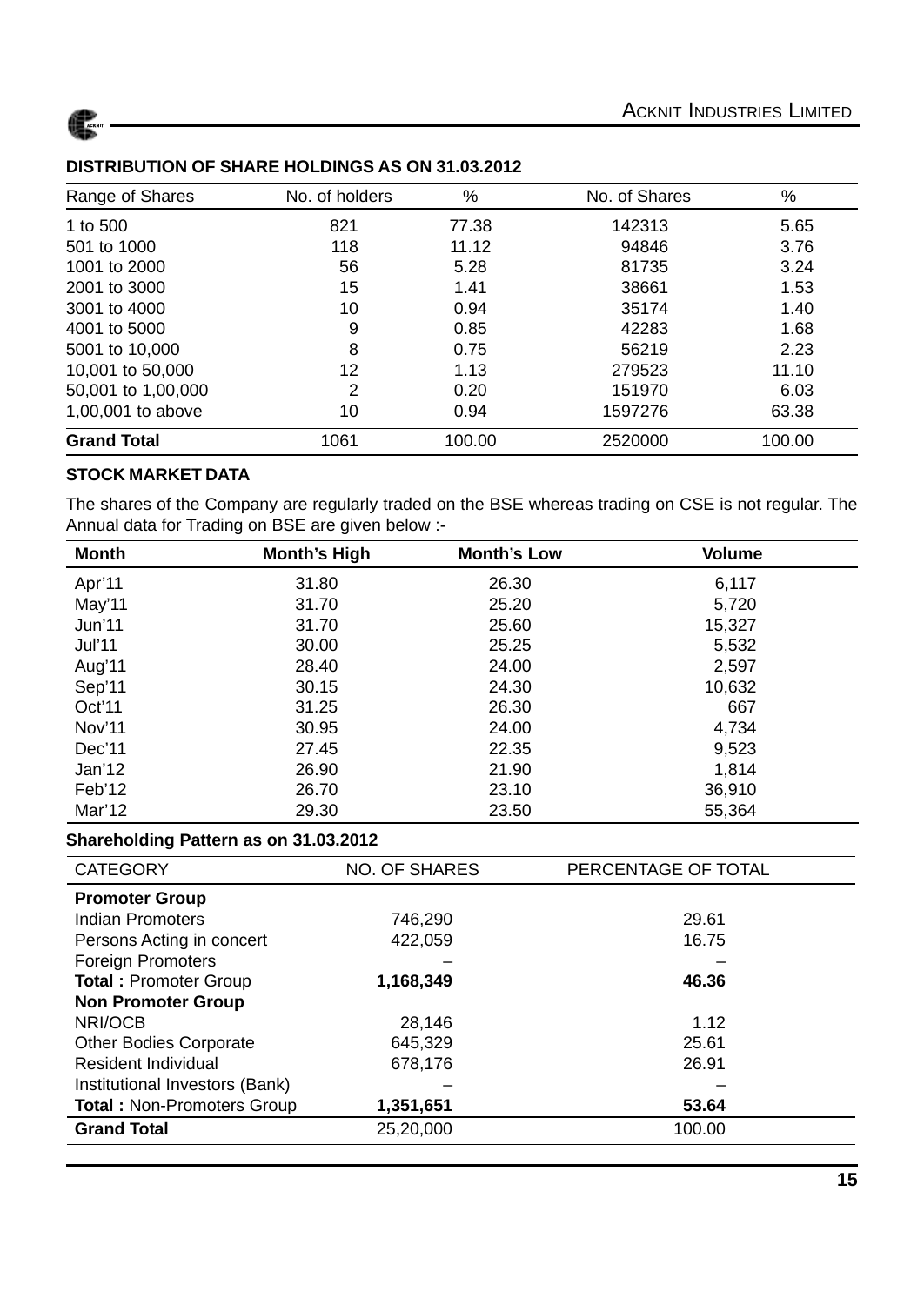

### **DISCLOSURES**

- (a) Details of Transactions with any of the related parties as specified in Accounting Standard 18 (AS-18) issued by the Institute of Chartered Accountants of India have been reported in the 'Notes to the financial statements'. There was no transaction of material nature with any of the related party which was in conflict with the interest of the company.
- (b) There was no non-compliance, penalties or strictures imposed on the company by any Stock Exchange, SEBI or other Statutory Authority on matters related to capital Market during the last three (3) years.
- (c) Management Discussion and Analysis Report forms part of Director's Report.
- (d) No representation was made to Institutional Investors and Analysts during the year.
- (e) The company does not have any subsidiary.
- (f) There had been no Public issue, Right issue or other public offerings during the last ten (10) years. The company has not issued any GDRs/ADRs or any convertible instrument.
- (g) Plant Locations of the company are given hereunder :
	- I. Faltal Special Economic Zone-Sector I, 24 Parganas (S) W.B.
	- II. Faltal Special Economic Zone-Sector II, 24 Parganas (S) W.B.
	- III. Ganganagar, Madhyamgram, 24 Parganas (N) W.B.
	- IV. 16/B Methopara, Ganganagar, 24 Parganas (N) W.B.

#### *Significant Information*

The demand for traditional Knitted items have reached a saturation point due to severe competition from other Low cost Asian Countries. However, by installation of most sophisticated Machineries & production processes, the company could reduce its cost of production which resulted in increasing its competitiveness. The company has shifted its attention to the alternate market for coated gloves, leather items which is still open for further expansions.

### **Related Party Discloses as required under Accounting Standards ( AS 18) issued by the institute of Chartered Accountants of India :-**

- **I.** *Associate Companies / Firms*
	- 1. Acme Safetywears Ltd.
	- 2. Saraf Capital Markets Ltd.
- **II.** *Enterprises in which key Management personnel have significant influence :-*
	- 1. Rosinate (India) Company.
	- 2. Prince Vanijya (P) Ltd.
- **III.** *Key Management Personnel :*
	- 1. Sri Shri Krishan Saraf Chairman-cum-Managing Director
	- 2. Sri Deo Kishan Saraf Whole time Executive Director

Relatives of Key Management Personnel :

- 1. Sri Abhishek Saraf
- 2. Sri Aditya Saraf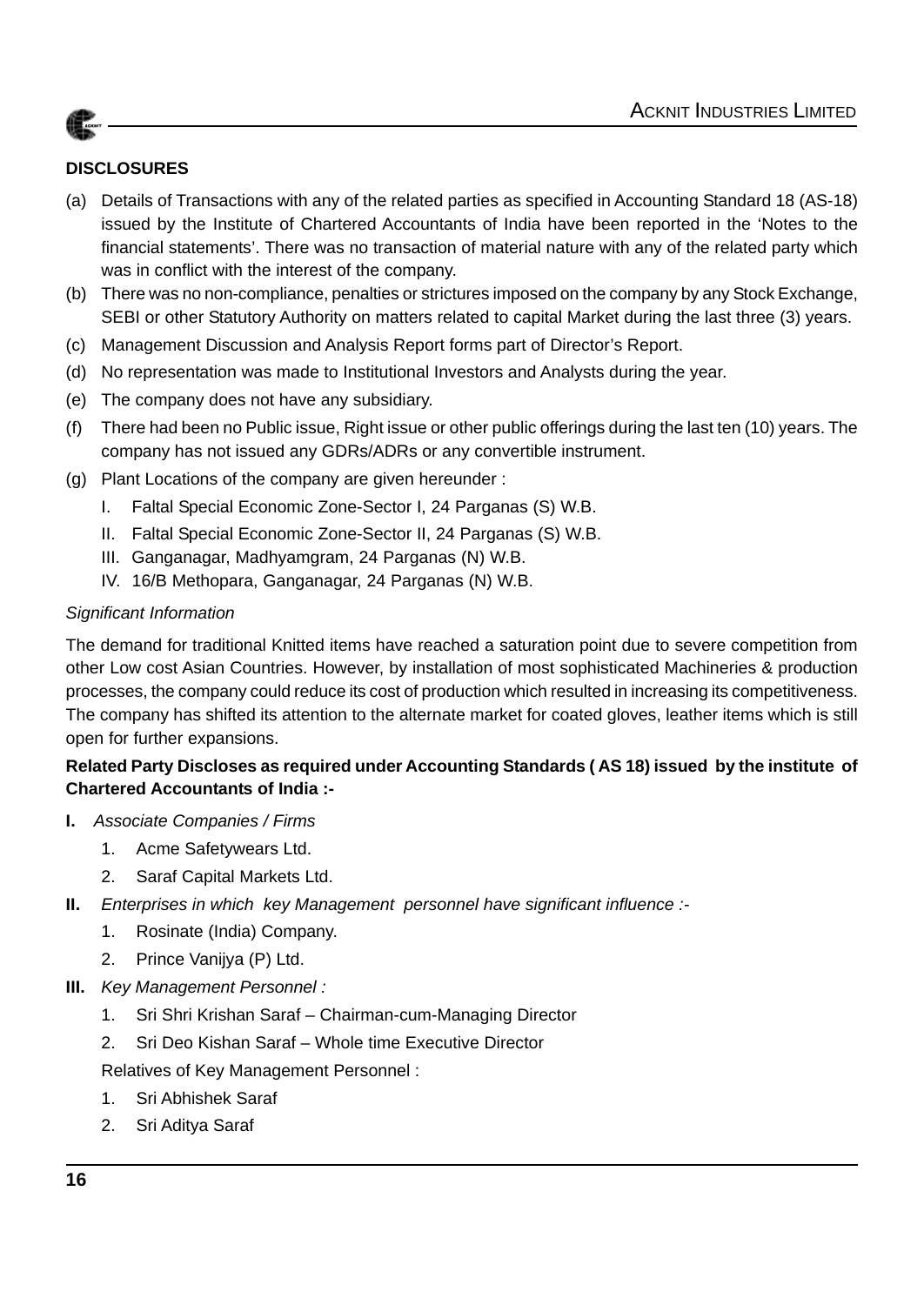

#### **ANNEXURE : C**

#### **Statement pursuant to Section 217 (1)(e) of the Companies Act, 1956, read with the Company (Disclosure of Particulars in the report of Board of Directors) Rules 1988**

#### **(i) Conservation of Energy :-**

The Company accords great importance to conservation of energy. The main focuses of the Company during the year were :-

- a. Close monitoring on consumption of electricity, diesel and water;
- b. Optimisation on electricity consumption by equipment modification and replacement process modification;
- c. Achieving power factor standards nearing unity in all units;
- d. Total energy consumption and energy consumption per unit of productions Form 'A' enclosed.

#### **(ii) Technology absorption : as per Form 'B'**

#### **A. Research and Development ( R & D)**

Separate account of R & D expenditure is not maintained. The expenses are merged into relevant heads of expenditure. The Company's Research & Development wing is fully geared to absorb and innovate & tie up Imported Technology on a continuing basis. The R & D wing has continually developed various customer friendly product ranges and has set up performance Testing mechanism to generate various parameters required by customers.

#### **(iii) FOREIGN EXCHANGE EARNINGS & OUTGO**

Promising Foreign Exchange Reserves of the Country, with a moderate inflation rate and encouraging GDP growth rates during the last couple of years, have presented a unique atmosphere of increased business activities. Your Company is well positioned to take advantage of opportunities and continued to maintain its pace of progression. The company is engaged in 100% export oriented manufacturing activities, and is continuing its effort to increasing support to the country's forex Reserves by exploring, creating and developing new markets.  **(**` **in Lacs)**

|                        | 2011-12  | 2010-11  |
|------------------------|----------|----------|
| Earning (on FOB Basis) | 6,932.62 | 5,139.38 |
| Outgo                  | 1,614.88 | 1,075.02 |

#### **Form A**

(Form of disclosure of particulars with respect to Conservation of Energy) POWER & FUEL CONSUMPTION

|    |                                                         | 2011-12     | 2010-11    |
|----|---------------------------------------------------------|-------------|------------|
|    | <b>Electricity</b>                                      |             |            |
| a) | Purchased Unit (Kwh in Lacs)                            | 13.74       | 11.76      |
|    | Total Amount (Rs. in Lacs)                              | 88.21       | 74.51      |
|    | Average Rate per unit Rs.                               | 6.42        | 6.34       |
|    | Through diesel generator units (lakh kwh)               | <b>N.A.</b> | N.A.       |
|    | Unit per Itr. of Diesel oil (kwh) cost /unit (lakh kwh) | <b>NIL</b>  | <b>NIL</b> |
|    | Through steam turbine / generator units (lakh kwh)      | <b>NIL</b>  | <b>NIL</b> |
|    | Unit per Itr. of LD oil (kwh) cost/unit (lakh kwh)      | <b>NIL</b>  | <b>NIL</b> |
|    |                                                         |             |            |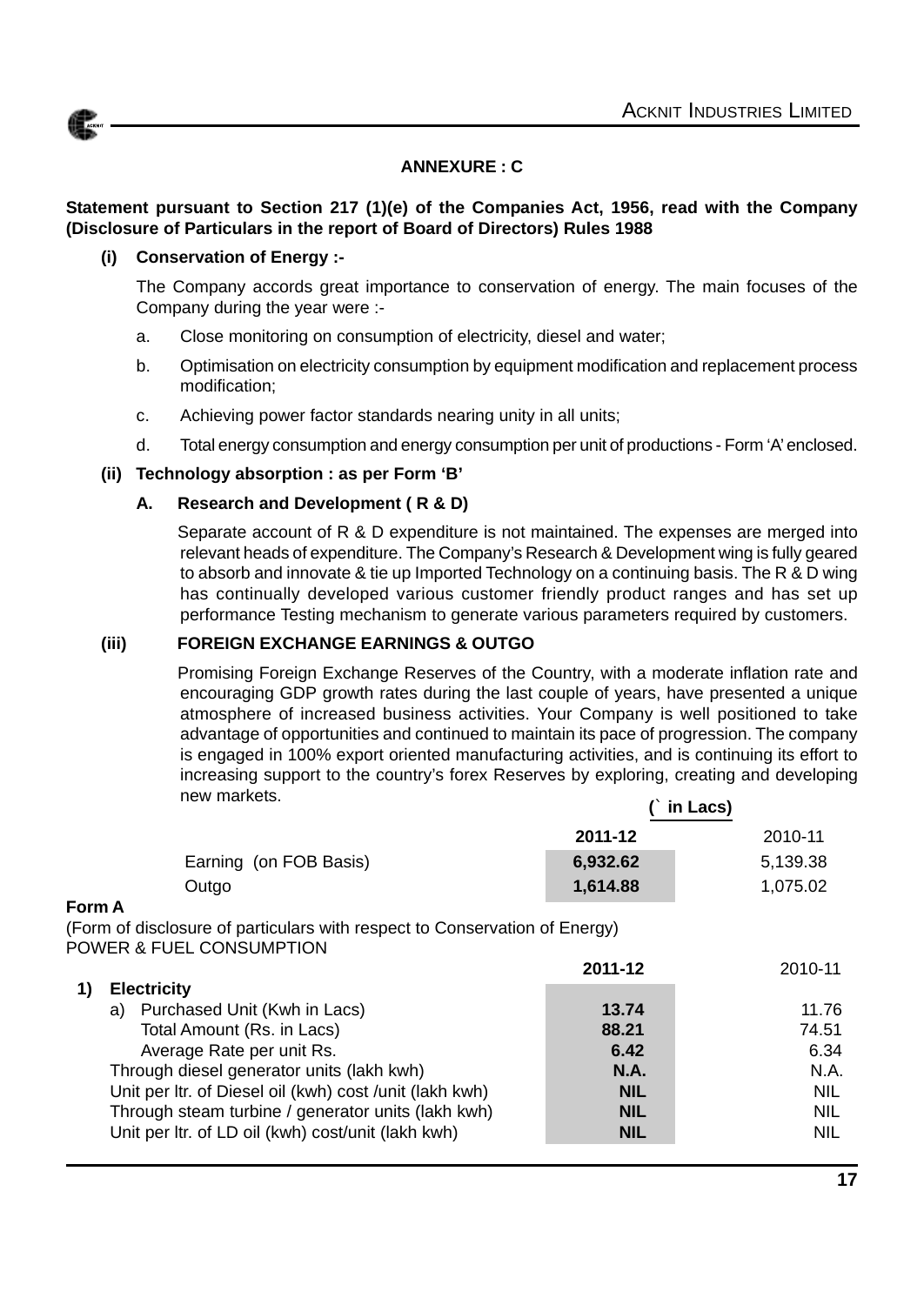#### **CONSUMPTION PER UNIT OF PRODUCTION PER DOZ PAIRS**

|                    | 2011-12    | 2010-11    |
|--------------------|------------|------------|
| Electricity        | 0.94 kwh   | 0.89 kwh   |
| Coal               | <b>NIL</b> | <b>NIL</b> |
| <b>Furnace Oil</b> | <b>NIL</b> | <b>NIL</b> |
| Light Diesel Oil   | <b>NIL</b> | <b>NIL</b> |
| <b>Others</b>      | <b>NIL</b> | <b>NIL</b> |

#### **Form - B**

( Form of disclosure of particulars with respect to Technology Absorption )

|              | 1. Specific areas in which R & D carried out by the Company | <b>NIL</b>  | <b>NIL</b> |
|--------------|-------------------------------------------------------------|-------------|------------|
|              | 2. Benefit derived as a result of the above R & D           | <b>NIL</b>  | <b>NIL</b> |
|              | 3. Future Plan of action                                    | <b>NIL</b>  | <b>NIL</b> |
| 4.           | Expenditure on R & D                                        |             |            |
|              | Capital                                                     | <b>NIL</b>  | <b>NIL</b> |
|              | Recurring                                                   | <b>NIL</b>  | <b>NIL</b> |
| <b>Total</b> |                                                             | <b>NIL</b>  | <b>NIL</b> |
|              | Total R & D expenditure as % of total turnover              | <b>N.A.</b> | N.A        |

#### **TECHNOLOGY ABSORPTION, ADAPTATION AND INNOVATION :**

- a) Mordernisation and expansion of Product range to meet the growing market needs
- b) Upgradation of existing products and process by adopting most appropriate options available.
- c) Keeping abreast with new emerging technologies with long term potential

Obtained certification under ISO 9001 : 2008

Benefits : Launching new products has improved the Company's positive position in the market. Introduction of new designs and material has also yielded significant cost savings.

#### **ANNEXURE : D COMPLIANCE CERTIFICATE (u/s 383A of the Companies Act, 1956)**

To The Members of 224, AJC Bose Road Kolkata-700 017

**ACKNIT INDUSTRIES LTD. CIN: L01113WB1990PLC050020** 817, Krishna **Paid-up capital :** ` **25,200,000/-**

I have examined the registers, records, books and papers of **Acknit Industries Ltd.** as required to be maintained under the Companies Act,1956 and the rules made there under and also the provisions contained in the Memorandum and Articles of Association of the Company for the financial year ended on  $31<sup>st</sup>$ March,2012. In my opinion and to the best of my information and according to the examinations carried out by me and explanations furnished to me by the Company, its officers and agents, I certify the following clauses as set out in Form specified under the Companies (Compliance Certificate) Rules, 2001 to the extent relevant to the said Company in respect of the aforesaid financial year :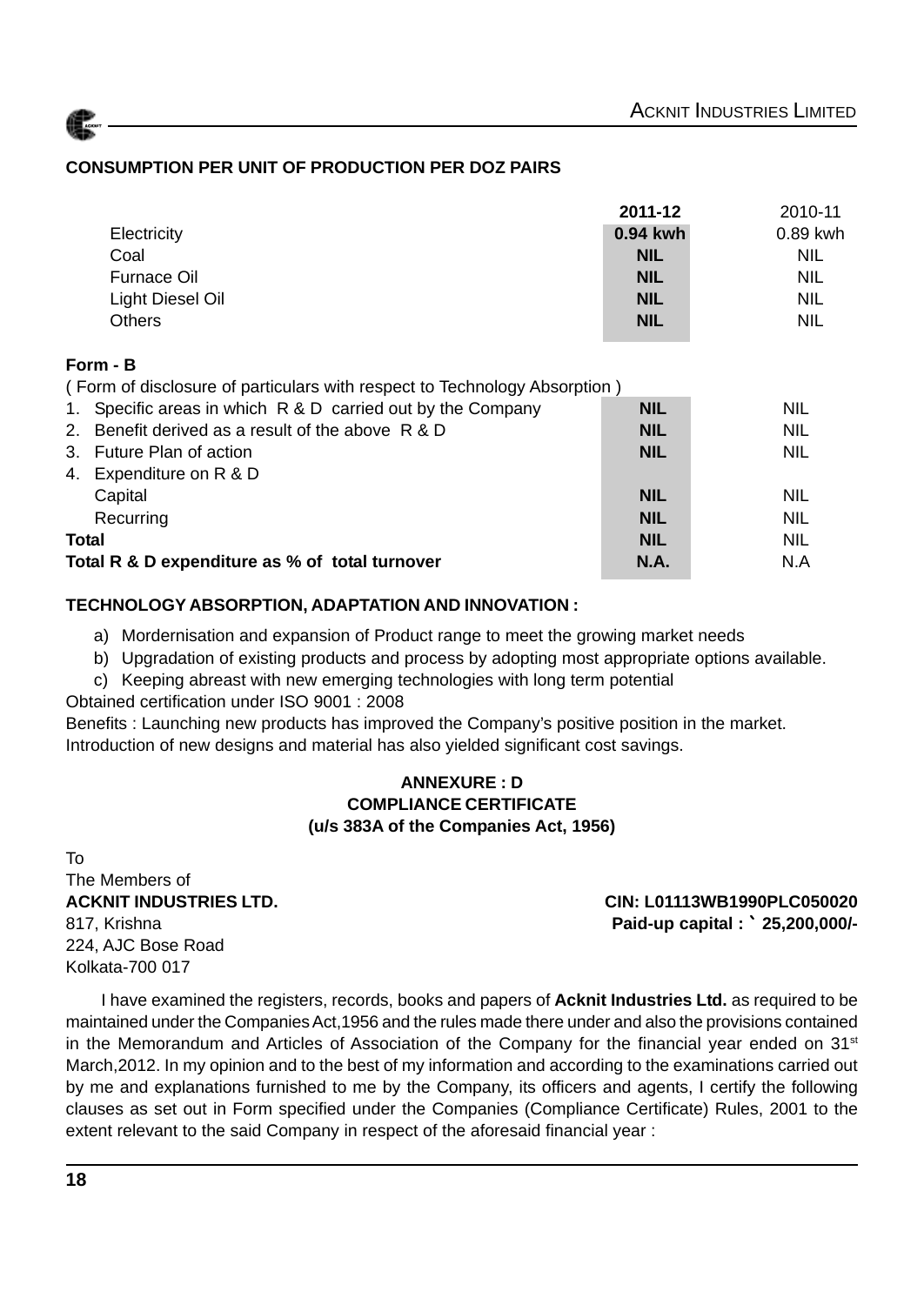- 1. The Company has kept and maintained all registers as stated in Annexure 'A' to this certificate, as per the provisions and the rules made there under and all entries therein have been duly recorded.
- 2. The Company has filed the forms and returns as stated in Annexure 'B' to this certificate, which were required to be filed with the Registrar of Companies generally within the time prescribed under the Act and the rules made there under.
- 3. The Company being a public Limited Company has the minimum prescribed paid up capital.
- 4. The Board of Directors duly met 6 (six) times on 13.05.2011, 18.07.2011, 13.08.2011, 05.11.2011, 14.11.2011 & 14.02.2012 during the year 2011-12 in respect of which meetings, proper notices were given and proceedings were properly recorded and signed in the Minutes Book maintained for the purpose. Resolutions passed thereat were duly recorded in Minutes Book maintained for the purpose.
- 5. The company has closed its register of Members from 13.09.2011 to 19.09.2011 (both days inclusive) during the financial year under scrutiny.
- 6. The Annual General Meeting for the Financial year ended on 31<sup>st</sup> March, 2011 was held on 19<sup>th</sup> September,2011 after giving due notice to the members of the company and the resolutions passed thereat were duly recorded in Minutes Book maintained for the purpose;
- 7. No extra ordinary general meeting was held during the year.
- 8. No loan of the nature specified in section 295 of the Companies Act, 1956 was made; hence no comments are required on the compliance of the provisions of the said section.
- 9. The company has duly complied with the provisions of section 297 of the Companies Act,1956 in respect of the contracts specified in that section.
- 10. The Company has made necessary entries in the register maintained u/s 301 of the Act.
- 11. The Company was not required to obtain any approval of the Members (pursuant to section 314 of the Act).
- 12. No duplicate share certificates were issued by the Company during year.
- 13. The Company has :
	- (i) received no cases for allotment/transfer/transmission of securities during the financial year.
	- (ii) deposited the amount of dividend declared including interim dividend in separate bank account on 23<sup>rd</sup> September, 2011 which is within 5 working days from the date of declaration of such dividend.
	- (iii) paid/posted warrants for dividend to all the members within a period of 30 days from the date of declaration and that all unclaimed/unpaid dividend has been transferred to unpaid dividend account of the Company with HDFC Bank on 19<sup>th</sup> October, 2011.
	- (iv) transferred the amounts in unpaid dividend account, application money due for refund, matured deposits, matured debentures and the interest accrued thereon which have remained unpaid/ unclaimed for a period of 7 years to Investor Education and Protection Fund.
	- (v) duly complied with the requirements of section 217 of the Act;
- 14. The Board of Directors of the Company is duly constituted and the appointments of directors have been duly made. No new appointments of any nature have been made.
- 15. The Company has made appointment of Managing Director/Whole-time Director/Manager in compliance with the provisions of section 269 read with Schedule XIII.
- 16. No appointment of sole-selling agents was made by the company.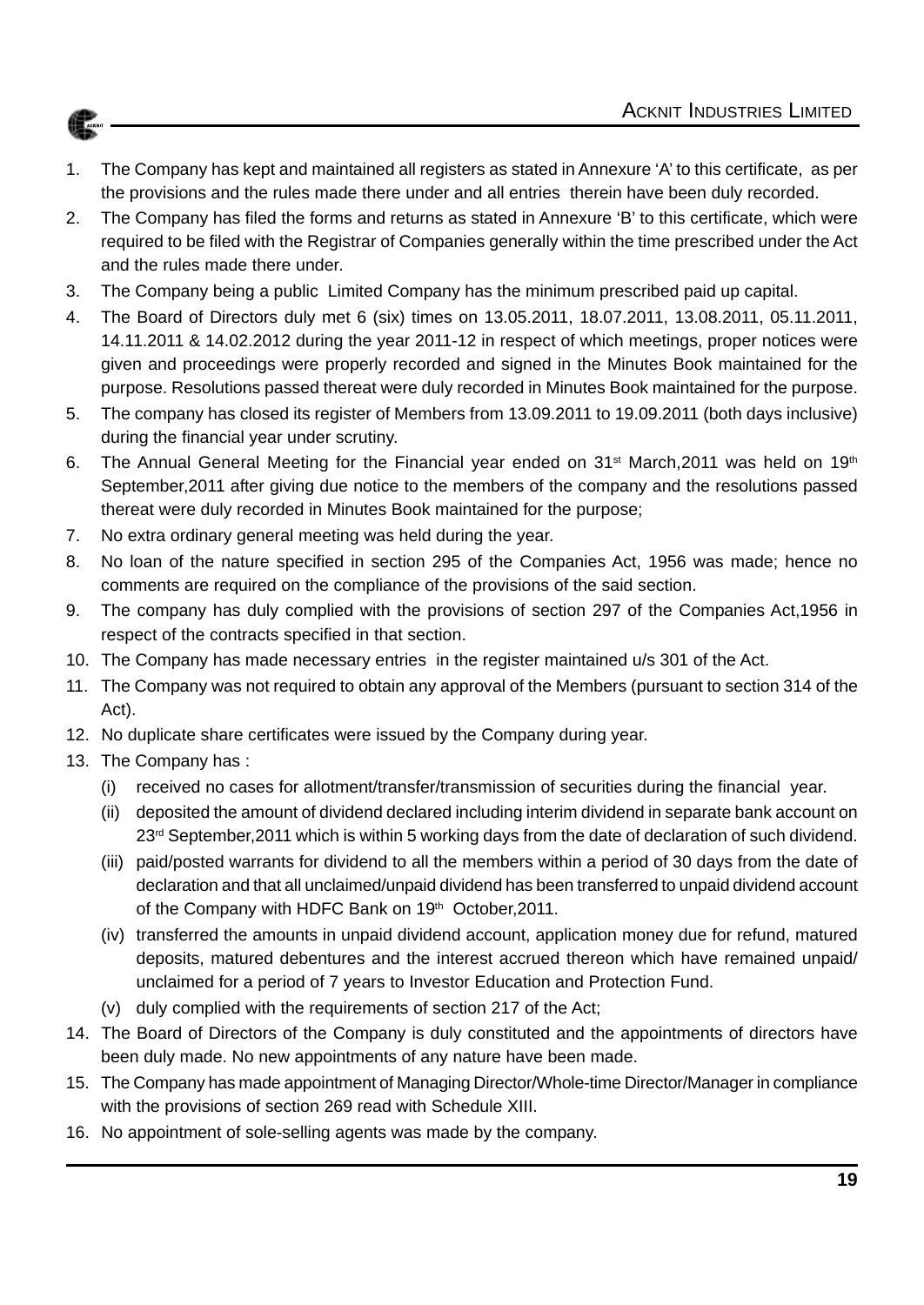

- 17. The Company was not required to obtain any specific approval of the Central Government, Company Law Board, Regional Director, Registrar or any other authorities as may be prescribed under any of the provisions of the Act.
- 18. The Directors have disclosed their interest in other firms/companies to the Board of Directors pursuant to the provisions of the Act and the rules made there under and necessary entries have been made in the register maintained for the purpose.
- 19. The company has not issued any shares, debentures or other securities during the Financial Year.
- 20. The Company has not bought back any shares during the financial year ending  $31<sup>st</sup>$  March 2012.
- 21. The Company does not have any issued preference shares or debentures in its capital structure.
- 22. The Company was not required to keep in abeyance any rights to dividend, rights shares and bonus shares (no bonus or right issue was made by the company during the year under consideration).
- 23. The company has not accepted any deposits as contemplated u/s 58A and 58AA and as such was not required to comply with the provisions of said section read with Companies (Acceptance of Deposit) Rules,1975/the applicable directions issued by the Reserve Bank of India/any other authority in respect of deposits accepted including unsecured loans taken, or raised by a company.
- 24. The amount amount borrowed by the Company during the financial year ending  $31^{st}$  March, 2012 does not exceed the borrowing limits of the directors under the provisions of section 293(1)(d) of the Act.
- 25. The Company has maintained the register of loans and investments made, guarantees given or securities provided as required under section 372A of the Companies Act,1956.
- 26. The Company has not altered the provisions of the Memorandum with respect to situation of the Company's registered office from one State to another during the year.
- 27. The Company has not altered the provisions of the Memorandum with respect to the objects of the Company during the year.
- 28. The Company has not altered the provisions of the Memorandum with respect to name of the Company during the year.
- 29. The Company has not altered the provisions of the Memorandum with respect to share capital of the Company during the year.
- 30. The Company has not altered its Articles of Association during the year under scrutiny.
- 31. As per information furnished and explanation given to me, no prosecution was initiated against or show cause notice received by the company for any alleged offence under the Act and also no fines and/or penalties or any other punishment were imposed on the company during the year.
- 32. The company has not received any amount as security from its employees during the year under certification requiring deposit as per provisions of section 417(1) of the Act;
- 33. The Company was has deposited both employee's and employer's contribution to provident fund with prescribed authorities pursuant to section 418 of the Act.

Place : Kolkata **RAJARSHI GHOSH**

Date : The 18<sup>th</sup> day of Aug 2012 Company Secretary in Practice C.P. No. 8921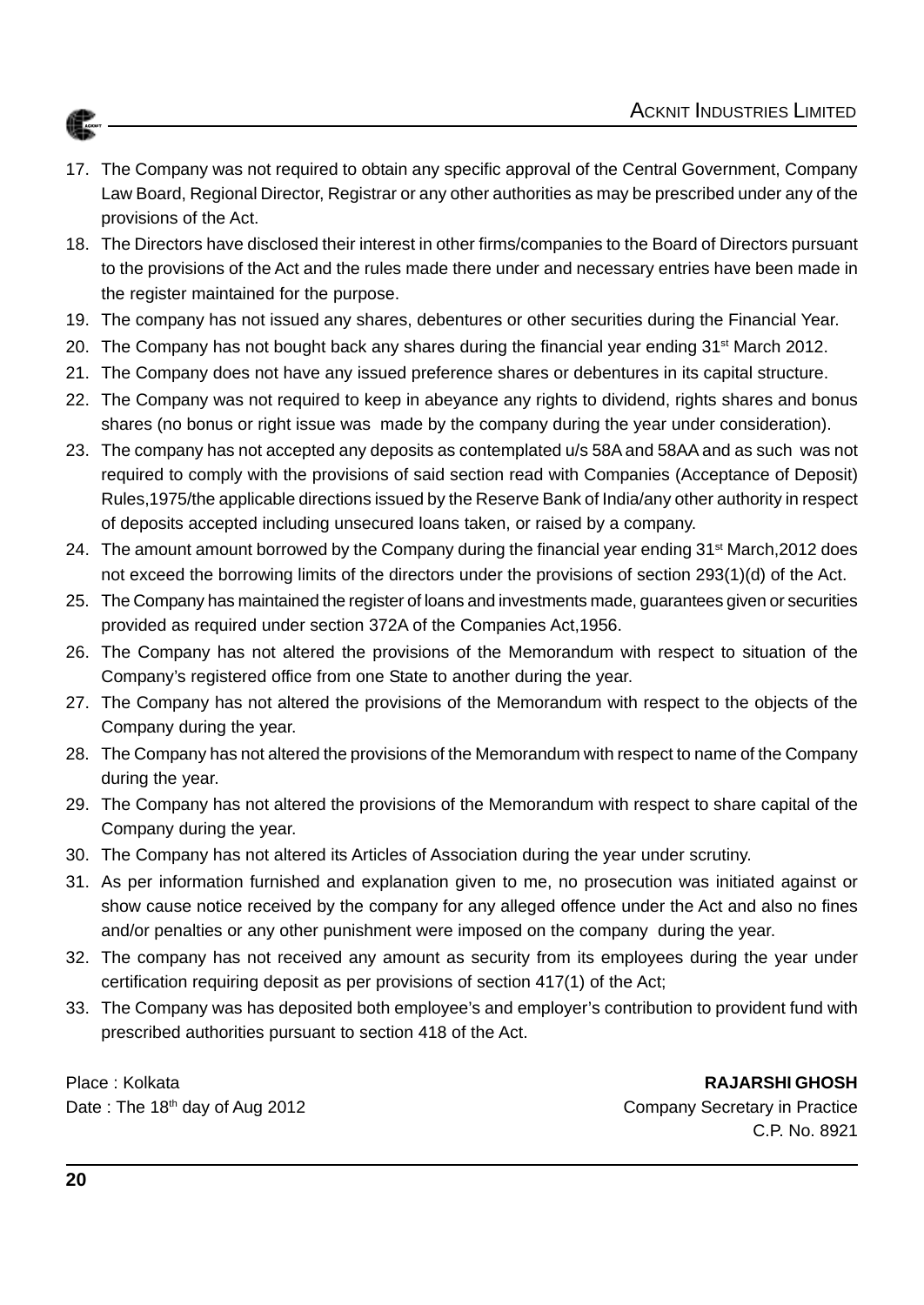

#### **ANNEXURE 'A' of Compliance Certificate**

#### **Registers as maintained by the Company**

- 1. Register & Index of Members u/s 150/ 151.
- 2. Register of directors etc u/s 303.
- 3. Register of disclosure u/s 301(3) read with section 299.
- 4. Register of directors' shareholdings u/s 307.
- 5. Register of Application & Allotment
- 6. Minutes books for minutes of meetings of the Board & shareholders, separately.
- 7. Register of Contracts u/s 301.
- 8. Register of Charges u/s 143.
- 9. Books of Accounts u/s 209

#### **Annexure 'B' of Compliance Certificate**

#### **ANNEXURE 'B'**

Form and Returns as filed by the Company with Registrar of Companies, Regional Director, Central Government or other authorities during the financial year ending on 31st March, 2012.

| <b>S. No.</b> | Form No. /<br>Return | <b>Filed under</b><br>section | <b>Purpose</b>                      | Date of<br><b>Filling</b> | Whether<br>filed within<br>prescribed<br>time | If delay in<br>filling<br>whether<br>requisite<br>additional<br>fee paid<br>(Yes / No) |
|---------------|----------------------|-------------------------------|-------------------------------------|---------------------------|-----------------------------------------------|----------------------------------------------------------------------------------------|
| 1.            | 20B                  | 159                           | For AGM held<br>on 19.09.2011       | 18.11.2011                | <b>Yes</b>                                    | N.A.                                                                                   |
| 2.            | 23AC/ACA             | 220                           | For the Financial<br>Year 2010-2011 | 30.12.2011                | <b>Yes</b>                                    | N.A.                                                                                   |
| 3.            | 66                   | 383A                          | For the year<br>ended 31.03.2011    | 18.10.2011                | Yes                                           | N.A.                                                                                   |

#### **Managing Director and Chief Financial Officer ( CFO) Certification**

We, S. K.Saraf, Chairman-Cum-Managing Director and Bishnu Kumar Kesan, Chief Financial Officer of Acknit Industries Limited, do hereby certify that :-

i) We have reviewed the Balance Sheet of the Company as at 31st March, 2012, the Statement of Profit & Loss and Notes to the financial statements as well as the Cash Flow Statements and Directors Report for the year ended on that date and to the best of our knowledge and belief ;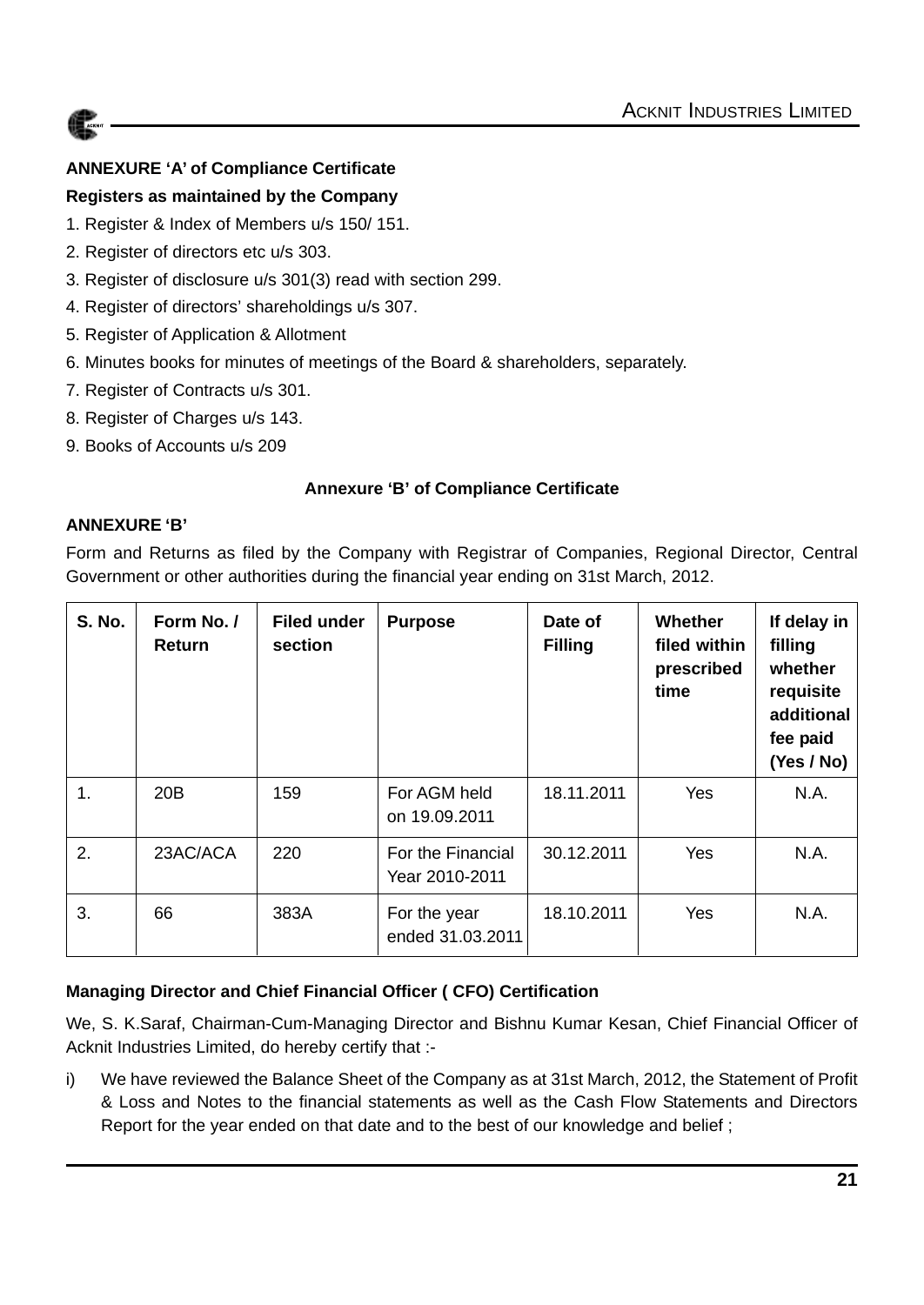- a) these statements do not contain any materially untrue statement or omit any material fact or contain statements that might be misleading ;
- b) these statements together present a true and fair view of the Company's affairs and are in compliance with existing Accounting Standards, applicable laws & regulations.
- ii) To the best of our knowledge and belief, no transactions entered into by the company during the year, are fraudulent, illegal or violative of the company's code of conduct;
- iii) We accept responsibility for establishing and maintaining internal controls for financial reporting and we have evaluated the effectiveness of internal control system of the Company pertaining to financial reporting. Deficiencies in the design or operation of such internal controls, if any, of which we are aware have been disclosed to the auditors and the Audit Committee and steps have been taken to rectify these deficiencies.
- iv) a) There has not been any significant change in internal control over financial reporting during the year under reference.
	- b) There has not been any significant change in accounting policies during the year required disclosures in the notes to the financial statements.
	- c) We are not aware of any instance of significant fraud during the year with involvement there in of the management or any employees who have significant role in the companies internal control system over financial reporting.
- v) We further declare that all Board members and senior management personnel have affirmed compliance with the code of conduct (since its adoption) during the year under review.

For **Acknit Industries Limited**

Place : Kolkata **Bishnu Kumar Kesan** Date : The 22nd day of August, 2012 **Chief Financial Officer** Chief Financial Officer

**S. K. Saraf** *Chairman-Cum-Managing Director*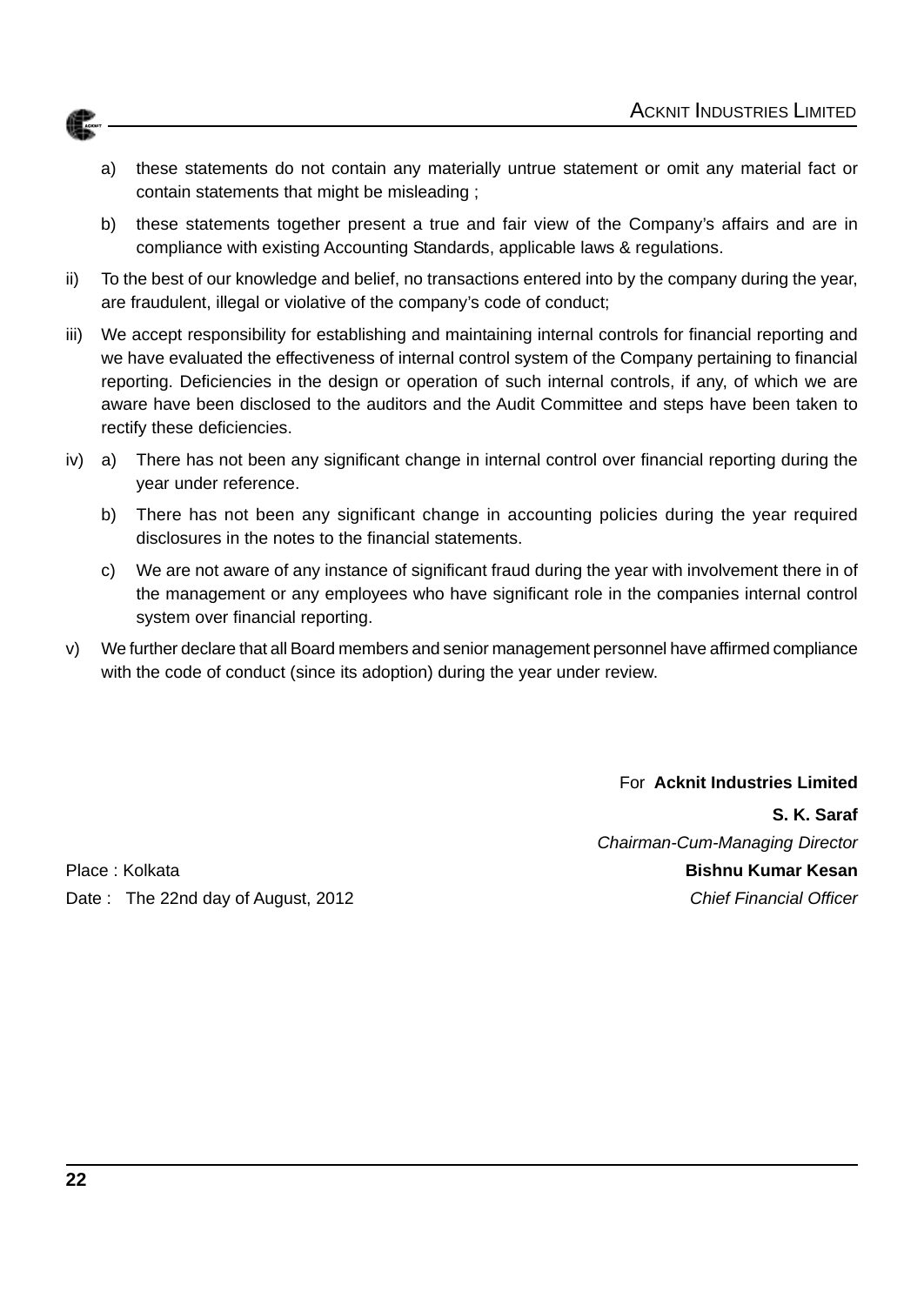#### **AUDITORS' REPORT**

#### **To The Members of M/s. ACKNIT INDUSTRIES LIMITED**

- 1. We have audited the attached Balance Sheet of M/s. Acknit Industries Limited as at 31st March 2012, the Statement of Profit and Loss and also the Cash Flow Statement for the year ended on that date annexed thereto. These financial statements are responsibility of the Company's management. Our responsibility is to express an opinion on these financial statements based on our audit.
- 2. We conducted our audit in accordance with the auditing standards generally accepted in India. Those Standards require that we plan and perform the audit to obtain reasonable assurance about whether the financial statements are free of material misstatement. An audit includes examining, on a test basis, evidence supporting the amounts and disclosures in the financial statements. An audit also includes assessing the accounting principles used and significant estimates made by management, as well as evaluating the overall financial statement presentation. We believe that our audit provides a reasonable basis for our opinion.
- 3. As required by the Companies (Auditor's Report) Order, 2003 (as amended) issued by the Central Government of India in terms of sub-section (4A) of section 227 of the Companies Act, 1956, we enclose in the Annexure a statement on the matters specified in paragraphs 4 and 5 of the said Order.
- 4. Further to our comments in the Annexure referred to above, we report that :
	- a) We have obtained all the information and explanations, which to the best of our knowledge and belief were necessary for the purposes of our audit;
	- b) In our opinion, proper books of accounts as required by law have been kept by the Company so far as appears from our examination of those books.
	- c) The Balance Sheet, the Statement of Profit and Loss and Cash Flow Statement dealt with by this report are in agreement with the books of account.
	- d) In our opinion, the Balance Sheet, the Statement of Profit and Loss and Cash Flow statement dealt with by this report comply with the accounting standards referred to sub-section (3C) of section 211 of the Companies Act, 1956; subject to notes given herein under.
	- e) On the basis of written representations received from the directors, as on 31st March 2012 and taken on record by the Board of Directors, we report that none of the directors is disqualified as on 31st March 2012 from being appointed as a director in terms of clause (g) of Sub - section (1) of section 274 of the Companies Act, 1956.
	- f) In our opinion and to the best of our informations and according to the explanation given to us, the said accounts, read in conjunction with the significant accounting polices and notes on accounts along with other schedules, give the information required by the Companies Act 1956 in the manner so required and give a true and fair view in conformity with the accounting principles generally accepted in India;
		- (i) In case of the Balance Sheet, of the state of affairs of the Company as at 31st March 2012 ;
		- (ii) In the case of the Statement of Profit and Loss, of the profit for the year ended on that date; and
		- (iii) In the case of the Cash Flow Statement, of the cash flows for the year ended on that date.

**R. K. Bajaj & Co.** *Chartered Accountants* (Firm Regn. No. 314140E)

 **R. K. Bajaj**

Place : Kolkata *Proprietor* Date: The 22nd day of August, 2012 Membership No. 051715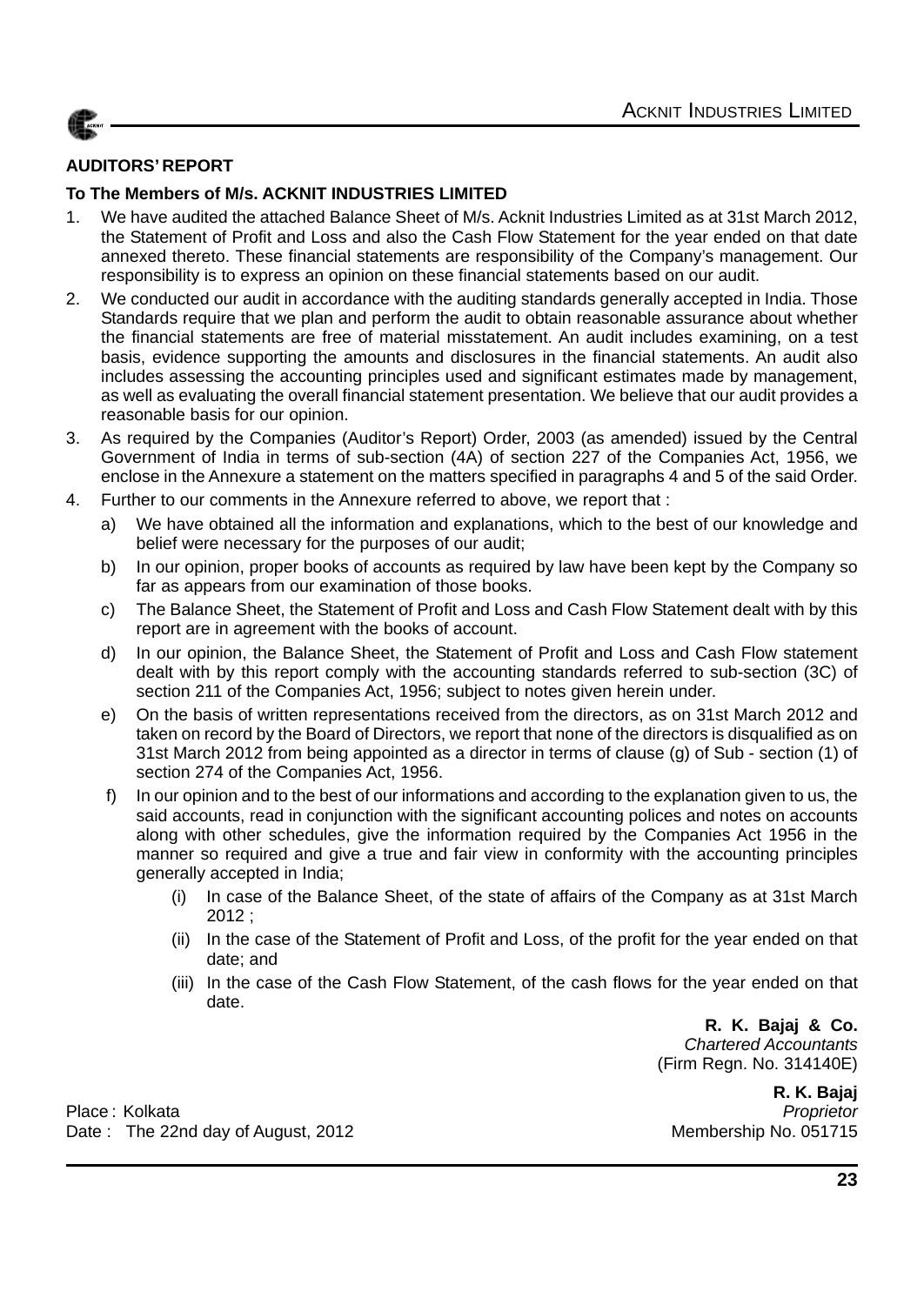

### **Annexure to the Auditors' Report to the Members of Acknit Industries Limited**

[Referred to in paragraph (3) thereof.]

- I. (a) The company is maintaining proper records showing full particulars including quantitative details and situation of fixed assets.
	- (b) In our opinion, the fixed assets have been physically verified by the management at reasonable intervals, having regard to the size of the company and the nature of its assets. No material discrepancies between the book records and the physical inventory were noticed.
	- (c) During the year, in our opinion the company has not disposed of a substantial part of the fixed assets. According to the information and explanations given to us, we are of the opinion that the withdrawal of the fixed assets has not affected the going concern status of the company.
- II. (a) The inventory has been physically verified during the year by the management. In our opinion the frequency of verification is reasonable.
	- (b) In our opinion and according to the information and explanations given to us, the procedures of physical verification of inventory followed by the management were found reasonable and adequate in relation to the size of the company and nature of its business.
	- (c) On the basis of our examination of records of inventory, in our opinion, the company has maintained proper records of inventory and the discrepancies noticed on physical verification between the physical stocks and the book records were not material in relation to the operations of the company.
- III. (a) The company has granted unsecured loans to one Body Corporate covered in the register maintained under section 301 of the Companies Act, 1956. The maximum amount involved during the year aggregate to ` 11,006,880/-
	- (b) In our opinion and according to the information and explanations given to us, the rate of interest and other terms and conditions on which loans have been granted to the company listed in the register maintained under section 301 of the Companies Act, 1956 are not, prima facie, prejudicial to the interest of the company.
	- (c) According to information and explanations given to us, the loan as aforesaid was repayable on demand and Body Corporate is regular in payment of Principal amount and interest as and when demanded by the company.
	- (d) According to information and explanations given to us, there is no overdue amount of loans and interest granted to the companies, firms or other parties listed in the register maintained under section 301 of the Companies Act, 1956.
	- (e) The company has taken unsecured loan from two companies covered in the register maintained under section 301 of the Companies Act, 1956 and the maximum amount involved in the transaction is ` 30,000,000/-.
	- (f) In our opinion and according to the information and explanations given to us, the rate of interest and other terms and conditions on which loans have been received from the company listed in the register maintained under section 301 of the Companies Act, 1956 are not, prima facie, prejudicial to the interest of the company.
	- (g) According to information and explanations given to us, there is no overdue amount of loans and interest received from the companies listed in the register maintained under section 301 of the Companies Act, 1956.
- IV. In our opinion and according to the information and explanations given to us, there are adequate internal control procedures commensurate with the size of the company and the nature of its business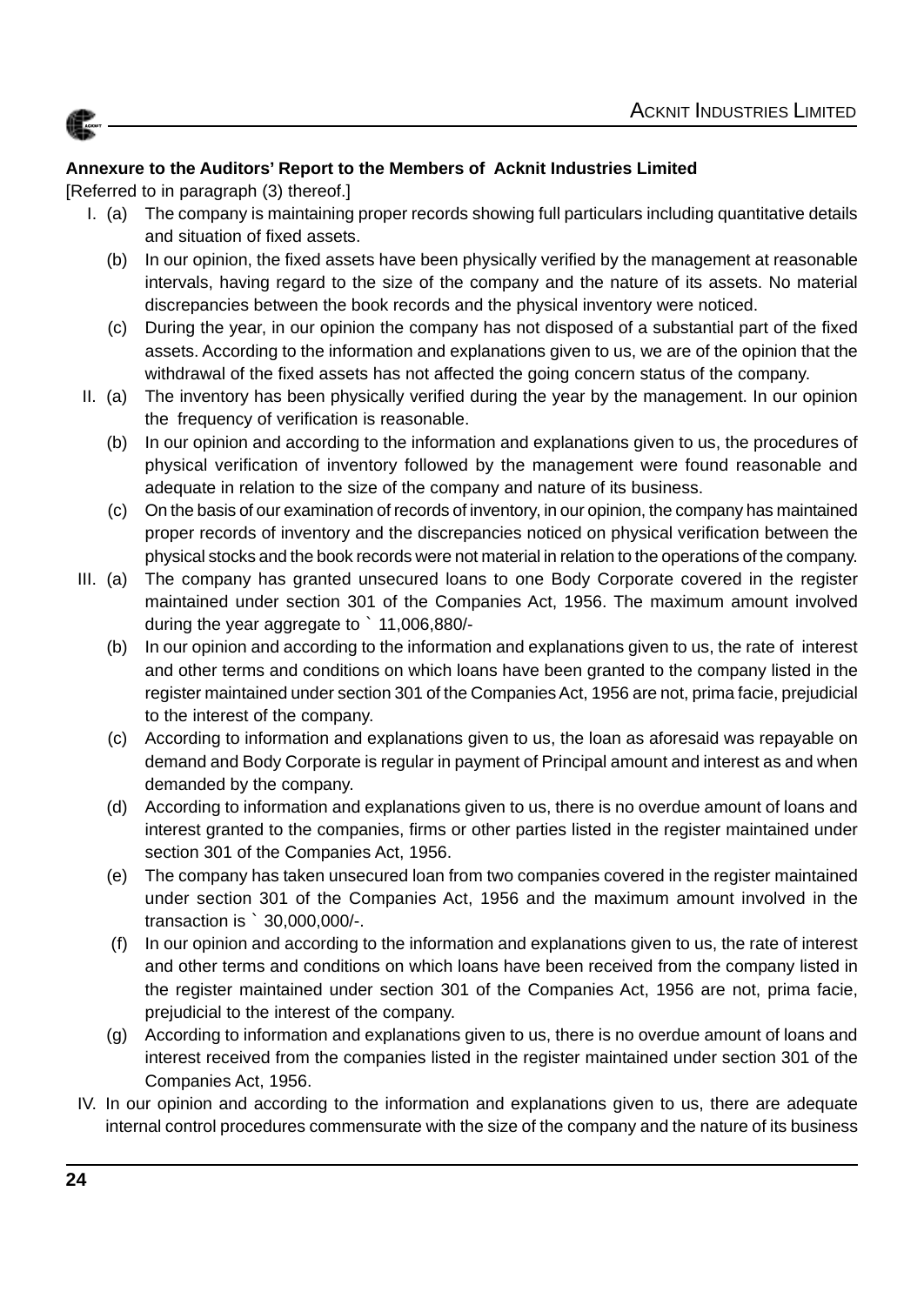

for the purchase of inventory, fixed assets and for the sale of goods and services. Further on the basis of our examination, and according to the information and explanation given to us, we have neither come across nor have we been informed of any instance of major weaknesses in the aforesaid internal control procedures.

- V. (a) In our opinion and according to the information and explanations given to us, we are of the opinion that the contracts or arrangements that need to be entered into the register maintained under section 301 of the Companies Act, 1956 have been so entered.
	- (b) According to the information and explanations given to us and excluding certain transactions of purchases/sale of goods and materials of special nature for which alternate quotations are not available, in our opinion, the transactions have been made at prices which are prima facie reasonable having regard to the prevailing market price at the relevant time.
- VI. In our opinion and according to the information and explanations given to us, the company has not accepted deposits from the public during the year covered by our audit report and therefore the provision of section 58A & 58AA or any other relevant provision of the Companies Act,1956 and Rules there under are not applicable to the company.
- VII. In our opinion, the company has an internal audit system commensurate with its size and nature of its business.
- VIII. To the best of our knowledge, the Central Government has not prescribed the maintenance of cost records under section 209(1) (d) of the Companies Act, 1956 for any of the products of the company.
	- IX. (a) According to the information and explanations given to us, and according to the books and records as produced and examined by us, in our opinion, the company is generally regular in depositing undisputed statutory dues including provident fund, Investors Education Protection Fund, employee's state insurance, income tax, sales tax, wealth tax, service tax, custom duty, excise duty, cess and other material statutory dues as applicable with the appropriate authorities.
		- (b) According to the information and explanations given to us and the records of the company examined by us the particulars of dues at income tax, sales tax, wealth tax, service tax, customs duty, excise duty and the Cess as at 31.03.2012 which have not been deposited on accounts of dispute are as follows :

| Name of the<br><b>Statute</b>                      | Nature of the<br>dues | Amount<br>$(in^{\frown})$ | Period to which<br>the amount relates | Forum where pending                                                            |
|----------------------------------------------------|-----------------------|---------------------------|---------------------------------------|--------------------------------------------------------------------------------|
| West Bengal<br>Sales Tax Act,<br>1994.             | Sales Tax             | 13,200                    | Year 1996-1997                        | Assistant Commissioner,<br>Commercial Taxes,<br>Kolkata South Circle           |
| West Bengal<br><b>Value Added</b><br>Tax Act, 2003 | VAT                   | 7,505,444                 | Year 2006-2007                        | Joint Commissioner,<br>Sales Taxes,<br>Kolkata South Circle                    |
| <b>Central Sales</b><br>Tax Act, 1956              | <b>CST</b>            | 37,044,059                | Year 2006-2007                        | Joint Commissioner,<br>Sales Tax, Kolkata<br><b>South Circle</b>               |
| West Bengal<br><b>Value Added</b><br>Tax Act, 2003 | <b>VAT</b>            | 807,300                   | Year 2007-2008                        | <b>West Bengal Commercial</b><br>Taxes, Appellate &<br><b>Revisional Board</b> |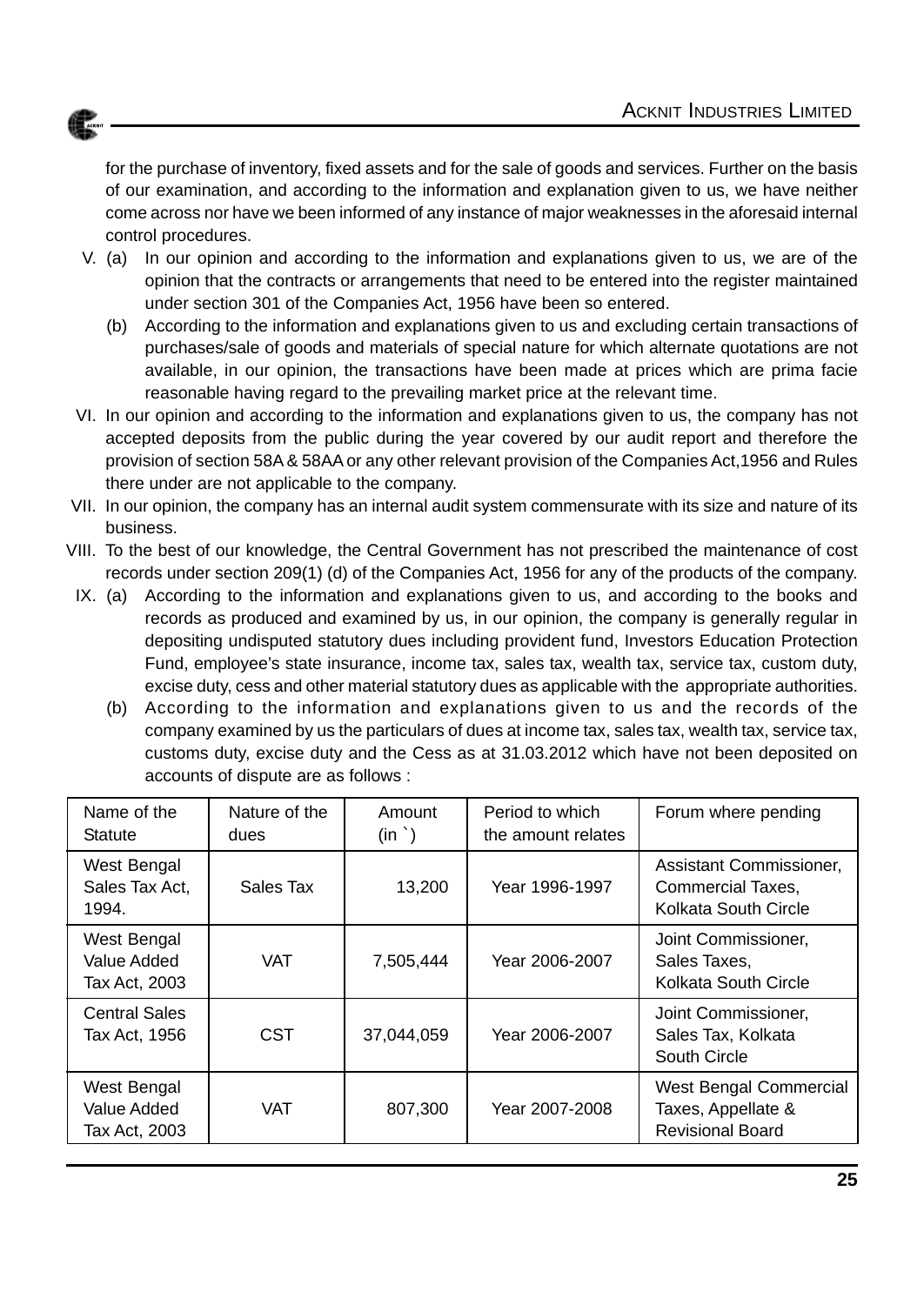| Name of the<br><b>Statute</b>                      | Nature of the<br>dues | Amount (in `) | Period to which<br>the amount relates | Forum where pending                                              |
|----------------------------------------------------|-----------------------|---------------|---------------------------------------|------------------------------------------------------------------|
| West Bengal<br><b>Value Added</b><br>Tax Act, 2003 | VAT                   | 51,988,671    | Year 2008-2009                        | Joint Commissioner,<br>Sales Tax, Kolkata<br><b>South Circle</b> |
| <b>Central Sales</b><br>Tax Act, 1956              | <b>CST</b>            | 3,02,39,468   | Year 2008-2009                        | Joint Commissioner,<br>Sales Tax, Kolkata<br>South Circle        |

- X. The company does not have accumulated losses as at 31<sup>st</sup> March 2012 and has not incurred cash loses during the financial year ended on that date or in the immediately preceding financial year.
- XI. According to information and explanations given to us, the company has not defaulted in repayment of dues to any financial institution, bank during the year.
- XII. According to information and explanations given to us, the company has not granted any loans and advances on the basis of security by way of pledge of shares, debentures and other securities.
- XIII. The Provision of any special statute applicable to chit fund/ nidhi /mutual benefit fund/societies are not applicable to the company.
- XIV. In our opinion and according to the information and explanations given to us, the company has maintained proper records of transaction and contracts in respect of dealing or trading in shares, securities, debentures and other investments and timely entries have been made there in. All shares, debentures & other investments have been held by the company in its own name.
- XV. In our opinion and according to the information and explanations given to us, the Company has not given any guarantees for loans taken by other from banks and financial institution.
- XVI. In our opinion, the term loans have been applied for the purpose for which they were raised.
- XVII. According to the information and explanations given to us and on overall examinations of Balance Sheet of the company, in our opinion there are no funds raised on short-term basis which have been used for long-term investments.
- XVIII. The company has not made any preferential allotment of shares to parties and companies covered in the Register maintained under section 301 of the Companies Act, 1956 during the Year.
- XIX. As the company has no debenture outstanding at any time during the year, paragraph (xix) of the Order is not applicable to the company.
- XX. The company has not raised any money by public issue during the year.
- XXI. In our opinion and according to the information and explanations given to us, no fraud on or by the Company has been notified or reported during the course of our audit.

**R. K. Bajaj & Co.** *Chartered Accountants* (Firm Regn. No. 314140E)

 **R. K. Bajaj**

Place : Kolkata *Proprietor* Date : The 22nd day of August, 2012 Membership No. 051715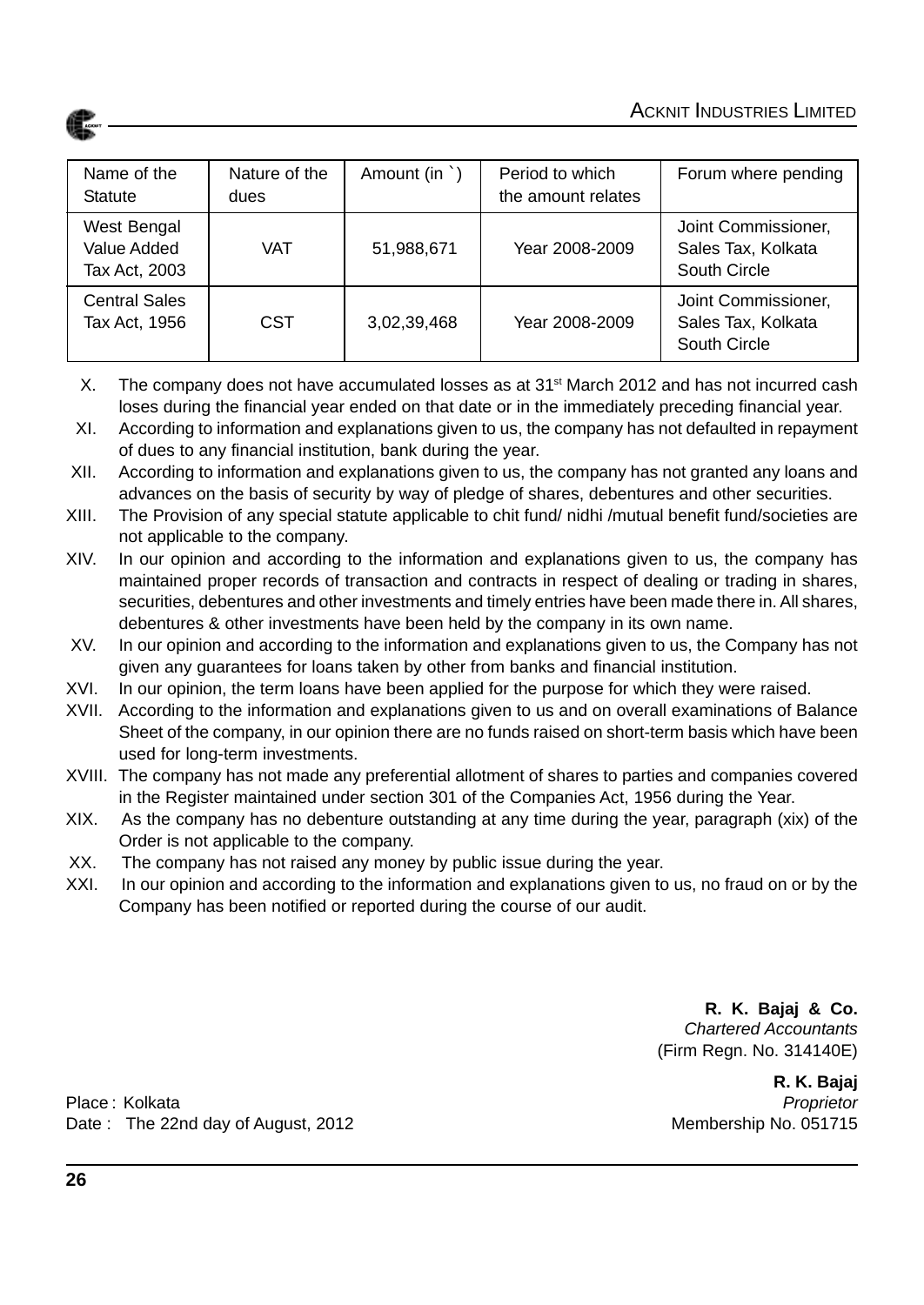# **Statement of Accounts**

**ACKNIT**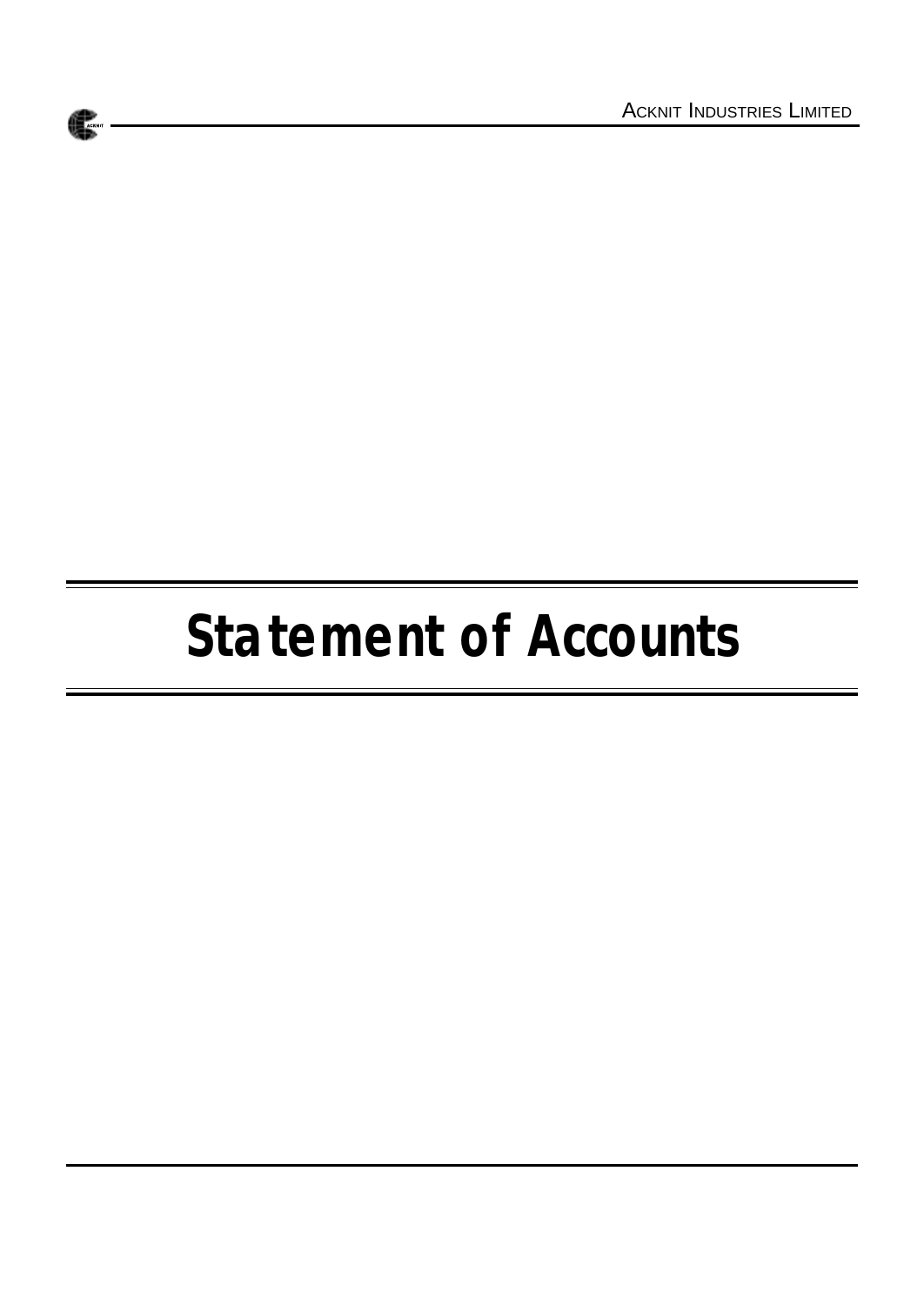

### **BALANCE SHEET AS AT MARCH 31, 2012** Amount in `

|--|

|                                |                         | As at       | As at       |
|--------------------------------|-------------------------|-------------|-------------|
|                                | <b>Notes</b>            | 31.03.2012  | 31.03.2011  |
| <b>EQUITY AND LIABILITIES</b>  |                         |             |             |
| <b>Shareholders' Funds</b>     |                         |             |             |
| Share capital                  | $\overline{2}$          | 27,577,000  | 27,577,000  |
| Reserves and surplus           | 3                       | 187,827,656 | 177,386,726 |
|                                |                         | 215,404,656 | 204,963,726 |
| <b>Non-Current Liabilities</b> |                         |             |             |
| Long-term borrowings           | $\overline{\mathbf{4}}$ | 79,783,296  | 63,729,000  |
| Deferred tax liabilities (net) | 5                       | 23,352,400  | 23,182,400  |
|                                |                         | 103,135,696 | 86,911,400  |
| <b>Current Liabilities</b>     |                         |             |             |
| Short-term borrowings          | $6\phantom{1}6$         | 242,463,872 | 214,577,544 |
| Trade payables                 | $\overline{7}$          | 70,994,428  | 61,738,618  |
| Other current liabilities      | 8                       | 44,449,514  | 37,065,913  |
| Short-term provisions          | 9                       | 4,393,211   | 4,393,211   |
|                                |                         | 362,301,025 | 317,775,286 |
| <b>TOTAL</b>                   |                         | 680,841,377 | 609,650,412 |
| <b>ASSETS</b>                  |                         |             |             |
| <b>Non-Current Assets</b>      |                         |             |             |
| <b>Fixed Assets</b>            | 10                      |             |             |
| Tangible assets                |                         | 198,594,891 | 179,888,584 |
| Intangible assets              |                         | 117,606     | 160,417     |
| Capital work-in-progress       |                         | 1,579,098   |             |
| Non-current investments        | 11                      | 1,066,137   | 2,066,137   |
| Long-term loans and advances   | 12                      | 6,761,591   | 6,374,035   |
| Other non-current assets       | 13                      | 833,058     | 938,751     |
|                                |                         | 208,952,381 | 189,427,924 |
| <b>Current Assets</b>          |                         |             |             |
| <b>Current investments</b>     | 14                      | 2,235,956   |             |
| Inventories                    | 15                      | 208,730,756 | 179,918,879 |
| Trade receivables              | 16                      | 141,317,571 | 107,311,719 |
| Cash and bank balances         | 17                      | 9,496,948   | 7,832,254   |
| Short-term loans and advances  | 18                      | 107,917,766 | 124,276,613 |
| Other current assets           | 19                      | 2,189,999   | 883,023     |
|                                |                         | 471,888,996 | 420,222,488 |
| TOTAL                          |                         | 680,841,377 | 609,650,412 |
|                                |                         |             |             |

The accompanying notes 1 - 39 are an integral part of the financial statements As per our report of even date

*Proprietor Director* Membership No. 051715 **Bishnu Kumar Kesan** 40/5, Strand Road, Kolkata - 700 001 *Chief Financial Officer* Dated : The 22nd day of August 2012

For **R. K. Bajaj & Co.** Shri Krishan Saraf For R. K. Bajaj & Co. Shri Krishan Saraf For & on behalf of the Board<br>Chairman cum Managing Director **Deo Kishan Saraf Chairman cum Managing Director** 

*(Firm Regn. No. 314140E) Director* **R. K. BAJAJ Samir Kumar Ghosh**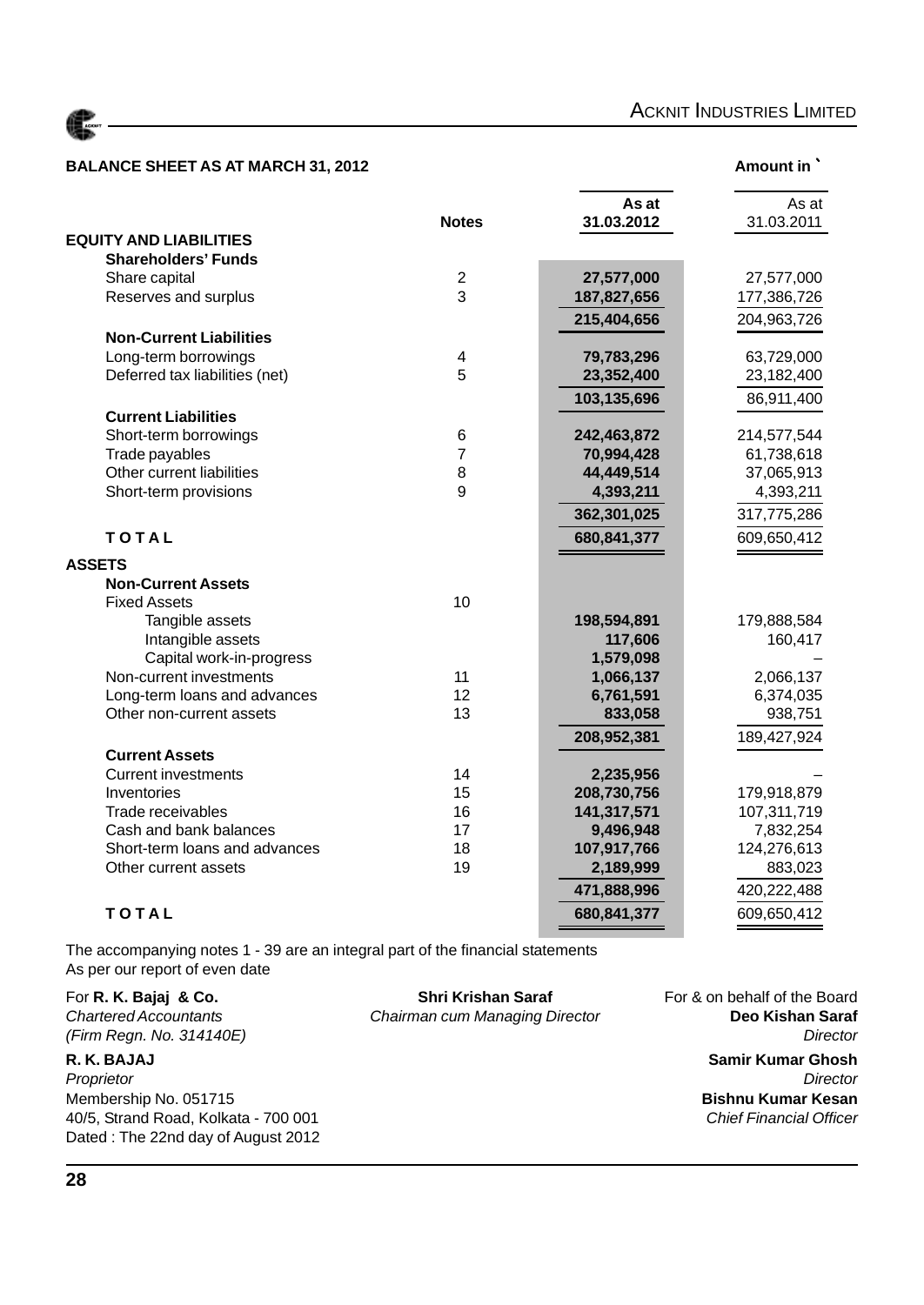

#### **STATEMENT OF PROFIT & LOSS FOR THE YEAR ENDED MARCH 31, 2012**

|                                                                                  |              |                    | Amount in          |
|----------------------------------------------------------------------------------|--------------|--------------------|--------------------|
|                                                                                  |              | For the year ended | For the year ended |
|                                                                                  | <b>Notes</b> | 31.03.2012         | 31.03.2011         |
| <b>INCOME</b><br>Gross Revenue From Sale of products                             |              | 839,390,606        | 603,942,306        |
| Less: Excise Duty / Customs Duty                                                 |              | 15,016,885         | 3,775,617          |
| Net Revenue from sale of products                                                |              | 824,373,721        | 600,166,689        |
| Other operating revenue                                                          |              | 66,040,163         | 50,124,792         |
| <b>Revenue From Operations</b>                                                   | 20           | 890,413,884        | 650,291,481        |
| Other Income                                                                     | 21           | 2,251,965          | 17,121,308         |
| <b>TOTAL REVENUE</b>                                                             |              | 892,665,849        | 667,412,789        |
| <b>EXPENSES</b>                                                                  |              |                    |                    |
| Cost of raw materials Consumed                                                   | 22           | 610,302,165        | 444,266,623        |
| Purchase of stock-in-trade                                                       | 23           | 2,402,155          | 3,648,392          |
| Changes in inventories of finished goods,<br>work in progress and stock-in-trade | 24           | (9, 111, 372)      | (21, 498, 629)     |
| Employee benefits expense                                                        | 25           | 18,282,707         | 16,659,964         |
| <b>Finance Costs</b>                                                             | 26           | 29,748,828         | 25,947,666         |
| Depreciation and amortisation expense                                            | 10           | 16,149,597         | 15,384,422         |
| Other expenses                                                                   | 27           | 202,787,628        | 163,193,894        |
| <b>TOTAL EXPENSES</b>                                                            |              | 870,561,708        | 647,602,332        |
| Profit before Exceptional Item and Tax                                           |              | 22,104,141         | 19,810,457         |
| <b>Exceptional Items</b>                                                         | 28           |                    | (2,941,827)        |
| <b>PROFIT BEFORE TAX</b>                                                         |              | 22,104,141         | 16,868,630         |
| Tax Expense:<br><b>Current tax</b>                                               | 29           | 7,100,000          | 4,029,527          |
| Deferred tax                                                                     |              | 170,000            | (1,946,900)        |
| PROFIT FOR THE YEAR                                                              |              | 14,834,141         | 14,786,003         |
| Earnings Per Share (Face Value ` 10/- each)                                      | 30           |                    |                    |
| <b>Basic and Diluted</b>                                                         |              | 5.89               | 5.87               |

The accompanying notes 1 - 39 are an integral part of the financial statements As per our report of even date

*Proprietor Director* Membership No. 051715 **Bishnu Kumar Kesan** 40/5, Strand Road, Kolkata - 700 001 *Chief Financial Officer* Dated : The 22nd day of August 2012

For **R. K. Bajaj & Co.** Shri Krishan Saraf For & on behalf of the Board *Chartered Accountants Chairman cum Managing Director* **Deo Kishan Saraf** *(Firm Regn. No. 314140E) Director* **R. K. BAJAJ Samir Kumar Ghosh**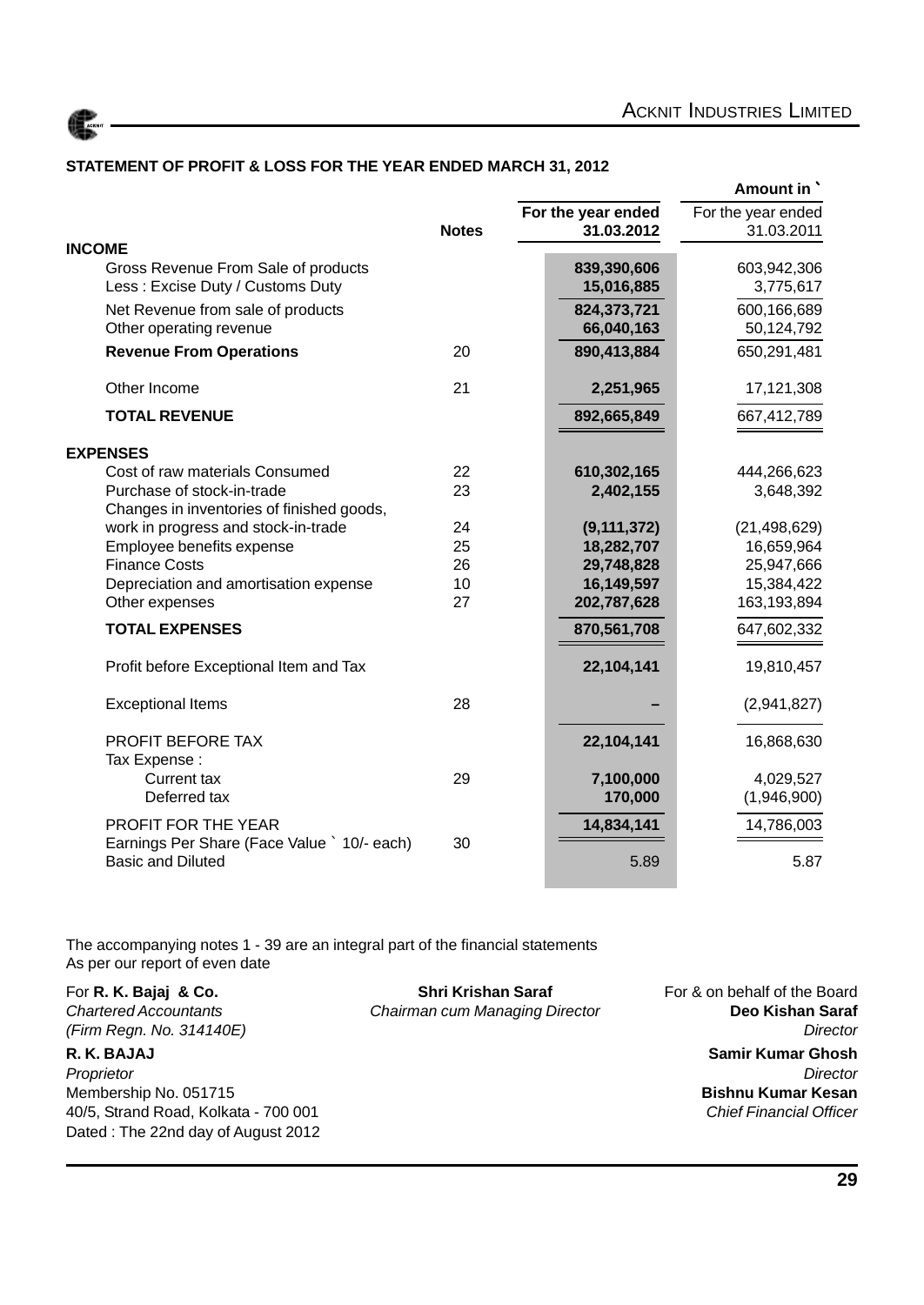|  | <b>ACKNIT INDUSTRIES LIMITED</b> |  |
|--|----------------------------------|--|
|--|----------------------------------|--|

| <b>CASH FLOW STATEMENT FOR THE YEAR ENDED MARCH 31, 2012</b>                                                                               |                          | Amount in                                        |
|--------------------------------------------------------------------------------------------------------------------------------------------|--------------------------|--------------------------------------------------|
|                                                                                                                                            | For the year ended       | For the year ended                               |
| A. CASH FLOW FROM OPERATING ACTIVITIES                                                                                                     | 31.03.2012               | 31.03.2011                                       |
| Net Profit before tax & extra ordinary items<br>Adjustment for:                                                                            | 22,104,141               | 19,810,457                                       |
| Depreciation and amortisation expense                                                                                                      | 16,149,597               | 15,384,422                                       |
| Withdrawal of assets on account of fire                                                                                                    |                          | 15,133,902                                       |
| Finance costs<br>Interest income                                                                                                           | 29,748,828<br>(722, 142) | 25,947,666<br>(328, 991)                         |
| Dividend income from long term investments                                                                                                 | (16, 250)                | (122,500)                                        |
| (Profit)/Loss on sale of Fixed Assets/Assets Discarded                                                                                     | 116,047                  | (62,000)                                         |
| Net (gain) / loss on sale of current investment                                                                                            | (310, 687)               | 214                                              |
| Net gain on sale of long term investments                                                                                                  |                          | (2,094,773)                                      |
| Operating profit before working capital changes<br>Adjustments for changes in working capital                                              | 67,069,534               | 73,668,397                                       |
| Trade receivables, loans and advances and other assets                                                                                     | (28, 937, 512)           | (62, 226, 670)                                   |
| Inventories                                                                                                                                | (28, 811, 877)           | (11, 196, 147)                                   |
| Trade payables, other liabilities and provisions                                                                                           | 12,775,560               | 2,800,082                                        |
| <b>Cash generated from operations</b>                                                                                                      | 22,095,705               | 3,045,662                                        |
| Tax paid (including TDS) (net)                                                                                                             | (7,048,126)              | (4,322,667)                                      |
| Net Cash before extraordinary items<br>Loss incurred on account of fire                                                                    | 15,047,579               | (1, 277, 005)<br>(2,941,827)                     |
| NET CASH FROM/(USED IN) OPERATING ACTIVITIES (A)<br><b>B. CASH FLOW FROM INVESTING ACTIVITIES :</b>                                        | 15,047,579               | (4,218,832)                                      |
| Purchase of fixed assets                                                                                                                   | (36, 628, 238)           | (22, 937, 307)                                   |
| Sale of fixed assets                                                                                                                       | 120,000                  | 62,000                                           |
| Sale/(Purchase) of Investments                                                                                                             | (1, 235, 956)            | 6,068,400                                        |
| Intercorporate deposits<br>Payables for capital goods                                                                                      | 9,989,839<br>(460,408)   | (12,506,880)<br>(1,744,078)                      |
| Movement in loans and advances                                                                                                             | (281, 863)               | 349,660                                          |
| Interest received                                                                                                                          | 666,447                  | 280,637                                          |
| Profit / (loss) on sale of investments & dividend                                                                                          | 326,937                  | 2,217,059                                        |
| <b>NET CASH FROM / (USED IN) INVESTING ACTIVITIES (B)</b>                                                                                  | (27, 503, 242)           | (28,210,509)                                     |
| <b>C. CASH FLOW FROM FINANCING ACTIVITIES:</b>                                                                                             |                          |                                                  |
| Short term secured loan<br>Short term unsecured loan                                                                                       | 27,886,328               | 32,023,990<br>2,500,000                          |
| Proceeds from unsecured loan                                                                                                               | 22,000,000               | 48,000,000                                       |
| Repayment of long term loan                                                                                                                | (4,494,760)              | (17,782,473)                                     |
| Interest and financing charges                                                                                                             | (26, 867, 551)           | (22,582,239)                                     |
| Dividend & dividend tax paid                                                                                                               | (4, 401, 173)            | (4,400,406)                                      |
| <b>NET CASH FROM/(USED IN) FINANCING ACTIVITIES (C)</b>                                                                                    | 14,122,844               | 37,758,872                                       |
| NET INCREASE IN CASH & CASH EQUIVALENTS (A+B+C)<br>Cash & Cash Equivalents at the beginning of the year                                    | 1,667,181<br>6,942,850   | 5,329,531<br>1,613,319                           |
| Cash & Cash Equivalents at the end of the year                                                                                             | 8,610,031                | 6,942,850                                        |
| Notes to cash flow statement for the year ended March 31, 2012<br>1. Cash and cash equivalents include the following balance sheet amounts |                          |                                                  |
| Cash on hand                                                                                                                               | 793,356                  | 891,468                                          |
| Cheques on hand                                                                                                                            |                          | 134,378                                          |
| <b>Balances with banks</b><br>- In Current Accounts                                                                                        | 3,537,375                | 1,776,304                                        |
| - In Deposit Accounts                                                                                                                      | 4,279,300                | 4,140,700                                        |
|                                                                                                                                            | 8,610,031                | 6,942,850                                        |
| As per our report of even date                                                                                                             |                          |                                                  |
| <b>Shri Krishan Saraf</b><br>For R. K. Bajaj & Co.<br><b>Chartered Accountants</b><br>Chairman cum Managing Director                       |                          | For & on behalf of the Board<br>Deo Kishan Saraf |
| (Firm Regn. No. 314140E)                                                                                                                   |                          | Director                                         |
| R. K. BAJAJ                                                                                                                                |                          | <b>Samir Kumar Ghosh</b>                         |
| Proprietor<br>Membership No. 051715                                                                                                        |                          | Director<br><b>Bishnu Kumar Kesan</b>            |
| 40/5, Strand Road, Kolkata - 700 001                                                                                                       |                          | <b>Chief Financial Officer</b>                   |

ACKNT

Dated : The 22nd day of August 2012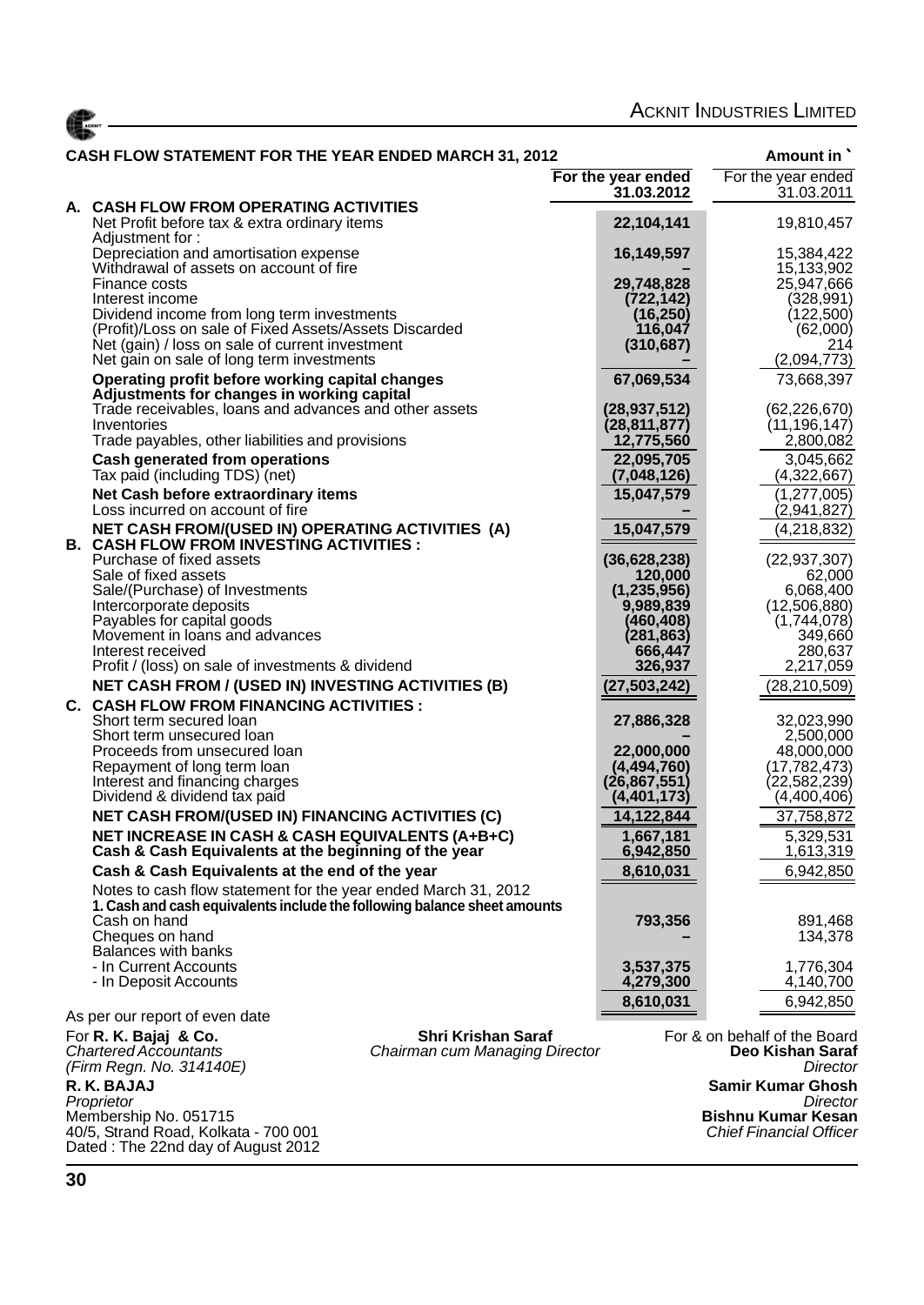

#### **1. SIGNIFICANT ACCOUNTING POLICIES**

#### **Corporate Information**

Acknit Industries Limited (the company) is a public company domiciled in India and incorporated under the provisions of the Companies Act, 1956. Its shares are listed on two stock exchanges in India. The company is engaged in manufacturing and selling of Industrial Hand Gloves, Garments and Safety wears.

The company was first amongst the various units producing safety gloves in India. Because of approved international quality standards and its comparatively competitive sales price, the products of the company were accepted immediately in the European market.

Over the years the company has grown in its operation which has been multiplied continuously and in the process the company has diversified its products from gloves to garments and safety wears.

#### **Convention**

To prepare financial statements in accordance with applicable Accounting Standards in India. A summary of important accounting policies is set out below. The financial statements have also been prepared in accordance with relevant presentational requirements of the Companies Act, 1956.

#### **Basis of Accounting**

The financial statements have been generally prepared under the historical cost convention on an accrual basis except in case of assets for which provisions for impairment is made and revaluation is carried out. Wherever it is not possible to determine the quantum of accrual with reasonable certainty, e.g. insurance and other claims, etc. are accounted for on settlement basis.

All assets and liabilities have been classified as current or, non-current as per the Company's normal operating cycle and other criteria set out in the revised Schedule VI to the Companies Act, 1956 based on the nature of products and the time between the acquisition of assets for processing and their realisation in cash and cash equivalents.

#### **Use of Estimates**

The preparation of the financial statements in conformity with the GAAP requires that the management make estimates and assumptions that affect the reported amounts of assets and liabilities as at the date of the financial statements, and the reported amounts of revenue and expenses during the reported year. Actual results could differ from those estimates.

#### **Fixed Assets and Impairment Losses**

Fixed assets are stated at actual cost less accumulated depreciation. The actual cost capitalized includes material cost, inward freight, installation cost, duties and taxes, finance charges and other incidental expenses incurred during the construction/installation stage.

Gains/losses arising on Foreign exchange liabilities incurred for the purpose of acquiring fixed assets are adjusted in the carrying amount of the respective fixed assets.

The cost of and the accumulated depreciation for fixed assets sold are removed from the stated value and the resulting gains and losses are included in the Statement of Profit and Loss.

The carrying amounts of assets are reviewed at each balance sheet date if there is any indication of impairment based on internal /external factors. An impairment loss is recognized wherever the carrying amount of an asset exceeds its recoverable amount. The recoverable amount is the greater of the asset net selling price and value in use. In assessing value in use, the estimated future cash flows are discounted to their present value at the weighted average cost of capital.

A previously recognized impairment loss is increased or reversed depending on the changes in circumstances. However, the carrying value after reversal is not increased beyond the carrying value that would have prevailed by charging useful depreciation if there was no impairment.

To calculate depreciation on Fixed Assets, Tangible and Intangible, in a manner that amortizes the cost of the assets after commissioning, over their estimated useful lives or, where specified, lives based on the rates specified in schedule XIV of the Companies Act, 1956, whichever is lower.

#### **Investments**

Investments that are readily realisable and are intended to be held for not more than one year from the date, on which such investments are made, are classified as current investments. All other investments are classified as long term investments.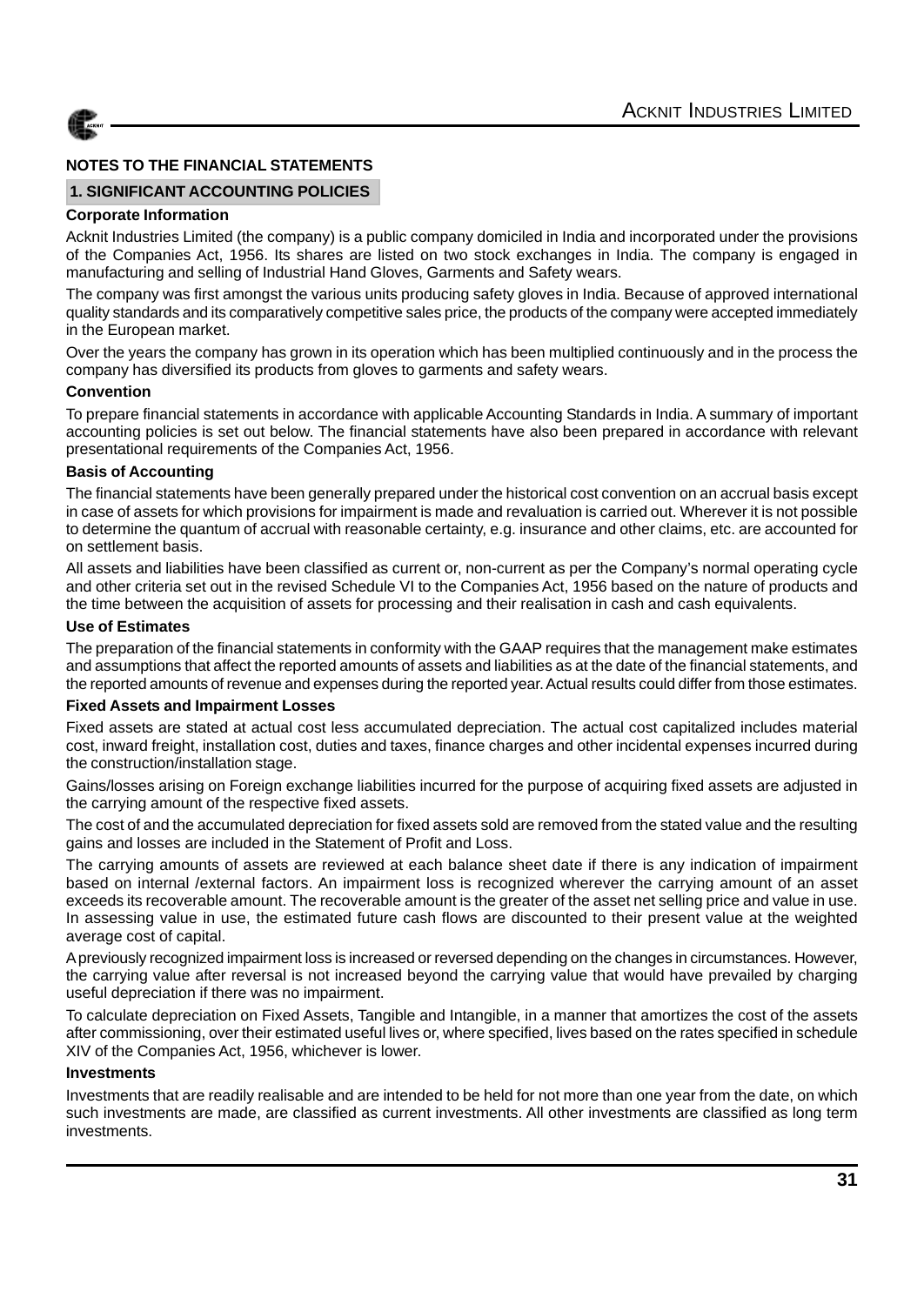

Long term investments are valued at cost. Current investments are valued at lower of cost and fair value as on the date of the Balance Sheet. The Company provides for diminution in value of investments, other than temporary in nature.

#### **Valuation of Inventories**

Inventories are valued as follows :

| Raw materials, components, stores and<br>spares and Packing material | Lower of cost and net realizable value. However materials and other<br>items held for use in the production of Inventories are not written down<br>below cost, if the finished products in which they will be incorporated are<br>expected to be sold at or above cost. Cost is determined on FIFO basis<br>and includes cost incurred in bringing the material to its present location<br>and condition. |
|----------------------------------------------------------------------|-----------------------------------------------------------------------------------------------------------------------------------------------------------------------------------------------------------------------------------------------------------------------------------------------------------------------------------------------------------------------------------------------------------|
| Work-in-progress & Finished goods                                    | Lower of cost and net realizable value. Cost includes direct material<br>and Labour and a proportion of manufacturing overheads based on<br>normal operating capacity. The company accrues for excise duty liability<br>in respect of stock of finished goods lying at works.                                                                                                                             |

#### **Revenue Recognition**

Revenue from business and other activities consist primarily of revenue earned on a "time and material" basis. The related revenue is recognized as and when the material supplied/services performed. Sales are recognized inclusive of duty if any but net of sales tax. Export Incentives are accounted on accrual basis and include estimated realizable value/ benefits from Duty Free Import Authorization Scheme (DFIA), Focus Product Scheme and Focus Market Scheme.

#### **Sales & Export Incentives**

Sales are recognized, net of return, on dispatch of goods to customers and are reflected in the accounts at gross realizable value net of taxes but inclusive of excise/ customs duties.

Export incentives are accounted on accrual basis and include estimated realizable value / benefits from Duty Free Import Authorization Scheme (DFIA), DEPB, Focus Product Scheme and Focus Market Scheme.

#### **Investment Income**

To account for income from investments on an accrual basis, inclusive of related tax deducted at source. To account for income from dividends when the right to receive such dividends is established.

#### **Employee Benefits**

The Employee benefits are provided in accordance with revised AS 15 and are dealt in the following manner.

- (i) Contribution to Provident Fund and other Funds are accounted on accrual basis.
- (ii) Gratuity Liability is determined by actuarial valuation done at the end of the year and the current year charge is debited in the Statement of Profit and Loss.

#### **Foreign Currency Transaction**

Transactions in foreign currency are recorded at the exchange rate prevailing on the date of transaction. Monetary assets and liabilities denominated in foreign currency are translated at the rates of exchange at the balance sheet date and resultant gain or loss arising out of fluctuations in the exchange rate are recognized in the Statement of Profit and Loss in the period in which they arise, except in respect of fixed assets where exchange variance is adjusted in the carrying amount of respective fixed assets.

To account for differences between the forward exchange rates and the exchanges rates at the date of transactions as income or expense over the life of the contracts.

To account for profit / loss arising on cancellation or renewal of forward exchange contracts as income / expenses for the period.

To recognize the net mark to market losses in the Statement of Profit and Loss on the outstanding portfolio of forwards as at the Balance Sheet date and to ignore the net gain if any.

#### **Taxes on Income**

To provide & determine current tax as the amount of tax payable in respect of taxable income for the period, measured using the tax rates and tax laws.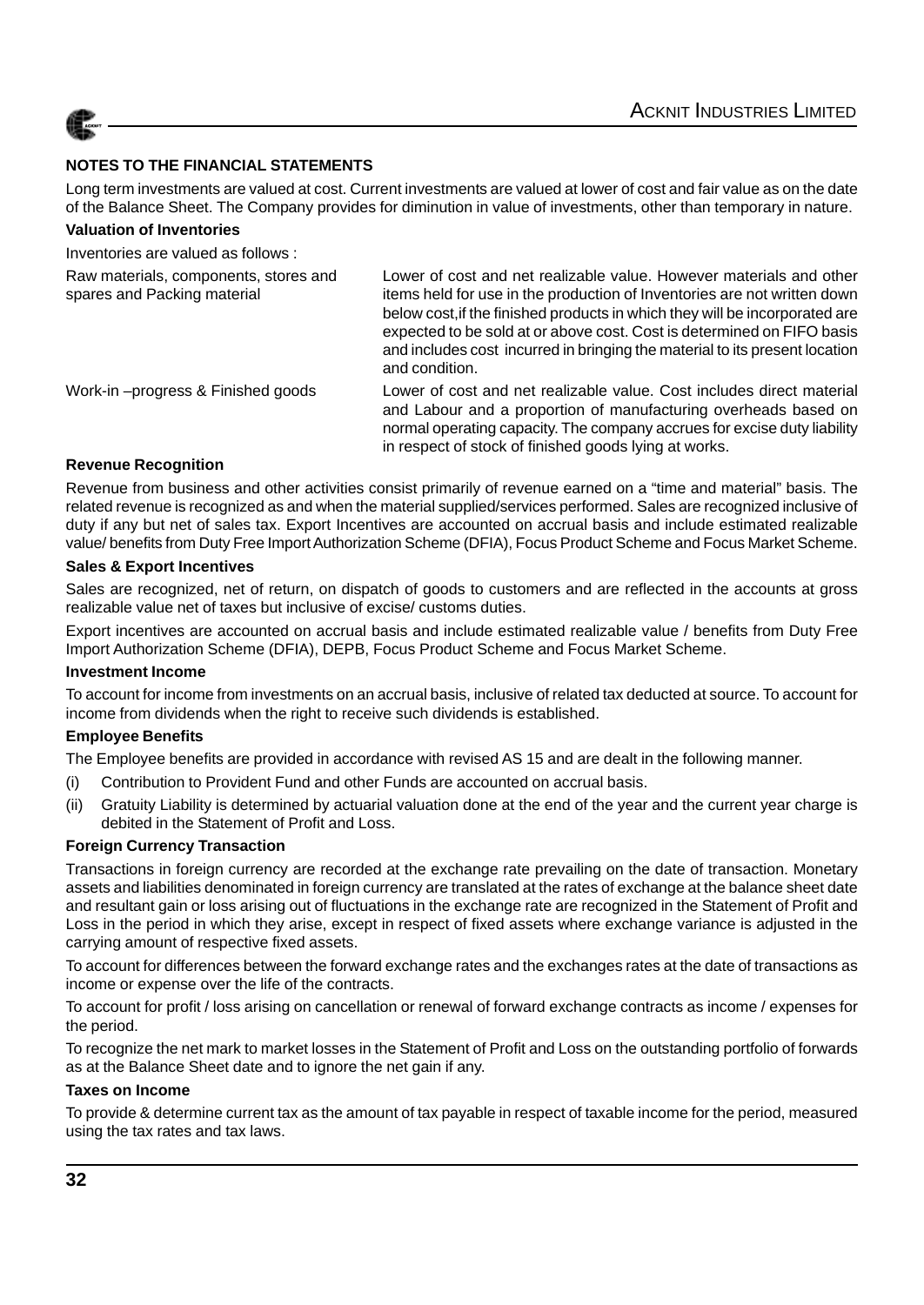

To provide and recognize deferred tax on timing differences between taxable income and accounting income subject to consideration of prudence, measured using the tax rates and tax laws that have been enacted or substantially enacted by the balance sheet date.

Not to recognize deferred tax assets on unabsorbed depreciation and carry forward of losses unless there is virtual certainty that there will be sufficient future taxable income available to realize such assets.

#### **Insurance Claims**

Insurance claims in respect of loss of assets are accounted for on intimation to the insurer at the value persists on the date of fire. Policy deductibles, surplus or deficit, if any, shall be accounted for when the claim is finally settled by the insurer and such income / expenditure, if any, shall be the income / expenditure of the year in which such claim is settled by the insurer.

#### **Other Claims :**

Other claims including Quality Claim on Exports are accounted for on the basis of determination / admission of outflow of resources required to settle the obligations.

#### **Provisions, Contingent Liabilities and Contingent Assets**

A Provision is recognized when an estimate has a present obligation as a result of past event and it is probable that an outflow of resources will be required to settle the obligation, in respect of which a reliable estimate can be made. Provisions are not discounted to its present value and are determined based on best estimate required to settle the obligation at the balance sheet date. These are reviewed at each balance sheet date and adjust to reflect the current management estimates.

Contingent liabilities, if material, are disclosed by way of notes to accounts. Contingent assets are not recognized or disclosed in the financial statements

#### **Segment Reporting policies**

The Company's operating business are generally organized and managed separately according to the nature of products and services provided, with each segment representing a strategic business unit that offers different products and serves different markets. The analysis of geographical segments is based on the location of the units wherever required.

|                                          |                | As at 31.03.2012 |                | As at 31.03.2011 |
|------------------------------------------|----------------|------------------|----------------|------------------|
|                                          | <b>Numbers</b> | Amount (`)       | <b>Numbers</b> | Amount $( )$     |
| <b>2. SHARE CAPITAL</b>                  |                |                  |                |                  |
| <b>Authorised</b>                        |                |                  |                |                  |
| Equity Shares of ` 10- each              | 12,000,000     | 120,000,000      | 12,000,000     | 120,000,000      |
|                                          | 12,000,000     | 120,000,000      | 12,000,000     | 120,000,000      |
| <b>Issued and Subscribed</b>             |                |                  |                |                  |
| Equity Shares of 10/-<br>each fully paid | 3,000,000      | 30,000,000       | 3,000,000      | 30,000,000       |
|                                          | 3,000,000      | 30,000,000       | 3,000,000      | 30,000,000       |
| Paid-up                                  |                |                  |                |                  |
| Equity Shares of ` 10/-                  |                |                  |                |                  |
| each fully paid                          | 2,520,000      | 25,200,000       | 2,520,000      | 25,200,000       |
| Add: Shares Forfeited                    |                | 2,377,000        |                | 2,377,000        |
| TOTAL                                    | 2,520,000      | 27,577,000       | 2,520,000      | 27,577,000       |
|                                          |                |                  |                |                  |

a) 4,80,000 Equity shares of ` 10/- each forfeited in terms of Board resolution during 1998-99.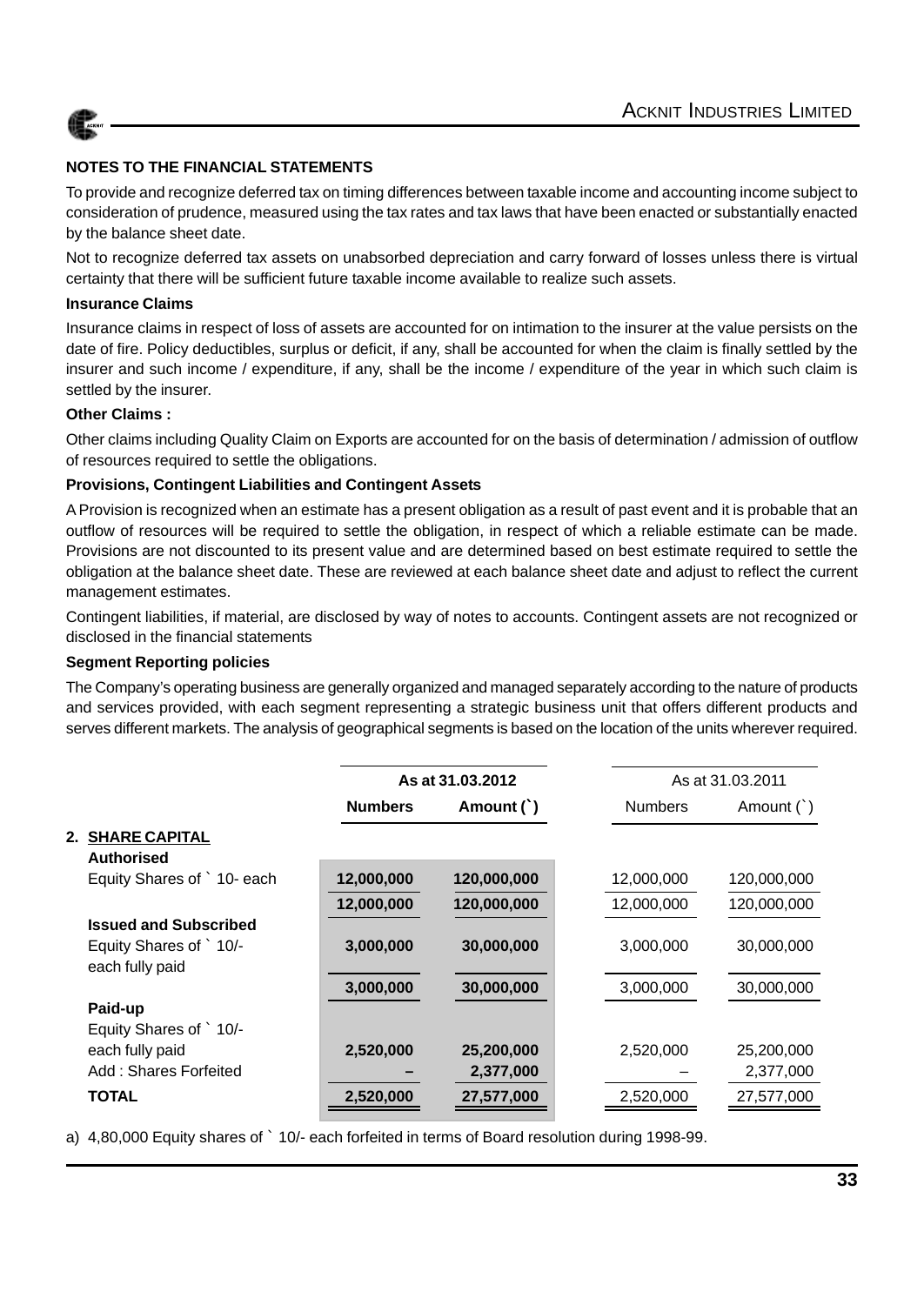

b) Reconciliation of the number of Shares outstanding.

|                                                               | As at 31.03.2012 |            |                | As at 31.03.2011 |
|---------------------------------------------------------------|------------------|------------|----------------|------------------|
|                                                               | <b>Numbers</b>   | Amount (`) | <b>Numbers</b> | Amount $($ $)$   |
| <b>Equity Share</b>                                           |                  |            |                |                  |
| At the beginning of the year                                  | 2,520,000        | 25,200,000 | 2,520,000      | 25,200,000       |
| Issued during the year                                        |                  |            |                |                  |
| At the end of the year                                        | 2,520,000        | 25,200,000 | 2,520,000      | 25,200,000       |
| c) Shareholders' holding more than 5% shares of the Company : |                  |            |                |                  |
|                                                               | <b>Numbers</b>   | %          | <b>Numbers</b> | %                |
| 1. Shri Krishan Saraf                                         | 381,458          | 15.14      | 381,458        | 15.14            |
| 2. Deo Kishan Saraf                                           | 364,832          | 14.48      | 364,832        | 14.48            |
| 3. Kusum Saraf                                                | 158,150          | 6.28       | 158.150        | 6.28             |
| 4. PBS Investment Pvt. Ltd.                                   | 149,900          | 5.95       | 149,900        | 5.95             |
| 5. Ritula Saraf                                               | 147,696          | 5.86       | 147,696        | 5.86             |
| 6. Pavi Investment Pvt. Ltd.                                  |                  |            | 146,100        | 5.80             |

#### **d) Rights, Preference and Restriction attached to Shares**

The company has one class of Equity Shares having par value of ` 10 per share. Each shareholder is eligible for one vote per share held. The dividend proposed by the Board of Directors is subject to the approval of the shareholders in the ensuring Annual General Meeting, except in case of interim dividend. **Amount in** `

|                                                            |             | Amount in   |
|------------------------------------------------------------|-------------|-------------|
|                                                            | As at       | As at       |
|                                                            | 31.03.2012  | 31.03.2011  |
| <b>3. RESERVES &amp; SURPLUS</b>                           |             |             |
| a) Capital Reserve                                         |             |             |
| At the beginning and at the end of the year                | 2,065,344   | 2,065,344   |
| b) Securities Premium Account                              |             |             |
| At the beginning and at the end of the year                | 12,288,500  | 12,288,500  |
| c) General Reserve                                         |             |             |
| At the beginning of the year                               | 151,000,000 | 143,000,000 |
| Add: Transfer from Surplus in Statement of Profit and Loss | 10,000,000  | 8,000,000   |
| At the end of the year                                     | 161,000,000 | 151,000,000 |
| d) Surplus/(Deficit) in Statement of Profit and Loss       |             |             |
| At the beginning of the year                               | 12,032,882  | 9,640,090   |
| Add: Profit during the year                                | 14,834,141  | 14,786,003  |
| Less: Appropriations                                       |             |             |
| Proposed dividend                                          | 3,780,000   | 3,780,000   |
| Tax on proposed dividend                                   | 613,211     | 613,211     |
| Transfer to general reserve                                | 10,000,000  | 8,000,000   |
| At the end of the year                                     | 12,473,812  | 12,032,882  |
| <b>TOTAL</b><br>$(a+b+c+d)$                                | 187,827,656 | 177,386,726 |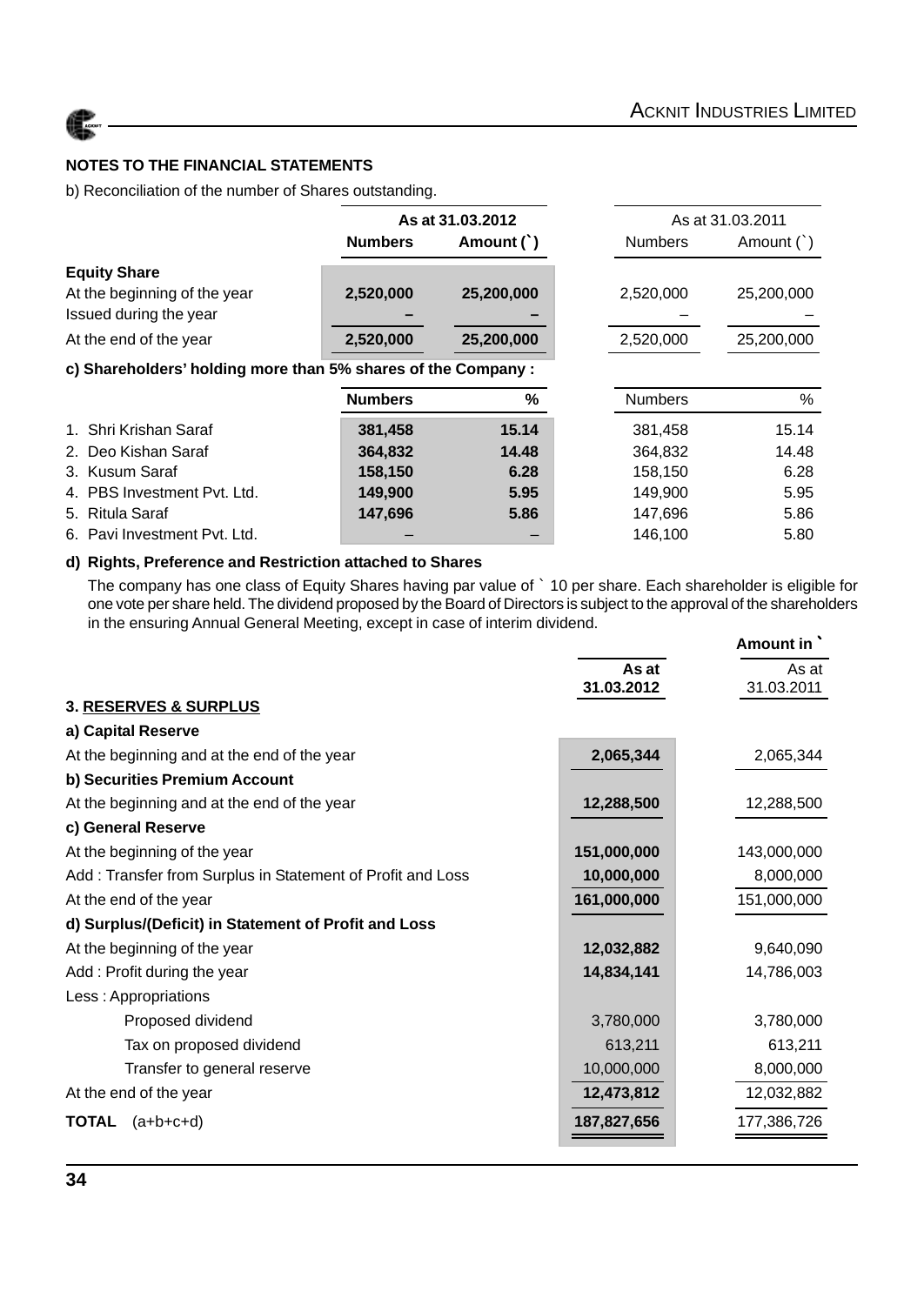

| <b>4. LONG TERM BORROWINGS</b>    |            | Amount in  |
|-----------------------------------|------------|------------|
| <b>A. SECURED</b>                 | As at      | As at      |
| Term Loans                        | 31.03.2012 | 31.03.2011 |
| Rupee Loan                        |            |            |
| - From Banks                      | 708,296    | 1,466,000  |
| - From Financial Institution      | 9,075,000  | 14,263,000 |
| <b>Total</b>                      | 9,783,296  | 15,729,000 |
| <b>B. UNSECURED</b>               |            |            |
| Rupee Loan                        |            |            |
| - From Others                     | 70,000,000 | 48,000,000 |
| <b>Total</b>                      | 70,000,000 | 48,000,000 |
| TOTAL (A+B)                       | 79,783,296 | 63,729,000 |
| a) Secured Loans are covered by : |            |            |

#### **From Bank :**

- 1. Primary charge on plant & machinery and equipment acquired at Falta & Ganganagar Unit.
- 2. Extension of equitable mortgage of Company's leasehold land and factory premises at Shed No. 2, Southern side, Falta Export Processing Zone, West Bengal.
- 3 Extension of equitable mortgage of Company's Land at Ganganagar Unit.

#### **From Financial Institution**

1. Term Loan, including current maturities, from financial institution is secured by way of both immovable and moveable assets / properties, both existing & future pertaining to the Project, Personal guarantee of Directors, PDC.

#### **b) Repayment Terms of outstanding long term borrowings (including current maturities) as on March 31, 2012:-**

The Scheduled maturity of the Long-term borrowings is summarised as under: **Amount in** `

|                                      |             | As at 31.03.2012       |             | As at 31.03.2011 |  |
|--------------------------------------|-------------|------------------------|-------------|------------------|--|
|                                      | <b>Bank</b> | <b>Financial Inst.</b> | <b>Bank</b> | Financial Inst.  |  |
| <b>TERM LOAN</b>                     |             |                        |             |                  |  |
| <b>Borrowings Repayable</b>          |             |                        |             |                  |  |
| In the first year (Note 8)           | 4,282,264   | 5,188,000              | 2,831,320   | 5,188,000        |  |
| Current maturities of long-term debt | 4,282,264   | 5,188,000              | 2,831,320   | 5,188,000        |  |
| In the second year                   | 708,296     | 5,188,000              | 1,466,000   | 5,188,000        |  |
| In the third year                    |             | 3,887,000              |             | 5,188,000        |  |
| In the fourth year                   |             |                        |             | 3,887,000        |  |
| Long Term Borrowings                 | 708,296     | 9,075,000              | 1,466,000   | 14,263,000       |  |
|                                      |             |                        |             |                  |  |

#### **c) Period of Continuing Default**

There is no continuing default in repayment of Long Term Borrowings.

|                                                                                                      |                                        | Amount in `                            |
|------------------------------------------------------------------------------------------------------|----------------------------------------|----------------------------------------|
|                                                                                                      | As at<br>31.03.2012                    | As at<br>31.03.2011                    |
| d) Unsecured Loan from Others includes<br>i) Related party (bearing interest)<br>ii) Intercorporates | 10,000,000                             |                                        |
| a) Bearing interest<br>b) Interest free                                                              | 35,000,000<br>25,000,000<br>70,000,000 | 23,000,000<br>25,000,000<br>48,000,000 |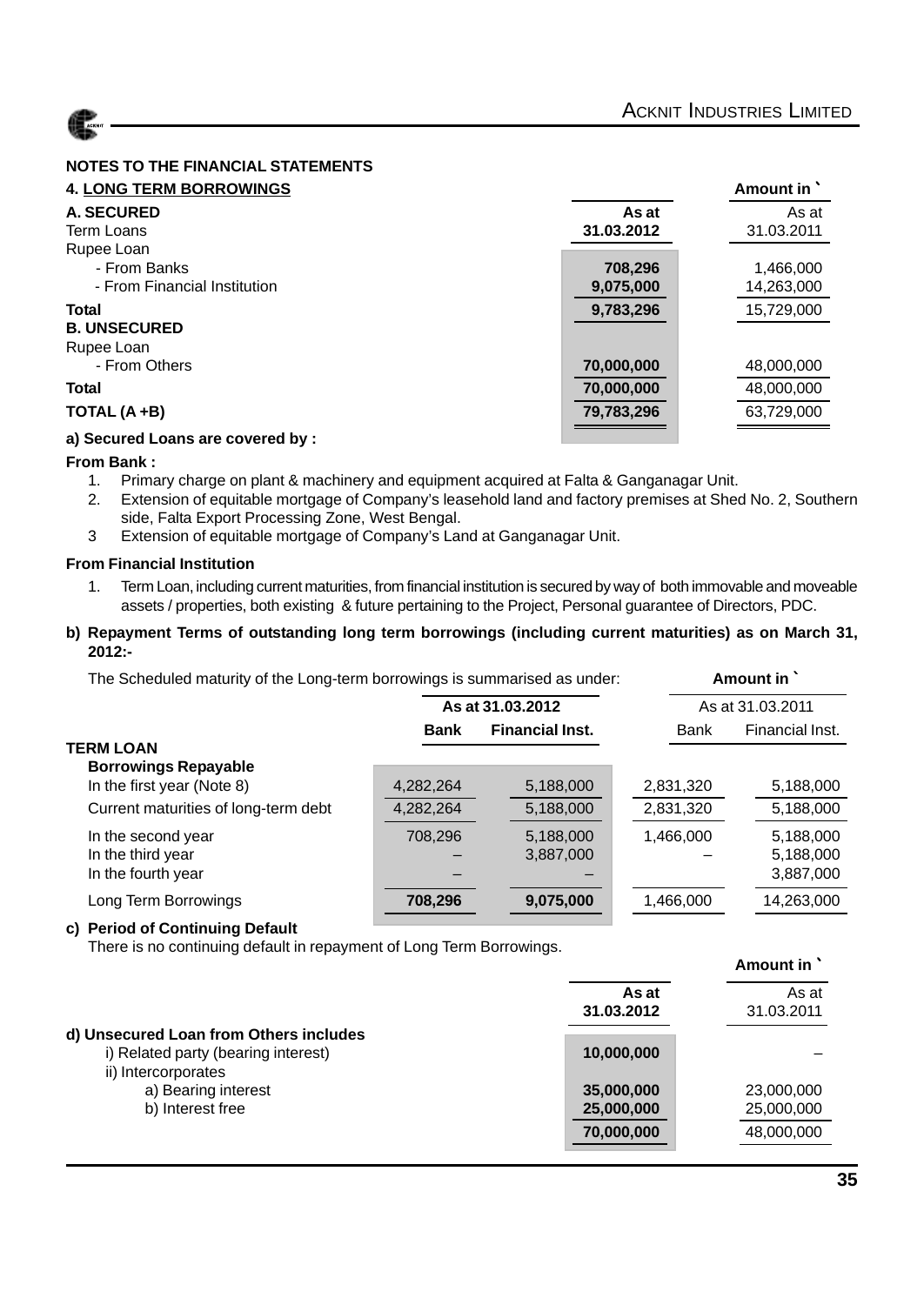| <b>ACKNIT</b> |  |
|---------------|--|
|               |  |

| NOTES TO THE FINANCIAL STATEMENTS | Amount in ` |
|-----------------------------------|-------------|
|-----------------------------------|-------------|

|                                                                 | As at       | As at       |
|-----------------------------------------------------------------|-------------|-------------|
|                                                                 | 31.03.2012  | 31.03.2011  |
| e) Long Term Borrowings from Related Party includes payable to: |             |             |
| Prince Vanijya Pvt. Ltd.                                        | 10,000,000  |             |
|                                                                 | 10,000,000  |             |
| 5. DEFERRED TAX LIABILITIES (NET)                               |             |             |
| a) Deferred tax liability :                                     |             |             |
| on depreciation & amortisation                                  | 24,670,000  | 24,500,000  |
| Total deferred tax liability (A)                                | 24,670,000  | 24,500,000  |
| b) Deferred tax asset :                                         |             |             |
| Provision for doubtful assets                                   | 21,600      | 21,600      |
| Provision for doubtful loan & advances                          | 1,296,000   | 1,296,000   |
| Total deferred tax assets (B)                                   | 1,317,600   | 1,317,600   |
| Net Deferred tax liability (A-B)                                | 23,352,400  | 23,182,400  |
| <b>6. SHORT TERM BORROWINGS</b>                                 |             |             |
| a) SECURED                                                      |             |             |
| Foreign currency loan from banks<br>(i)                         | 65,941,239  | 26,007,250  |
| (ii)<br><b>Buyers' Credit</b>                                   | 3,923,307   |             |
| (iii)<br>Rupee loan from banks                                  |             |             |
| Packing credit                                                  | 12,025,823  | 75,481,379  |
| <b>Bill Discounting</b><br>Cash credit                          | 42,971,235  | 49,288,779  |
|                                                                 | 115,102,268 | 61,300,136  |
|                                                                 | 239,963,872 | 212,077,544 |

(Secured by way of Entire Fixed Assets,Raw material, Materials Stock in Transit,etc. guarantees, engagements, securities, investment and right etc. both present & future and supply of bills)

#### **b) UNSECURED**

| Rupee loan from other parties<br>(i)                                 | 2,500,000   | 2,500,000   |
|----------------------------------------------------------------------|-------------|-------------|
|                                                                      | 2,500,000   | 2,500,000   |
| TOTAL $(a + b)$                                                      | 242,463,872 | 214,577,544 |
| Note: From Other Parties includes inter corporate loan of 25,00,000. |             |             |
| 7. TRADE PAYABLES                                                    |             |             |
| Trade payables (including acceptances)                               | 70,944,428  | 61,738,618  |
| <b>TOTAL</b>                                                         | 70,944,428  | 61,738,618  |

Note : A sum of ` 4,392,764/- payable to Micro and Samll Enterprises as at 31st March, 2012 (Previous year - ` 2,124,618/-). There are no Micro, Small and Medium Enterprises, to whom the company owes dues, which are outstanding for more than 45 days during the year and also as at 31st March, 2012. This information as required to be disclosed under the Micro, Small and Medium Enterprises Development Act, 2006 has been determined to the extent such parties have been indefied on the basis of information available with the company.

#### **8. OTHER CURRENT LIABILITIES**

| (a) Current Maturities of Long Term Debt - Note 4(b) | 9,470,264  | 8,019,320  |
|------------------------------------------------------|------------|------------|
| (b) Interest accrued but not due on Borrowings       | 6,450,349  | 3,486,328  |
| (c) Interest accrued and due on borrowings           | 29.944     | 112.688    |
| (d) Unpaid dividends *                               | 695.573    | 703.535    |
| (e) Other payables                                   | 27,803,384 | 24.744.042 |
| <b>TOTAL</b>                                         | 44,449,514 | 37,065,913 |
|                                                      |            |            |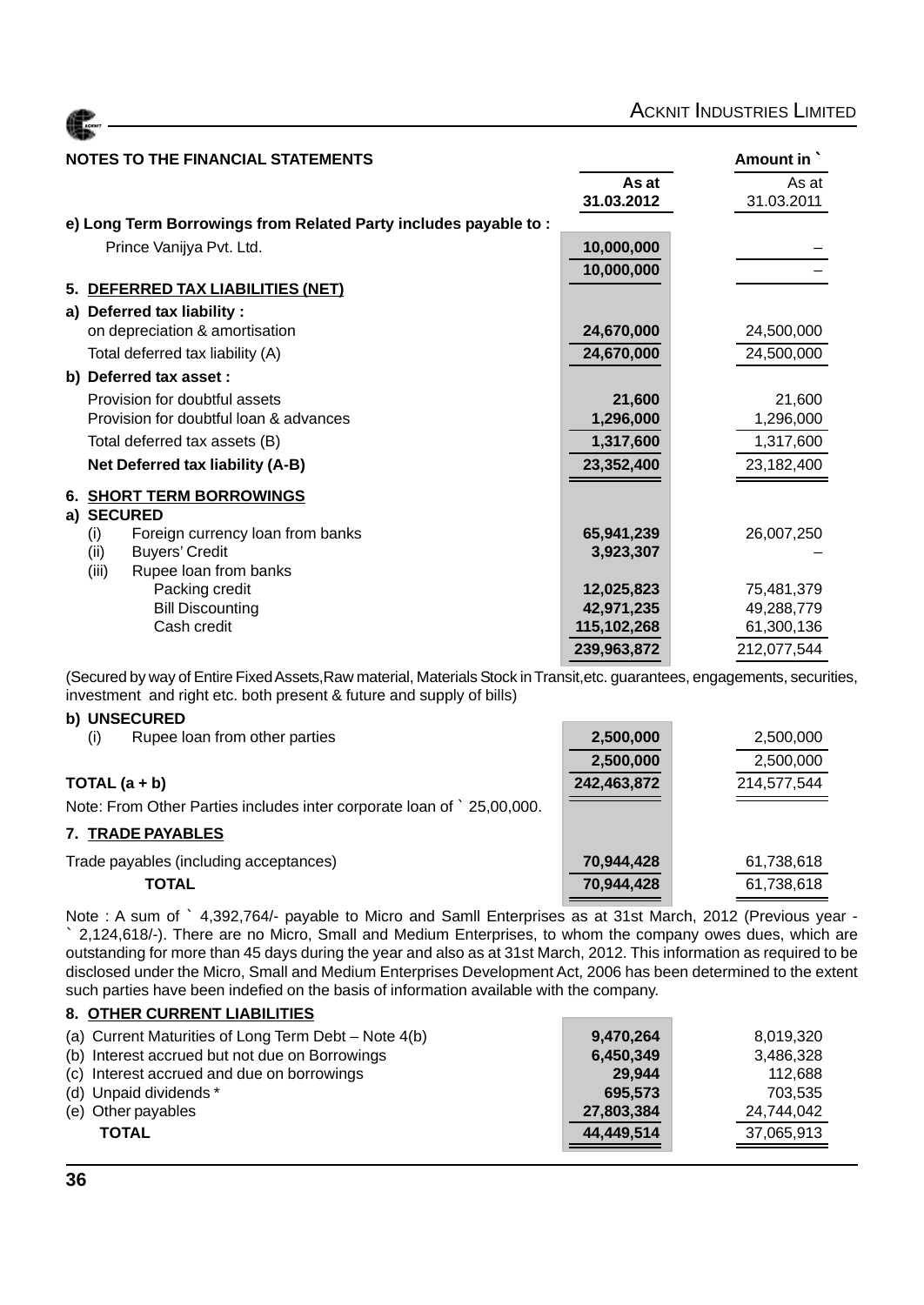

#### **NOTES TO THE FINANCIAL STATEMENTS AMOUNT IN AMOUNT AMOUNT AMOUNT AMOUNT IN**

|                                 | As at<br>31.03.2012 | As at<br>31.03.2011 |
|---------------------------------|---------------------|---------------------|
| Other payables comprise :       |                     |                     |
| Payables for fixed assets       | 733.861             | 1,194,269           |
| Advance received from customers | 2,916,620           | 2,815,601           |
| <b>Statutory Liabilities</b>    | 1,897,641           | 3,156,308           |
| <b>Others</b>                   | 22,255,262          | 17,577,864          |
|                                 | 27,803,384          | 24,744,042          |

\* There is no amounts due and outstanding to be credited to Investor Education & Protection Fund.

#### **9. SHORT TERM PROVISIONS**

| <b>Proposed Dividend</b> | 3,780,000 | 3,780,000 |
|--------------------------|-----------|-----------|
| Tax on proposed dividend | 613.211   | 613.211   |
| <b>TOTAL</b>             | 4,393,211 | 4,393,211 |

#### **10. FIXED ASSETS Tangible Assets Amount in Amount in Amount in Amount in Amount in Amount in Amount in Amount in Amount in Amount in Amount in Amount in Amount in 1**

|                          |                     |                                       | <b>GROSS BLOCK</b><br><b>DEPRECIATION</b><br><b>NET BLOCK</b> |                     |                     |                                   |                    |                     |                     |                     |
|--------------------------|---------------------|---------------------------------------|---------------------------------------------------------------|---------------------|---------------------|-----------------------------------|--------------------|---------------------|---------------------|---------------------|
| <b>PARTICULARS</b>       | As at<br>01.04.2011 | <b>Addition</b><br>during the<br>year | Withdrawals<br>during the<br>Year                             | As at<br>31.03.2012 | As at<br>01.04.2011 | Withdrawals<br>during the<br>Year | For<br>the year    | As at<br>31.03.2012 | As at<br>31.03.2012 | As at<br>31.03.2011 |
| 1. Office Premises       | 5,271,635           |                                       |                                                               | 5,271,635           | 110,756             |                                   | 83,409             | 194,165             | 5,077,470           | 5,160,879           |
| 2. Land                  | 9,576,076           | 9,753,000                             | -                                                             | 19,329,076          |                     |                                   |                    |                     | 19,329,076          | 9,576,076           |
| 3. Freehold Building     | 42,015,510          | 6,121,662                             | $\overline{\phantom{0}}$                                      | 48,137,172          | 5,454,499           |                                   | 1,431,773          | 6,886,272           | 41,250,900          | 36,561,011          |
| 4. Plant & Machinery     | 138,617,705         | 15,828,276                            | -                                                             | 154,445,981         | 63,639,274          |                                   | 9,605,272          | 73,244,546          | 81,201,435          | 74,978,431          |
| 5. WindMill              | 59,645,616          |                                       |                                                               | 59,645,616          | 15,401,317          |                                   | 3,149,289          | 18,550,606          | 41,095,010          | 44,244,299          |
| 6. Electric Installation | 6,291,387           | 1,171,087                             | -                                                             | 7,462,474           | 2,192,334           |                                   | 484,616            | 2,676,950           | 4,785,524           | 4,099,053           |
| 7. Fire Prevention &     | 527,287             |                                       |                                                               | 527,287             | 24,522              |                                   | 25,046             | 49,568              | 477,719             | 502,765             |
| Equipment                |                     |                                       |                                                               |                     |                     |                                   |                    |                     |                     |                     |
| 8. Furniture & Fixtures  | 2,486,429           | 138,486                               |                                                               | 2,624,915           | 1,151,231           |                                   | 134,399            | 1,285,630           | 1,339,285           | 1,335,198           |
| 9. Air Conditioners      | 1,595,022           | 1,053,900                             |                                                               | 2,648,922           | 499,619             |                                   | 85,992             | 585,611             | 2,063,311           | 1,095,403           |
| 10. Office Equipment     |                     |                                       |                                                               |                     |                     |                                   |                    |                     |                     |                     |
| - Computer               | 1,499,092           | 196,966                               |                                                               | 1,696,058           | 919,360             |                                   | 164,215            | 1,083,575           | 612,483             | 579,732             |
| $-$ Other                | 707,917             | 169,356                               |                                                               | 877,273             | 538,294             |                                   | 60,032             | 598,326             | 278,947             | 169,623             |
| 11. Refrigerator         | 20,300              |                                       |                                                               | 20,300              | 5,512               |                                   | 1,506              | 7,018               | 13,282              | 14,788              |
| 12. Vehicle              | 2,956,905           | 3.100                                 | 431,262                                                       | 2,528,743           | 1,385,579           | 195,215                           | 267,930            | 1,458,294           | 1,070,449           | 1,571,326           |
| 13. Clicking Dies        | 2,662,372           | 613,307                               |                                                               | 3,275,679           | 2,662,372           |                                   | 613,307            | 3,275,679           |                     |                     |
|                          | 273,873,253         | 35,049,140                            | 431,262                                                       | 308,491,131         | 93,984,669          |                                   | 195,215 16,106,786 | 109,896,240         | 198,594,891         | 179,888,584         |
| <b>CAPITAL WIP</b>       |                     | 1,579,098                             |                                                               | 1,579,098           |                     |                                   |                    |                     | 1,579,098           |                     |
| <b>TOTAL</b>             | 273,873,253         | 36,628,238                            | 431,262                                                       | 310,070,229         | 93,984,669          |                                   | 195,215 16,106,786 | 109,896,240         | 200,173,989         | 179,888,584         |
| Previous Year            | 277,848,551         | 36,658,709                            | 40,634,007                                                    | 273,873,253         | 90,373,375          | 11,731,183 15,342,477             |                    | 93,984,669          | 179,888,584         | 187,475,176         |

#### Note :

1. Building Freehold include ` 28,863,977/- (previous year - ` 25,466,261/-), aggregate cost of Building on Leasehold Land situated at various locations.

2. Office Premises include ` 5,271,635/- (previous year - ` 5,271,635/-), aggregate cost of Office Premises on lease. While the ownership of office premises ` 5,271,635/- is in the name of the company has not yet effected formal transfer.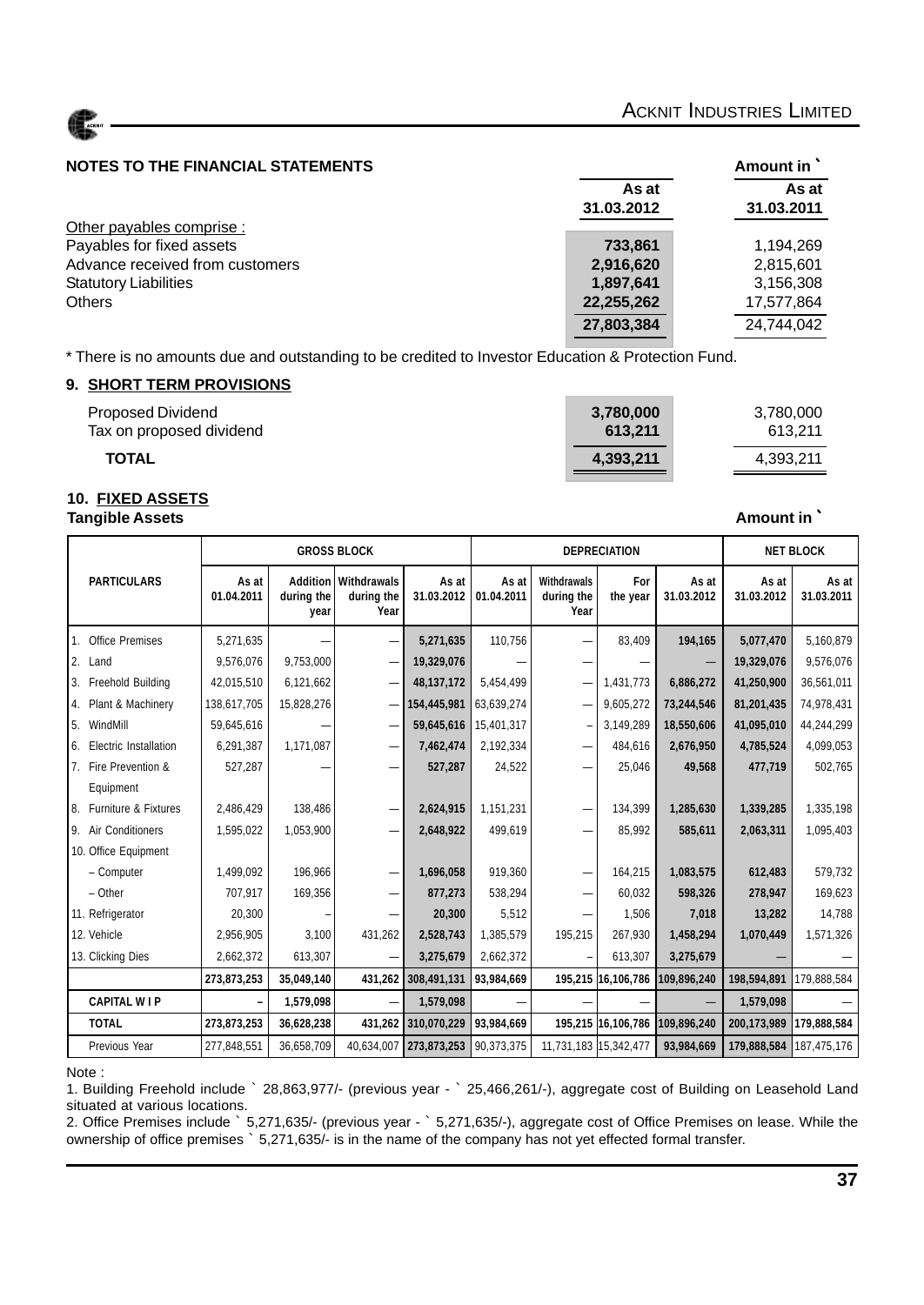

3. The company imported plant & machineries under concessional rate or zero customs duty under Export Promotion Capital Goods Scheme (EPCG Scheme). Under the scheme, the company is obliged to export goods aggregating USD 4.42 lacs, equivalent to 8 times of duty saved on capital goods. The company is required to meet this export obligation over a period of 8 years from the date of issue of authorisations. Out of the above, the company has fulfilled export obligation of USD 0.99 lacs upto 31.03.2012. 4. Depreciation had been provided at WDV up to the additions made on 31.03.95 and at SLM on the additions made on or after 31.03.95 as per Companies Act, 1956 (as amended). The Total depreciation provided on ` 7,111/- WDV method on Gross Block of ` 3,303,142/- (previous year depreciation ` 15,058/- on Gross Block of ` 3,303,142/-) and ` 16,142,486/- on SLM on Gross Block of ` 305,455,990/- (previous year depreciation ` 15,369,364/- on Gross Block of ` 270,838,112/-)

#### **Intangible Assets Amount in Amount in Amount in Amount in Amount in Amount in**

ACKNET

|                     |                     |                    | <b>GROSS BLOCK</b>                                      |                       | <b>DEPRECIATION</b>   |                                          |                 | <b>NET BLOCK</b>    |                     |                     |
|---------------------|---------------------|--------------------|---------------------------------------------------------|-----------------------|-----------------------|------------------------------------------|-----------------|---------------------|---------------------|---------------------|
| <b>PARTICULARS</b>  | As at<br>01.04.2011 | during the<br>vear | <b>Addition   Withdrawals  </b><br>during the I<br>Year | As at<br>31.03.2012 l | As at<br>  01.04.2011 | <b>Withdrawals</b><br>during the<br>Year | For<br>the year | As at<br>31.03.2012 | As at<br>31.03.2012 | As at<br>31.03.2011 |
| Computer - Software | 268,001             |                    |                                                         | 268,001               | 107.584               |                                          | 42.811          | 150,395             | 117.606             | 160,417             |
| <b>TOTAL</b>        | 268.001             |                    |                                                         | 268.001               | 107.584               |                                          | 42.811          | 150.395             | 117.606             | 160.417             |
| Previous Year       | 220,481             | 47,520             |                                                         | 268,001               | 65,639                |                                          | 41,945          | 107,584             | 160,417             | 154,842             |

| <b>11. NON CURRENT INVESTMENTS</b>                                             |            | Amount in  |
|--------------------------------------------------------------------------------|------------|------------|
| (at cost unless stated otherwise)                                              | As at      | As at      |
| Long Term and Non Trade Investments                                            | 31.03.2012 | 31.03.2011 |
| Investment in equity instruments                                               |            |            |
| <b>Unquoted</b><br><b>Gujrat NRE Mineral Resources Limited</b>                 | 1,050,000  | 1,050,000  |
| 23,000 shares of ` 10 each, fully paid                                         |            |            |
|                                                                                | 1,050,000  | 1,050,000  |
| Quoted                                                                         |            |            |
| <b>Electrosteel Steel Limited</b><br>Nil (P. Y - 1,00,000) shares of ` 10 each |            | 1,000,000  |
| Henkel Spic India Limited                                                      | 15,341     | 15,341     |
| 250 (P. Y - 250) shares of ` 10 each                                           |            |            |
| Ispat Industries Limited                                                       | 796        | 796        |
| 100 (P. Y - 100) shares of ` 10 each                                           |            |            |
|                                                                                | 16,137     | 1,016,137  |
| Aggregate amount of non-current investments                                    | 1,066,137  | 2,066,137  |
| Aggregate market value of quoted investments.                                  | 7,300      | 816,000    |
| <b>12. LONG-TERM LOANS AND ADVANCES</b>                                        |            |            |
| (Unsecured, considered good unless otherwise stated)                           |            |            |
| a) Security Deposits                                                           | 4,533,794  | 4,397,385  |
| b) Deposits with body corporate and others<br>- Considered good                |            |            |
| - Considered doubtful                                                          | 3,900,000  | 3,900,000  |
| c) Loan to Employees                                                           | 597,917    | 346,770    |
| d) Other advances recoverable in cash or kind                                  | 1,629,880  | 1,629,880  |
|                                                                                | 10,661,591 | 10,274,035 |
| Less: Provision for doubtful advances                                          | 3,900,000  | 3,900,000  |
| <b>TOTAL</b>                                                                   | 6,761,591  | 6,374,035  |
|                                                                                |            |            |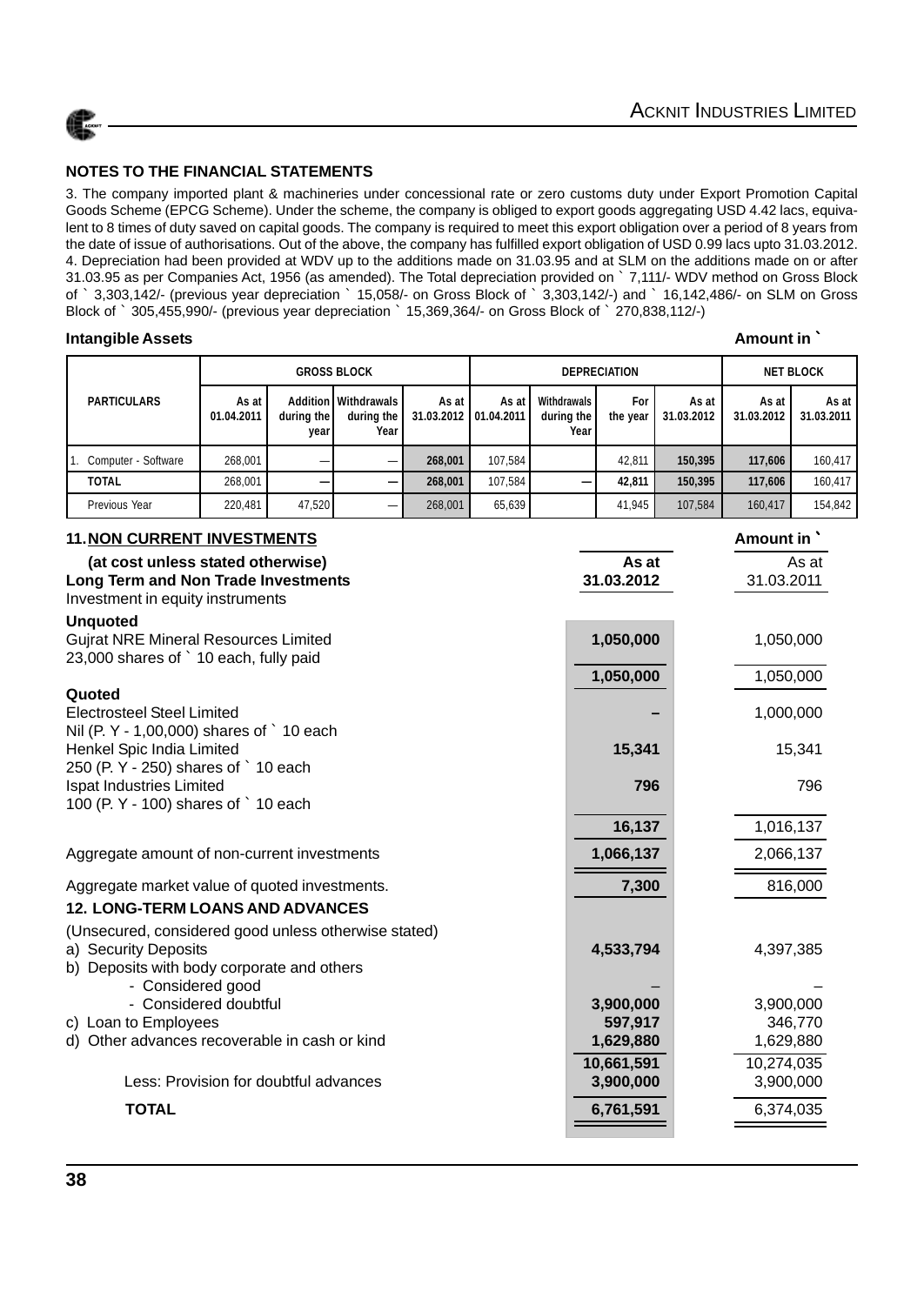

| <b>NOTES TO THE FINANCIAL STATEMENTS</b>                                     |             | Amount in   |
|------------------------------------------------------------------------------|-------------|-------------|
|                                                                              | As at       | As at       |
|                                                                              | 31.03.2012  | 31.03.2011  |
| <b>13. OTHER NON-CURRENT ASSETS</b>                                          |             |             |
| <b>Prepaid Expenses</b><br>a)                                                | 530,008     | 635,701     |
| Deposits with Banks (with maturity more than 12 months)<br>b)                | 303,050     | 303,050     |
| <b>TOTAL</b>                                                                 | 833,058     | 938,751     |
| <b>14. CURRENT INVESTMENTS</b>                                               |             |             |
| (at lower of cost and fair value)                                            |             |             |
| <b>Non Trade Investments</b>                                                 |             |             |
| <b>Investment in equity instruments</b>                                      |             |             |
| Quoted                                                                       |             |             |
| <b>Electrosteel Steel Limited</b><br>(i)                                     | 1,000,000   |             |
| 1,00,000 shares of ` 10 each, fully paid up<br><b>Arvind Limited</b><br>(ii) | 155,814     |             |
| 2,000 shares of ` 10 each, fully paid up                                     |             |             |
| (iii) Alok Industries Limited                                                | 131,716     |             |
| 5,000 shares of ` 10 each, fully paid up                                     |             |             |
| (iv) Ballarpur Industries Limited                                            | 948,426     |             |
| 25,000 shares of ` 2 each, fully paid up                                     |             |             |
| Aggregate Amount of Investments                                              | 2,235,956   |             |
| Market value of quoted investments                                           | 1,533,050   |             |
| 15. INVENTORIES                                                              |             |             |
| (At lower of cost and net realisable value)                                  |             |             |
| (a) Raw Materials                                                            | 104,956,976 | 85,225,264  |
| (b) Work-in-progress (refer note 24)                                         | 35,981,024  | 32,799,692  |
| Finished goods (refer note 24)<br>(c)                                        | 62,708,632  | 58,067,258  |
| Traded goods (refer note 24)<br>(d)                                          | 388,476     | 158,097     |
| Stores spares & packing materials<br>(e)                                     | 4,695,648   | 3,668,568   |
| <b>TOTAL</b>                                                                 | 208,730,756 | 179,918,879 |
| The above includes goods in transit as under:                                |             |             |
| <b>Raw Materials</b>                                                         | 7,500,476   | 769,897     |
| Stores, Spares & packing materials                                           | 92,934      | 68,544      |
|                                                                              | 7,593,410   | 838,441     |

Note : Valuation of inventories certified and decided by the management are according to normally accepted accounting principal.

#### **16. TRADE RECEIVABLES**

|     | Outstanding for a period exceeding six months from<br>(a)<br>the date they are due for payment |                      |                     |
|-----|------------------------------------------------------------------------------------------------|----------------------|---------------------|
|     | Unsecured, considered good<br>Doubtful                                                         | 15,751,696<br>64,800 | 8,686,650<br>64,800 |
|     | Less: Provision for doubtful receivables                                                       | 15,816,496<br>64,800 | 8,751,450<br>68,800 |
|     | Total                                                                                          | 15,751,696           | 8,686,650           |
| (b) | Others<br>Unsecured, considered good                                                           | 125,565,875          | 98,625,069          |
|     | Total $(a + b)$                                                                                | 141,317,571          | 107,311,719         |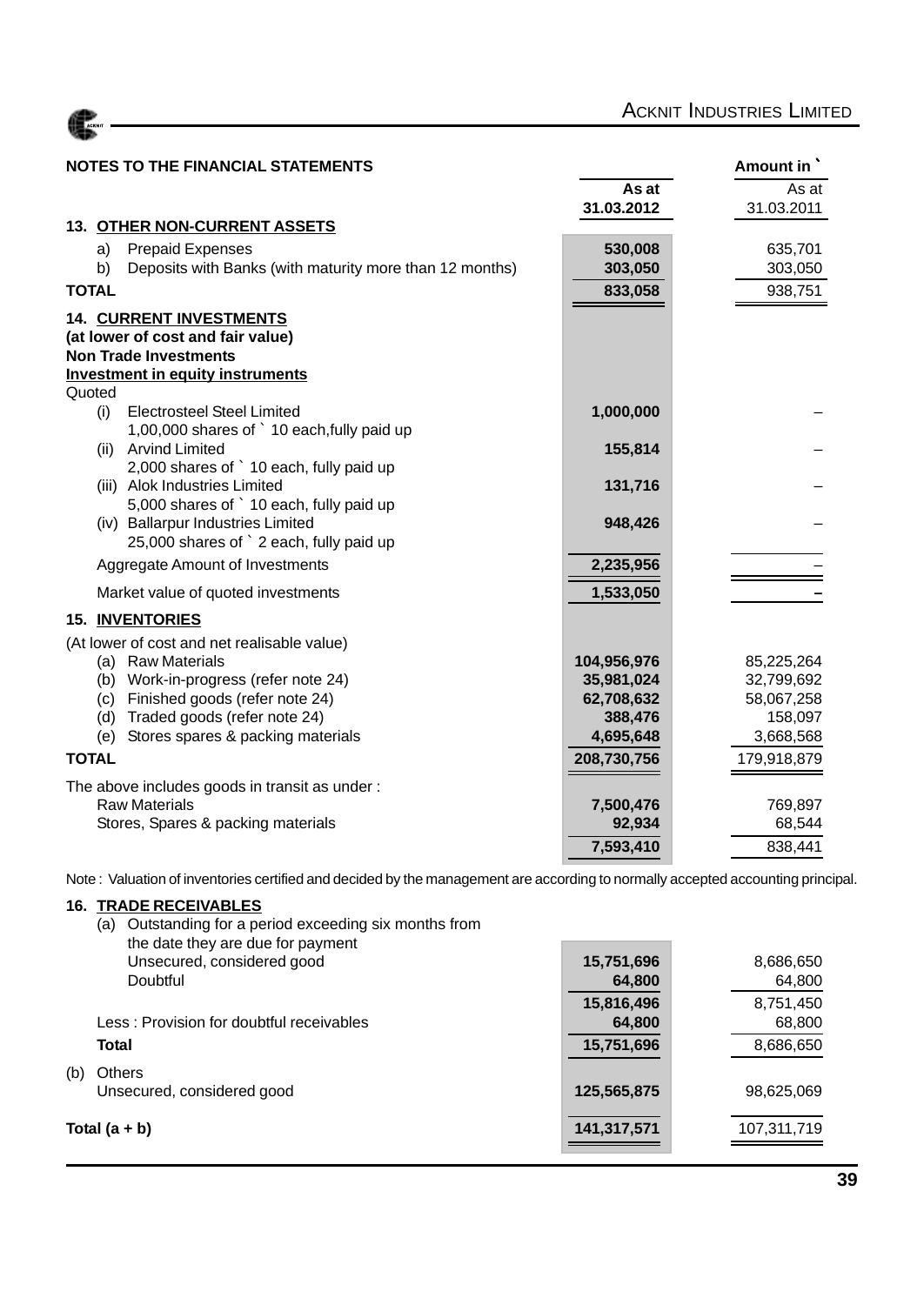| <b>ACKNIT</b> |  |
|---------------|--|
|               |  |

| <b>NOTES TO THE FINANCIAL STATEMENTS</b>                  |            | Amount in  |
|-----------------------------------------------------------|------------|------------|
|                                                           | As at      | As at      |
|                                                           | 31.03.2012 | 31.03.2011 |
| <b>17. CASH AND BANK BALANCES</b>                         |            |            |
| <b>Cash and Cash Equivalents</b><br>a)                    |            |            |
| <b>Balances with banks</b>                                |            |            |
| - In current accounts                                     | 1,111,425  | 1,317,510  |
| - In EEFC accounts                                        | 2,425,950  | 458,794    |
| - In deposit accounts (with less than 3 months maturity)  | 4,279,300  | 4,140,700  |
| Cash on hand                                              | 793,356    | 891,468    |
| Cheques on hand                                           |            | 134,378    |
| Total                                                     | 8,610,031  | 6,942,850  |
| b) Other Bank Balances                                    |            |            |
| In deposit accounts (with maturity of more than 3 months) | 185,167    | 179,817    |
| but less than 12 months)                                  |            |            |
| - In unpaid dividend accounts                             | 701,750    | 709,587    |
| Total                                                     | 886,917    | 889,404    |
| TOTAL (a+b)                                               | 9,496,948  | 7,832,254  |

Deposits with banks having maturity more than 12 months of ` 303,050/- (Previous Year : ` 303,050/-) is classified as Other Non-current Assets (Refer Note 13)

#### **18. SHORT TERM LOANS AND ADVANCES**

| (Unsecured, considered good unless otherwise stated)                                    |             |             |
|-----------------------------------------------------------------------------------------|-------------|-------------|
| a) Loans and advances to Related Parties                                                | 17,041      | 12,506,880  |
| b) Others                                                                               |             |             |
| i) Advance Income Tax (Net of provision of `15,535,000/-<br>Previous year `8,435,000/-) | 2,032,237   | 2,084,111   |
| ii) Loans and advances to other body corporate                                          | 2,667,461   | 167,461     |
| iii) Export incentives & Receivables from govt. authorities                             | 80,573,381  | 55,010,652  |
| iv) Loans & Advances to Employees                                                       | 463,946     | 295,414     |
| v) Other Loans and Advances                                                             | 22,163,700  | 54,212,095  |
| <b>TOTAL</b>                                                                            | 107,917,766 | 124,276,613 |
| Loans and advances to Related Parties - Refer Note 33                                   |             |             |
| <b>19. OTHER CURRENT ASSETS</b>                                                         |             |             |
| a) Prepaid Expenses                                                                     | 1,663,096   | 771,815     |
| b) Interest accrued on deposits                                                         | 166,903     | 111,208     |
| b) Security Deposits                                                                    | 360,000     |             |
| <b>TOTAL</b>                                                                            | 2,189,999   | 883,023     |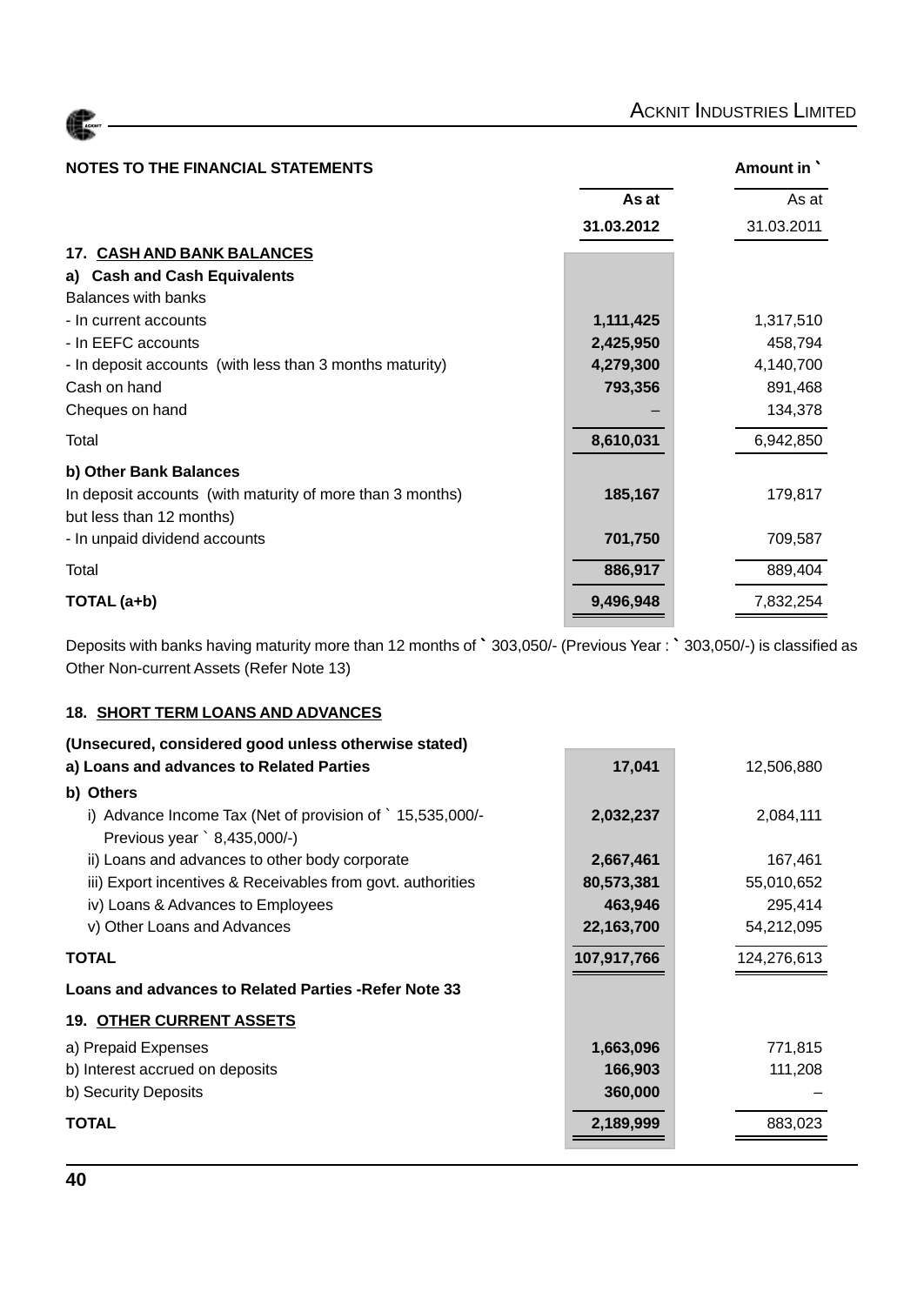

### **NOTES TO THE FINANCIAL STATEMENTS Amount in Amount in Amount in**

| UTL9 TU TITL I INANUAL STATLIWENTS                            |                        | Allivulit III          |
|---------------------------------------------------------------|------------------------|------------------------|
|                                                               | For the year ended     | For the year ended     |
|                                                               | 31.03.2012             | 31.03.2011             |
| <b>20. REVENUE FROM OPERATIONS</b>                            |                        |                        |
| Sale of products                                              | 839,390,606            | 603,942,306            |
| Other operating revenue                                       | 66,040,163             | 50,124,792             |
| Revenue from operations (gross)                               | 905,430,769            | 654,067,098            |
| Less: Excise duty attributable to product sold                | 15,016,885             | 3,775,617              |
| <b>Revenue from operations (net)</b>                          | 890,413,884            | 650,291,481            |
|                                                               |                        |                        |
| Details of products sold                                      |                        |                        |
| Finished goods sold<br>А.                                     |                        |                        |
| <b>Hand Gloves</b>                                            | 668,935,819            | 487,653,675            |
| Garments                                                      | 147,720,752            | 106,092,275            |
| Windpower<br><b>Others</b>                                    | 7,575,080<br>5,387,678 | 6,746,463<br>2,061,529 |
|                                                               |                        |                        |
| (A)                                                           | 829,619,329            | 602,553,942            |
| В.<br>Raw materials & other traded goods sold                 |                        |                        |
| Yarn, fabrics, chemicals and other traded goods               | 9,771,277              | 1,388,364              |
| (B)                                                           | 9,771,277              | 1,388,364              |
| $(A) + (B)$                                                   | 839,390,606            | 603,942,306            |
| Other operating revenue                                       |                        |                        |
| Scrap sales<br><b>Export Incentives</b>                       | 931,775<br>65,108,388  | 141,540<br>49,983,252  |
|                                                               |                        |                        |
|                                                               | 66,040,163             | 50,124,792             |
| 21. OTHER INCOME                                              |                        |                        |
| Interest income on                                            |                        |                        |
| <b>Bank Deposits</b>                                          | 703,208                | 220,094                |
| <b>Others</b>                                                 | 18,934                 | 108,897                |
| Dividend income on<br>Long-term investments                   | 16,250                 | 122,500                |
| Net Gain on Sale of                                           |                        |                        |
| <b>Current investments</b>                                    | 310,687                | (214)                  |
| Long term investments                                         |                        | 2,094,773              |
| Net gain on foreign currency transactions and translation     |                        | 14,336,499             |
| Excess of cost of current investment over fair value reversed |                        | 11,177                 |
| Other Non-operating income *                                  | 1,202,886              | 227,582                |
| <b>TOTAL</b>                                                  | 2,251,965              | 17,121,308             |
| * Other Non-operating income includes                         |                        |                        |
| <b>Discount Received</b>                                      | 100,507                | 93,974                 |
| <b>Rent Received</b>                                          |                        | 36,000                 |
| Brokerage Income                                              | 1,634                  |                        |
| Other Misc. Income                                            | 1,100,745              | 35,608                 |
| Profit on sale of Fixed Assets                                |                        | 62,000                 |
|                                                               | 1,202,886              | 227,582                |
| 22. COST OF RAW MATERIALS CONSUMED                            |                        |                        |
| <b>Opening Stock</b>                                          | 85,225,264             | 83,455,256             |
| Add: Purchase                                                 | 630,033,877            | 459,029,707            |
| Less: Goods destroyed by fire                                 |                        | 12,993,076             |
| Less: Closing Stock                                           | 104,956,976            | 85,225,264             |
| Cost of raw materials consumed                                | 610,302,165            | 444,266,623            |
|                                                               |                        |                        |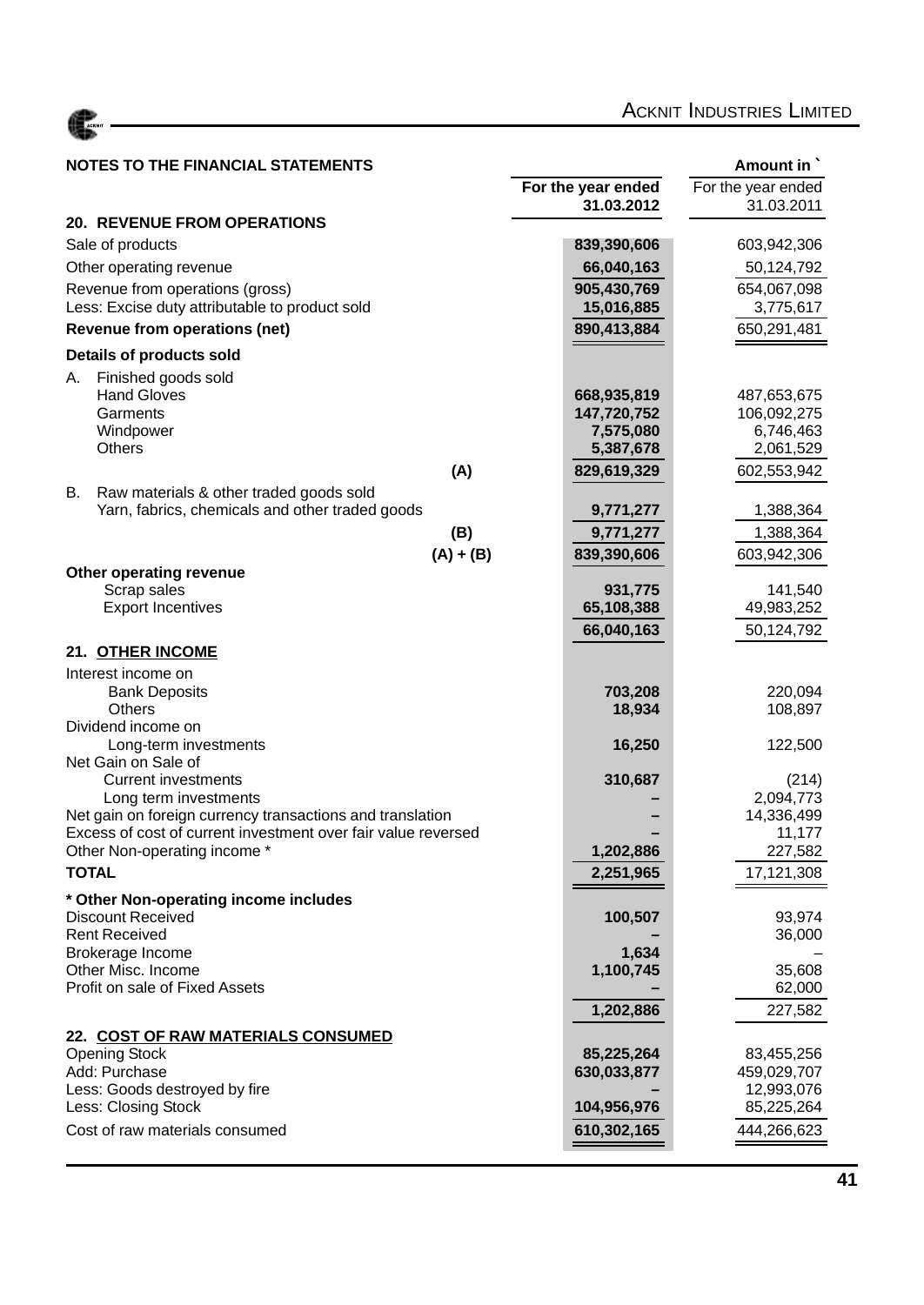

| <b>NOTES TO THE FINANCIAL STATEMENTS</b>                                                      |                  | Amount in                  |                                            |  |  |
|-----------------------------------------------------------------------------------------------|------------------|----------------------------|--------------------------------------------|--|--|
|                                                                                               |                  | For the year ended         | For the year ended                         |  |  |
|                                                                                               |                  | 31.03.2012                 | 31.03.2011                                 |  |  |
| Details of raw materials consumed<br>Yarn                                                     |                  | 56,229,658                 | 65,628,878                                 |  |  |
| Fabrics                                                                                       |                  | 74,773,116                 | 50,981,038                                 |  |  |
| Leathers                                                                                      |                  | 313,808,379                | 235,256,777                                |  |  |
| Chemicals                                                                                     |                  | 34,441,467                 | 20,493,059                                 |  |  |
| Industrial Gloves (SF)                                                                        |                  | 95,366,175                 | 55,596,857                                 |  |  |
| Others                                                                                        |                  | 35,683,370                 | 16,310,014                                 |  |  |
|                                                                                               |                  | 610,302,165                | 444,266,623                                |  |  |
| Value of Raw materials consumed during the year                                               |                  |                            |                                            |  |  |
| Imported<br>Indigenious                                                                       | 21.86%<br>78.14% | 133,436,772<br>476,865,393 | 13.14%<br>58,359,598<br>86.86% 385,907,025 |  |  |
|                                                                                               |                  |                            |                                            |  |  |
|                                                                                               | 100.00%          | 610,302,165                | 100.00% 444,266,623                        |  |  |
| 23. PURCHASES OF STOCK-IN-TRADE                                                               |                  |                            |                                            |  |  |
| <b>Hand Gloves</b>                                                                            |                  | 2,402,155                  | 3,590,439                                  |  |  |
| <b>Others</b>                                                                                 |                  |                            | 57,953                                     |  |  |
|                                                                                               |                  | 2,402,155                  | 3,648,392                                  |  |  |
| 24. CHANGES IN INVENTORIES OF FINISHED GOODS,<br><b>WORK-IN-PROGRESS &amp; STOCK-IN-TRADE</b> |                  |                            |                                            |  |  |
|                                                                                               |                  |                            |                                            |  |  |
| <b>Opening Stock</b><br>Work-in-progress                                                      |                  | 32,799,692                 | 28,227,979                                 |  |  |
| Finished goods                                                                                |                  | 58,067,258                 | 54,042,436                                 |  |  |
| Traded goods                                                                                  |                  | 158,097                    | 80,432                                     |  |  |
|                                                                                               |                  | 91,025,047                 | 82,350,847                                 |  |  |
| <b>Closing Stock</b>                                                                          |                  |                            |                                            |  |  |
| Work-in-progress                                                                              |                  | 35,981,024                 | 32,799,692                                 |  |  |
| Finished goods                                                                                |                  | 62,708,632                 | 58,067,258                                 |  |  |
| Traded goods                                                                                  |                  | 388,476                    | 158,097                                    |  |  |
|                                                                                               |                  | 99,078,132                 | 91,025,047                                 |  |  |
| Stock Destroyed by Fire                                                                       |                  |                            | (14,627,997)                               |  |  |
| Excise duty on increase / (decrease) of finished goods                                        |                  | (1,058,287)                | 1,803,568                                  |  |  |
| <b>TOTAL</b>                                                                                  |                  | (9, 111, 372)              | (21, 498, 629)                             |  |  |
| <b>Details of inventories</b>                                                                 |                  |                            |                                            |  |  |
| <b>Work-in-progress</b>                                                                       |                  |                            |                                            |  |  |
| Hand gloves<br>Garments                                                                       |                  | 23,683,063<br>12,297,961   | 28,479,002<br>4,320,690                    |  |  |
|                                                                                               |                  |                            | 32,799,692                                 |  |  |
| <b>Finished goods</b>                                                                         |                  | 35,981,024                 |                                            |  |  |
| Hand gloves                                                                                   |                  | 50,127,098                 | 41,236,263                                 |  |  |
| Garments                                                                                      |                  | 11,963,004                 | 16,750,495                                 |  |  |
| <b>Others</b>                                                                                 |                  | 618,530                    | 80,500                                     |  |  |
|                                                                                               |                  | 62,708,632                 | 58,067,258                                 |  |  |
| <b>Traded goods</b>                                                                           |                  |                            |                                            |  |  |
| Hand gloves                                                                                   |                  | 388,476                    | 158,097                                    |  |  |
| Details of inventories destroyed by fire                                                      |                  | 388,476                    | 158,097                                    |  |  |
| Hand Gloves (Finished)                                                                        |                  |                            | 14,415,941                                 |  |  |
| Hand Gloves (Semi-Finished)                                                                   |                  |                            | 151,096                                    |  |  |
| Others (Finished)                                                                             |                  |                            | 60,960                                     |  |  |
|                                                                                               |                  |                            | 14,627,997                                 |  |  |
|                                                                                               |                  |                            |                                            |  |  |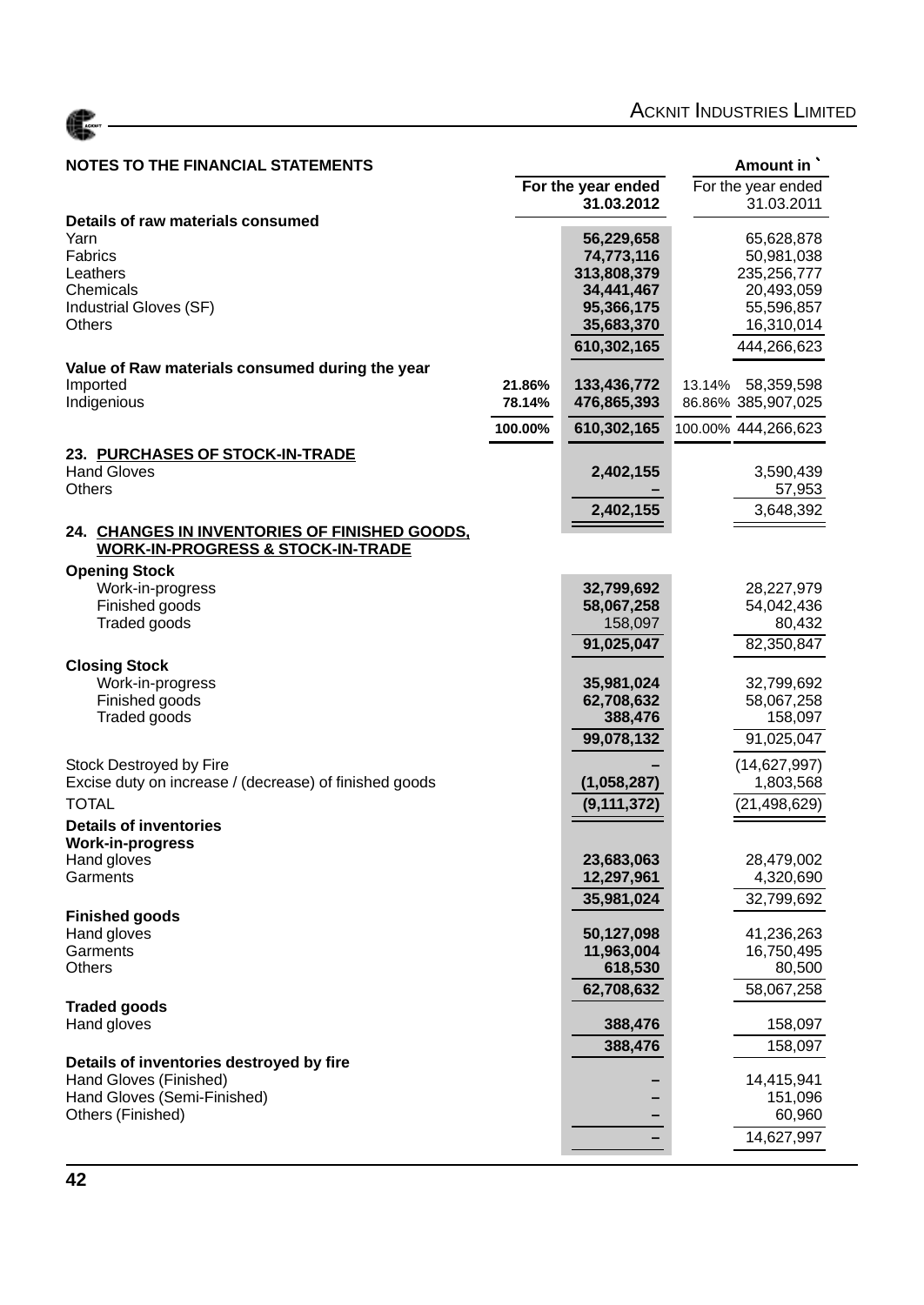#### **NOTES TO THE FINANCIAL STATEMENTS Amount in `** Amount in `

|                                           | For the year ended<br>31.03.2012 | For the year ended<br>31.03.2011 |
|-------------------------------------------|----------------------------------|----------------------------------|
| 25. EMPLOYEE BENEFITS EXPENSE             |                                  |                                  |
| Salaries, wages, bonus, etc               | 16,498,507                       | 14.471.599                       |
| Contribution to provident and other funds | 1,549,186                        | 1,688,635                        |
| <b>Gratuity expenses</b>                  | (53, 501)                        | 259,432                          |
| Staff welfare expenses                    | 288,515                          | 240,298                          |
| <b>TOTAL</b>                              | 18,282,707                       | 16,659,964                       |

Note: No provision was made in respect of Leave encashment in the account.

As required by Accounting Standard 15 "Employee Benefits" (AS-15), the disclosures are as under :

| (i) Employer's Contribution to Provident Fund | $\ddot{ }$ 1,241,919 | $\hat{}$ 1,382,521 |
|-----------------------------------------------|----------------------|--------------------|
|-----------------------------------------------|----------------------|--------------------|

#### **Defined Benefit Plan :**

The employees' gratuity fund scheme managed by Life Insurance Corporation of India is a defined benefit plan. The present value obligation is determined based on actuarial valuation using the Projected Unit Credit Method, which recognized each period of service as giving rise to additional unit of employee benefit entitlement and measures each unit separately to build up the final obligation.

#### **Under AS - 15 (Revised 2005) as on 31.03.12 in respect of CGCA scheme of Acknit Industries Limited.**

| 1. Actuarial Assumptions                              |            |           |
|-------------------------------------------------------|------------|-----------|
| Discount Rate (per annum)                             | 8.00%      | 8.00%     |
| Rate of escalation in salary (per annum)              | 3.00%      | 4.00%     |
| 2. Changes in present value obligation                |            |           |
| Present value obligation as at beginning of the year  | 2,733,764  | 2,232,368 |
| Interest cost                                         | 218,701    | 178,589   |
| Current service cost                                  | 240,269    | 218,310   |
| Benefits paid                                         | (95, 552)  |           |
| Actuarial (gain)/ loss on obligation                  | (235, 415) | 104,497   |
| Present value obligation as at end of the year        | 2,861,767  | 2,733,764 |
| 3. Changes in fair value of plan assets               |            |           |
| Plan assets as at beginning of the year               | 3,096,377  | 2,644,413 |
| Expected return on plan assets                        | 277,056    | 241,964   |
| Contributions                                         | 94,529     | 210,000   |
| <b>Benefits Paid</b>                                  | (95, 552)  |           |
| Actuarial gain /(loss)                                |            |           |
| Plan assets as at end of the year                     | 3,372,410  | 3,096,377 |
| 4. Fair value of plan assets                          |            |           |
| Plan assets as at beginning of the year               | 3,096,377  | 2,644,413 |
| Actual return on plan assets                          | 277,056    | 241,964   |
| Contributions                                         | 94,529     | 210,000   |
| Benefit paid                                          | (95, 552)  |           |
| Fair value of plan assets as at end of the year       | 3,372,410  | 3,096,377 |
| <b>Funded status</b>                                  | 510,643    | 362,613   |
| Excess of actual over estimated return on plan assets |            |           |

(Actual rate of return = Estimated rate of return as ARD falls on 31st March)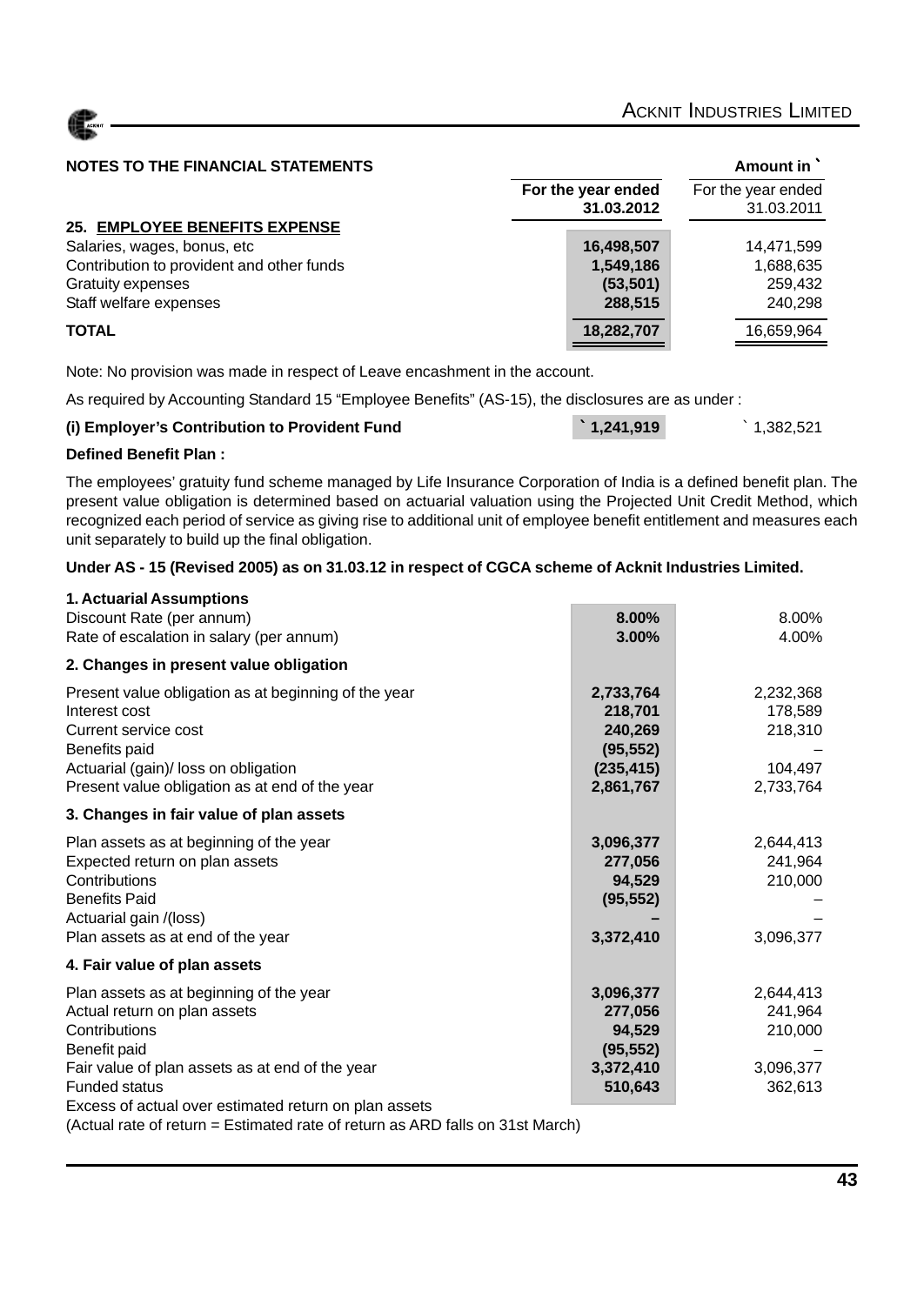| <b>NOTES TO THE FINANCIAL STATEMENTS</b>                         |                                  | Amount in `                      |
|------------------------------------------------------------------|----------------------------------|----------------------------------|
|                                                                  | For the year ended<br>31.03.2012 | For the year ended<br>31.03.2011 |
| 5. Actuarial (Gain) / Loss recognized                            |                                  |                                  |
| Actuarial (gain) / loss for the year - obligation                | (235, 415)                       | 104,497                          |
| Actuarial (gain) / loss for the year - plan assets               |                                  |                                  |
| Total (gain) / loss for the year                                 | (235, 415)                       | 104,497                          |
| Actuarial (gain) / loss recognized in the year                   | (235, 415)                       | 104,497                          |
| 6. Amounts to be recognized in the Balance Sheet.                |                                  |                                  |
| Present value obligation as at end of the year                   | 2,861,767                        | 2,733,764                        |
| Fair value of plan assets as at end of year                      | 3,372,410                        | 3,096,377                        |
| <b>Funded status</b>                                             | 510,643                          | 362,613                          |
| Net assets / (liability) recognized in Balance Sheet             | 510,643                          | 362,613                          |
| 7. Expenses Recognized in the Statement of Profit & Loss         |                                  |                                  |
| Current service cost                                             | 240,269                          | 218,310                          |
| Interest cost                                                    | 218,701                          | 178,589                          |
| Expected return on plan assets                                   | (277, 056)                       | (241, 964)                       |
| Net actuarial (gain)/ loss recognized in the year                | (235, 415)                       | 104,497                          |
| Expenses / (Income) recognized in the statement of Profit & Loss | (53, 501)                        | 259,432                          |
| Expenses related to previous year                                |                                  |                                  |

The estimates of rate of escalation in salary considered in actuarial valuation, take into account inflation, seniority, promotion and other relevant factors including supply and demand in the employment market.

| 26. FINANCE COSTS                                   |             |            |
|-----------------------------------------------------|-------------|------------|
| Bank charges                                        | 1,538,433   | 1,093,200  |
| Interest Expense                                    | 28,207,683  | 24,851,122 |
| <b>Others</b>                                       | 2,712       | 3,344      |
| <b>TOTAL</b>                                        | 29,748,828  | 25,947,666 |
| 27. OTHER EXPENSES                                  |             |            |
| Consumption of stores, spares & packing materials @ | 23,939,830  | 17,862,091 |
| Power & fuels                                       | 12,180,809  | 9,825,327  |
| Rent, rates & taxes etc.                            | 3,853,991   | 3,716,248  |
| Packing & finishing charges                         | 6,252,493   | 3,123,324  |
| Printing & stationary                               | 690,172     | 580,000    |
| Processing charges                                  | 102,064,467 | 80,554,997 |
| <b>Bank Charges</b>                                 | 2,932,121   | 2,945,609  |
| Travelling & conveyance expenses                    | 5,135,427   | 5,112,218  |
| Auditor's remuneration *                            | 244,472     | 218,949    |
| Insurance charges                                   | 2,365,940   | 2,196,971  |
| Postage, telegram, telephone & telex                | 1,919,583   | 1,788,437  |
| Motor car expenses                                  | 802,619     | 741,741    |
| Repairs & maintenance                               |             |            |
| Plant & machinery                                   | 1,989,466   | 1,044,966  |
| <b>Building</b>                                     | 246,888     | 54,415     |
| <b>Others</b>                                       | 4,512,606   | 4,193,770  |
| Commission on sales                                 | 1,432,942   | 872,854    |
| Sales promotion expenses                            | 1,824,694   | 1,037,206  |
| Coolie, cartage, freight & forwarding charges       | 18,238,807  | 22,261,216 |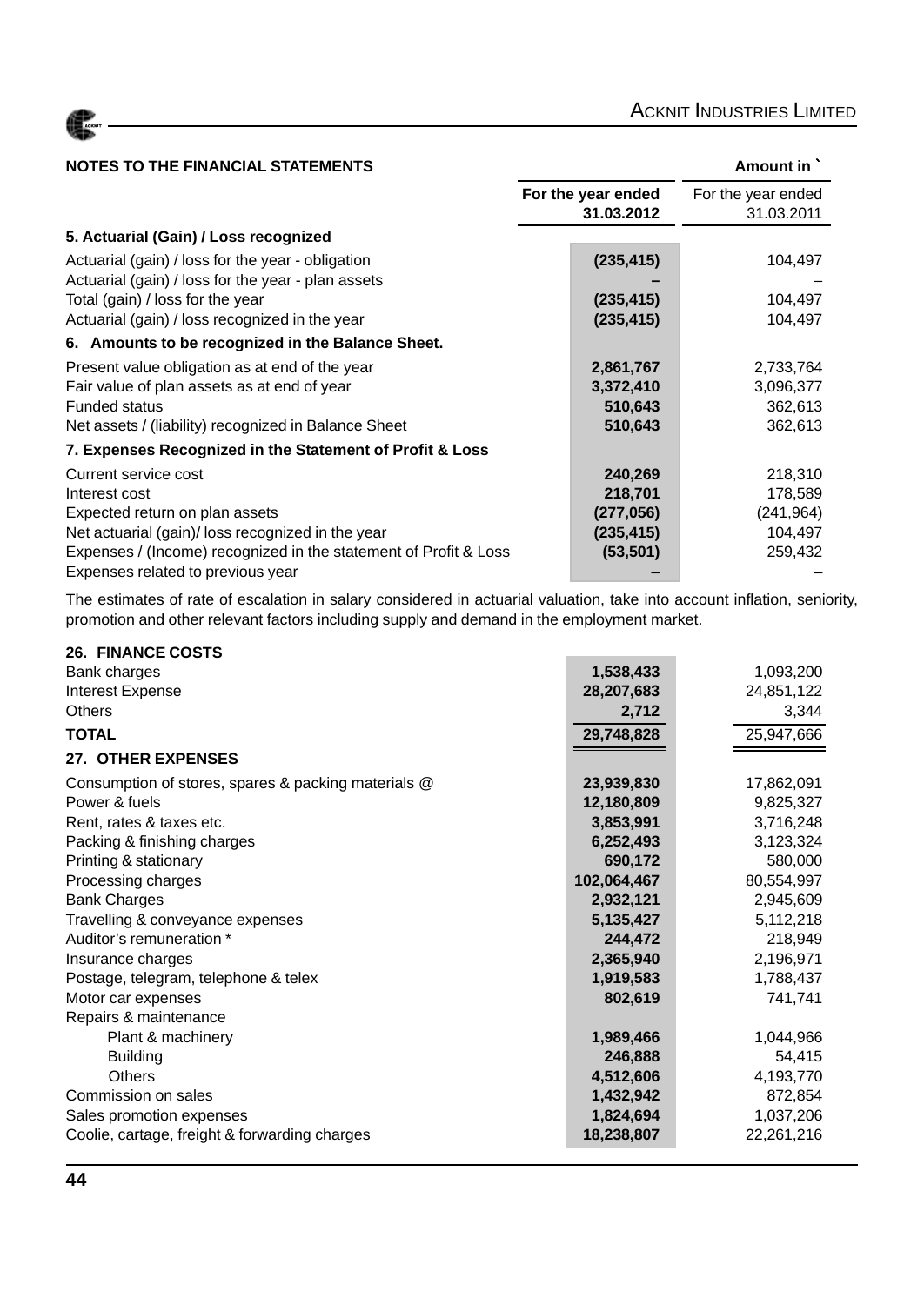

#### **NOTES TO THE FINANCIAL STATEMENTS AMOUNT AMOUNT AMOUNT AMOUNT IN**

|                                                                      | For the year ended<br>31.03.2012 | For the year ended<br>31.03.2011 |
|----------------------------------------------------------------------|----------------------------------|----------------------------------|
| Quality Claim on Exports                                             | 428.455                          | 2,065,220                        |
| Applicable net loss on foreign currency transactions and translation | 7,942,923                        |                                  |
| Loss on sale of Fixed Assets                                         | 116.047                          |                                  |
| Misc. expenses                                                       | 3,511,167                        | 3,716,414                        |
| Prior Period items #                                                 | 161,709                          | (718,079)                        |
| <b>TOTAL</b>                                                         | 202,787,628                      | 163,193,894                      |

Note: - Cyclic expenditure such as Professional Tax, Rates, Taxes, Bonus, Insurance, Telephone expenses are treated on cash basis.

#### **@Value of Stores, spares & packing materials consumed during the year**

| Imported<br>Indigenous                                                             | 12.28%<br>87.72% | 2,939,288<br>21,000,542 | 2,826,174<br>15.82%<br>84.18% 15,035,917 |
|------------------------------------------------------------------------------------|------------------|-------------------------|------------------------------------------|
|                                                                                    | 100.00%          | 23,939,830              | 100.00% 17,862,091                       |
| * Auditors' remuneration and expenses                                              |                  |                         |                                          |
| <b>Audit Fees</b>                                                                  |                  | 179,776                 | 154,420                                  |
| <b>Tax Audit Fees</b>                                                              |                  | 39,326                  | 33,090                                   |
| Vat Audit Fees                                                                     |                  | 7,523                   | 7,721                                    |
| <b>Other Matters</b>                                                               |                  | 17,847                  | 23,718                                   |
|                                                                                    |                  | 244,472                 | 218,949                                  |
| # Details of Prior period items (Net)<br>(a) Prior period item (Debit Adjustments) |                  |                         |                                          |
| Purchases                                                                          |                  | 8,607                   |                                          |
| <b>Export Incentives</b>                                                           |                  | 199,155                 |                                          |
| Coolie, Cartage, Freight & Forwarding Charges                                      |                  | 34,967                  | 31,598                                   |
| Salary Wages & Bonus                                                               |                  | 8,000                   | 12,893                                   |
| Packing & Finishing Charges                                                        |                  |                         | 5,011                                    |
| <b>Bank Charges</b><br><b>Insurance Charges</b>                                    |                  | 178                     | 1,175<br>94,075                          |
| <b>Processing Charges</b>                                                          |                  | 31,865                  |                                          |
| Repairs & Maintenance                                                              |                  | 2,500                   | 25,925                                   |
| <b>Others</b>                                                                      |                  | 33,675                  | 106,519                                  |
|                                                                                    |                  | 318,947                 | 277,196                                  |
| (b) Prior period item (Credit Adjustments)                                         |                  |                         |                                          |
| Coolie, Cartage, Freight & Forwarding Charges                                      |                  | 121,871                 | 105,051                                  |
| Telephone exp                                                                      |                  | 1,983                   |                                          |
| <b>Rent Rates &amp; Taxes</b>                                                      |                  |                         | 1,000                                    |
| <b>Export Incentives</b>                                                           |                  |                         | 653,973                                  |
| <b>Electricity Charges</b>                                                         |                  |                         | 3,947                                    |
| <b>Insurance Charges</b>                                                           |                  | 2,276                   | 500                                      |
| <b>Processing Charges</b><br><b>Gratuity Expenses</b>                              |                  |                         | 13,582<br>205,913                        |
| <b>Ineterst Received</b>                                                           |                  | 2,080                   |                                          |
| <b>Others</b>                                                                      |                  | 29,028                  | 11,309                                   |
|                                                                                    |                  | 157,238                 | 995,275                                  |
| Total $(a) - (b)$                                                                  |                  | 161,709                 | (718, 079)                               |
|                                                                                    |                  |                         |                                          |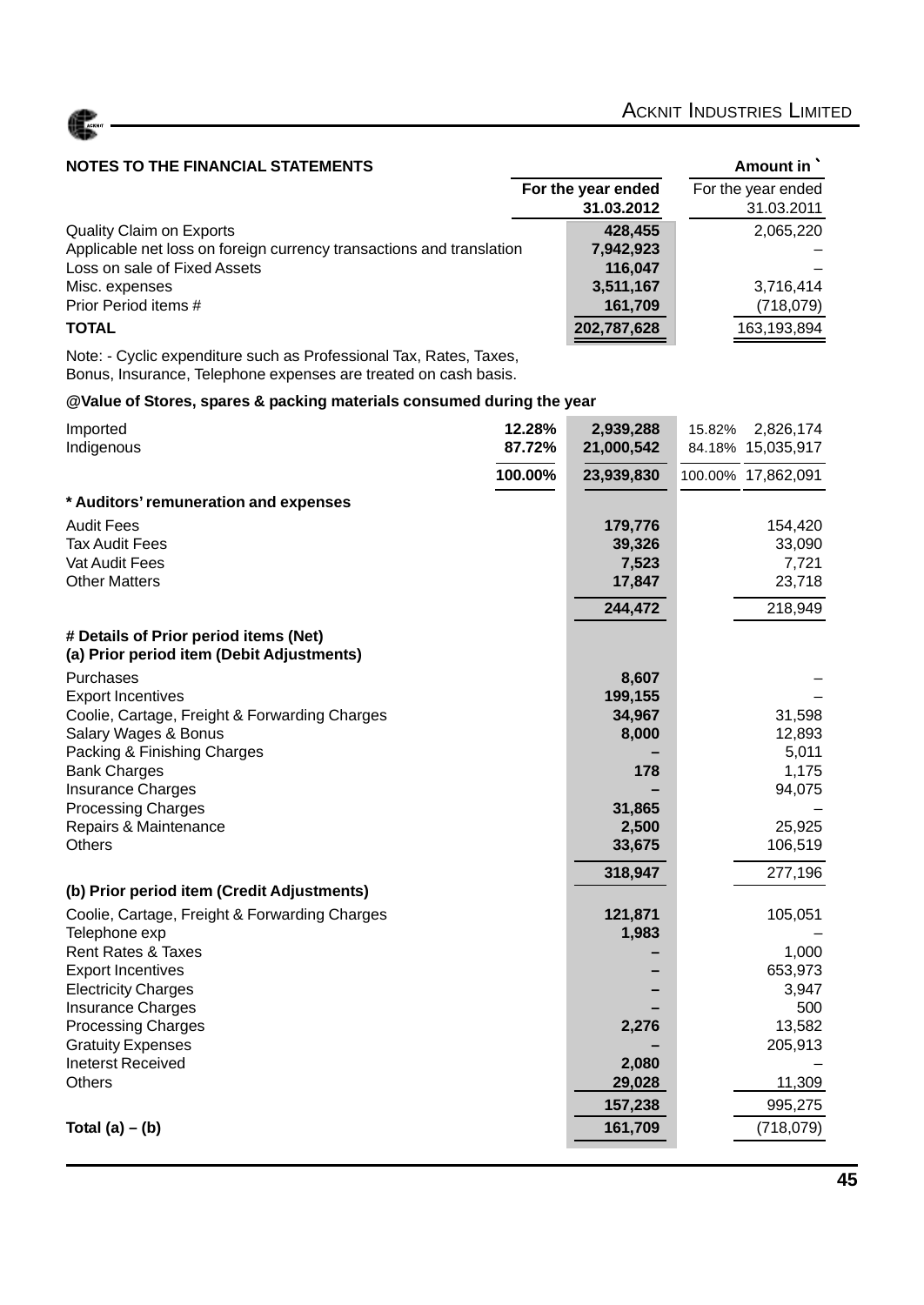

#### **NOTES TO THE FINANCIAL STATEMENTS Amount in `** Amount in `

| NUTES TU THE FINANCIAL STATEMENTS |                    | Alliount in        |
|-----------------------------------|--------------------|--------------------|
|                                   | For the year ended | For the year ended |
|                                   | 31.03.2012         | 31.03.2011         |
| <b>28. EXCEPTIONAL ITEMS</b>      |                    |                    |
| Loss on fire                      |                    | (2,941,827)        |
|                                   |                    | (2,941,827)        |
|                                   |                    |                    |

There was a major fire on 16.09.2010, midnight, at one of its unit at Falta SEZ. In the same fire, Plant & Machineries, Electric Installations, Other Equipments alongwith Factory Building and Shed and Furniture & Fixtures were damaged. Moreover Inventories also destroyed in the same fire. All these Fixed Assets and Inventories were insured under "Standard Fire and Special Perils Policy". During the year, the claim was fully settled at ` 51,457,777/- after all deductions and expenditure incurred for cost of restoration.

The Company had deducted the cost of Inventories for ` 28,835,562/-(Net after salvage), WDV of Fixed Assets on the date of fire for ` 15,133,902/- and cost of restoration of Fixed Assets for ` 10,430,140 from the Claim so settled and net shortfall of ` 2,941,827/- was shown in the Statement of Profit & Loss Account Under heading "Exceiptional Items – Loss on Fire".

#### **29. CURRENT TAX**

| Income tax for the year:                                                                                              |             |            |
|-----------------------------------------------------------------------------------------------------------------------|-------------|------------|
| <b>Current Tax</b>                                                                                                    | 7,100,000   | 4,600,000  |
|                                                                                                                       | 7,100,000   | 4,600,000  |
| Adjustments / (credits) related to previous years - Net                                                               |             |            |
| <b>Current Tax</b>                                                                                                    |             | (570, 473) |
|                                                                                                                       |             | (570, 473) |
| <b>TOTAL</b>                                                                                                          | 7,100,000   | 4,029,527  |
| <b>30. EARNINGS PER SHARE</b>                                                                                         |             |            |
| Profit After Taxation (`)                                                                                             | 14,834,141  | 14,786,003 |
| Weighted average number of shares (Nos.)                                                                              | 2,520,000   | 2,520,000  |
| Basic and Diluted Earnings Per Share (`)                                                                              | 5.89        | 5.87       |
| 31. CONTINGENT LIABILTIES                                                                                             |             |            |
| a) Claims against the company not acknoledged as debts                                                                | 127,598,142 | 820,500    |
| (i) Sales Taxes claims disputed by the company relating to<br>issues of applicability classification and disallowance |             |            |
| (ii) Tax liability demanded by the Kolkata Municipal Tax Authorities*                                                 | 2,562,342   | 2,562,342  |
| b) Guarantees                                                                                                         |             |            |
| Letter of Credit                                                                                                      | 23,843,457  | 23,357,990 |
| c) Other money for which company is contingently liable                                                               |             |            |
| Bills discounted by the Bank                                                                                          | 42,971,235  | 49,288,779 |

\* Tax liability demanded by the Kolkata Municipal Tax Authorities for the periods prior to acquisition of a property of ` 1,265,475/- (P.Y. - ` 1,265,475/-), for the periods after acquisition of the property of ` 245,025/- (P.Y. - ` 245,025/-) and penalty and interest for above amounting to ` 1,051,842/- (P.Y. - ` 1,051,842/-) is pending disposal before Hon'ble High Court at Kolkata against which the company has deposited on account a sum of ` 1,700,000/- (P.Y. - ` 1,700,000/-).

#### **32. SEGMENT REPORTING**

The company's operating business are organized and managed separately according to the nature of products. The four identified reportable segments are (i) Own manufactured cotton & synthetic gloves, (ii) Leather gloves, (iii) Other & traded items and (iv) Power generation segment. The secondary segment is the geographical segment based on the location of manufacturing unit.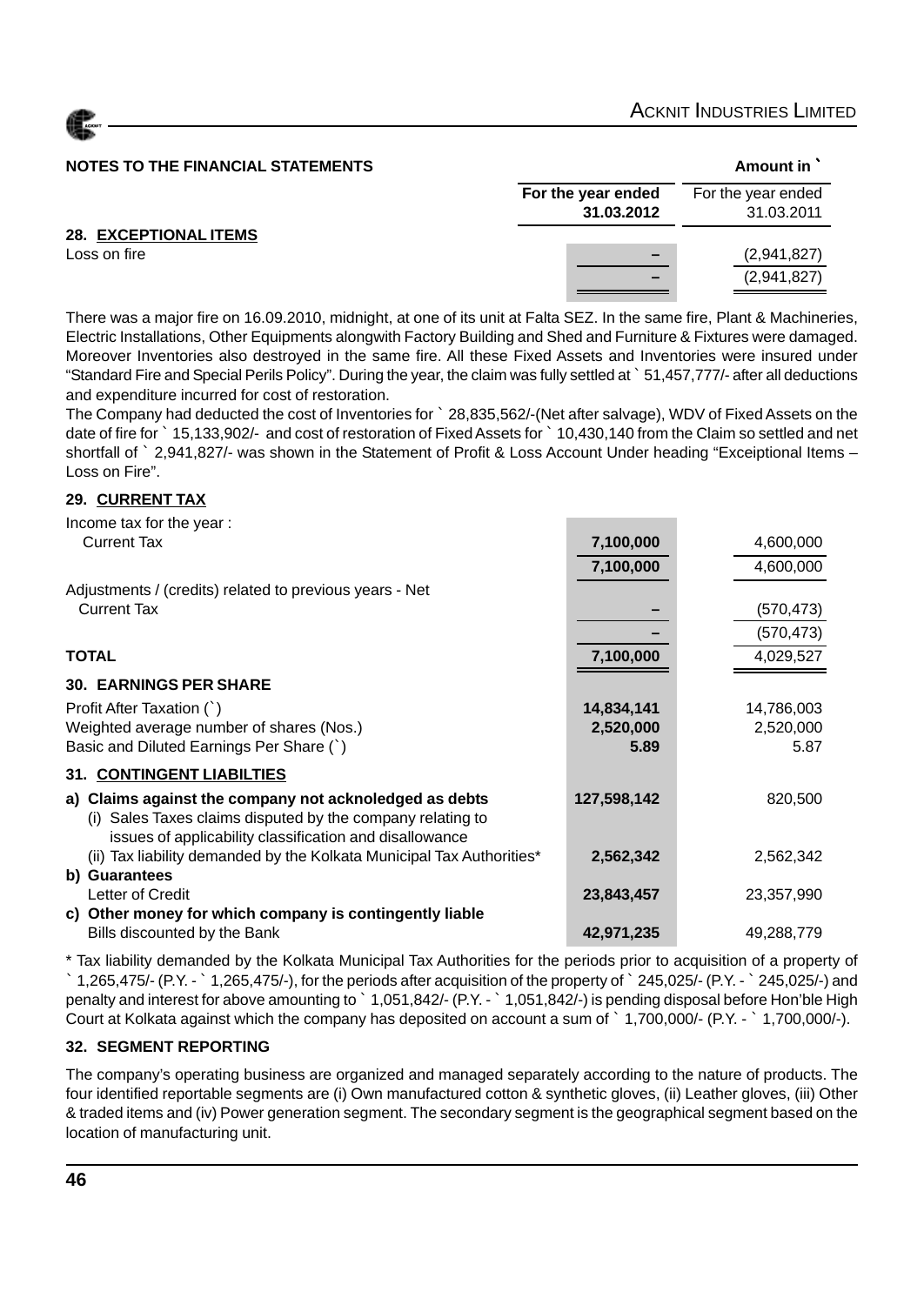

### **NOTES TO THE FINANCIAL STATEMENTS Amount in** ` **PRIMARY SEGMENT INFORMATION**

|    |                                  |             |                                         | 2012           |             |                                  | 2011           |
|----|----------------------------------|-------------|-----------------------------------------|----------------|-------------|----------------------------------|----------------|
|    |                                  |             | <b>External Sale Intersegment Sales</b> | <b>Total</b>   |             | External Sale Intersegment Sales | Total          |
| А. | <b>SEGMENT REVENUE</b>           |             |                                         |                |             |                                  |                |
|    | Cotton & Synthetic Gloves        | 126,926,494 |                                         | 126,926,494    | 94,506,345  |                                  | 94,506,345     |
|    | Leather Gloves                   | 601,369,097 | 18,675,736                              | 620,044,833    | 434,034,981 | 17,983,931                       | 452,018,912    |
|    | Others & Traded items            | 154,543,213 | -                                       | 154,543,213    | 115,003,692 |                                  | 115,003,692    |
|    | Power Generation                 | 7,575,080   |                                         | 7,575,080      | 6,746,463   |                                  | 6,746,463      |
|    | <b>Segment Total</b>             | 890,413,884 | 18,675,736                              | 909,089,620    | 650,291,481 | 17,983,931                       | 668,275,412    |
|    | Ellimination                     |             |                                         | (18, 675, 736) |             |                                  | (17,983,931)   |
|    | <b>Total Revenue</b>             |             |                                         | 890,413,884    |             |                                  | 650,291,481    |
|    | <b>B. SEGMENTS RESULTS</b>       |             |                                         |                |             |                                  |                |
|    | Cotton & Synthetic Gloves        |             |                                         | 6,902,447      |             |                                  | 5,787,402      |
|    | Leather Gloves                   |             |                                         | 46,099,098     |             |                                  | 23,572,289     |
|    | Others & Traded items            |             |                                         | 16,871,260     |             |                                  | 9,261,084      |
|    | <b>Power Generation</b>          |             |                                         | 3,317,064      |             |                                  | 2,202,518      |
|    | <b>Segment Total</b>             |             |                                         | 73,189,869     |             |                                  | 40,823,293     |
|    | Unallocated Corporate Exps.      |             |                                         | (23,053,624)   |             |                                  | (16, 210, 328) |
|    | Unallocated Corporate Income.    |             |                                         | 994,582        |             |                                  | 16,781,140     |
|    | Profit before Finance cost & Tax |             |                                         | 51,130,827     |             |                                  | 41,394,105     |
|    | Finance cost                     |             |                                         | (29, 748, 828) |             |                                  | (24, 854, 466) |
|    | Interest on loan, deposits, etc. |             |                                         | 722,142        |             |                                  | 328,991        |
|    | Provision for Taxation (Net)     |             |                                         | (7,270,000)    |             |                                  | (2,082,627)    |
|    | C. Profit after Taxation         |             |                                         | 14,834,141     |             |                                  | 14,786,003     |

# **D. Other information**

|                                    | <b>Segment Assets</b> | <b>Segment Liabilities</b> | Segment Assets | Segment Liabilities |
|------------------------------------|-----------------------|----------------------------|----------------|---------------------|
| Cotton & Synthetic Gloves          | 212,886,424           | 131,950,761                | 217,815,061    | 111,735,719         |
| Leather Gloves                     | 281,146,349           | 207,579,065                | 228,088,064    | 176,456,007         |
| Other & Traded items               | 100,382,713           | 79,430,487                 | 76,438,057     | 63,500,277          |
| <b>Power Generation</b>            | 45,534,274            | 15,006,461                 | 48,421,159     | 20,700,718          |
| <b>Segment Total</b>               | 639,949,760           | 433,966,774                | 570,762,341    | 372,392,721         |
| Unallocated corporate Assets/Liab. | 46,174,017            | 36,752,347                 | 52,605,471     | 46,011,365          |
| <b>Total</b>                       | 686,123,777           | 470,719,121                | 623,367,812    | 418,404,086         |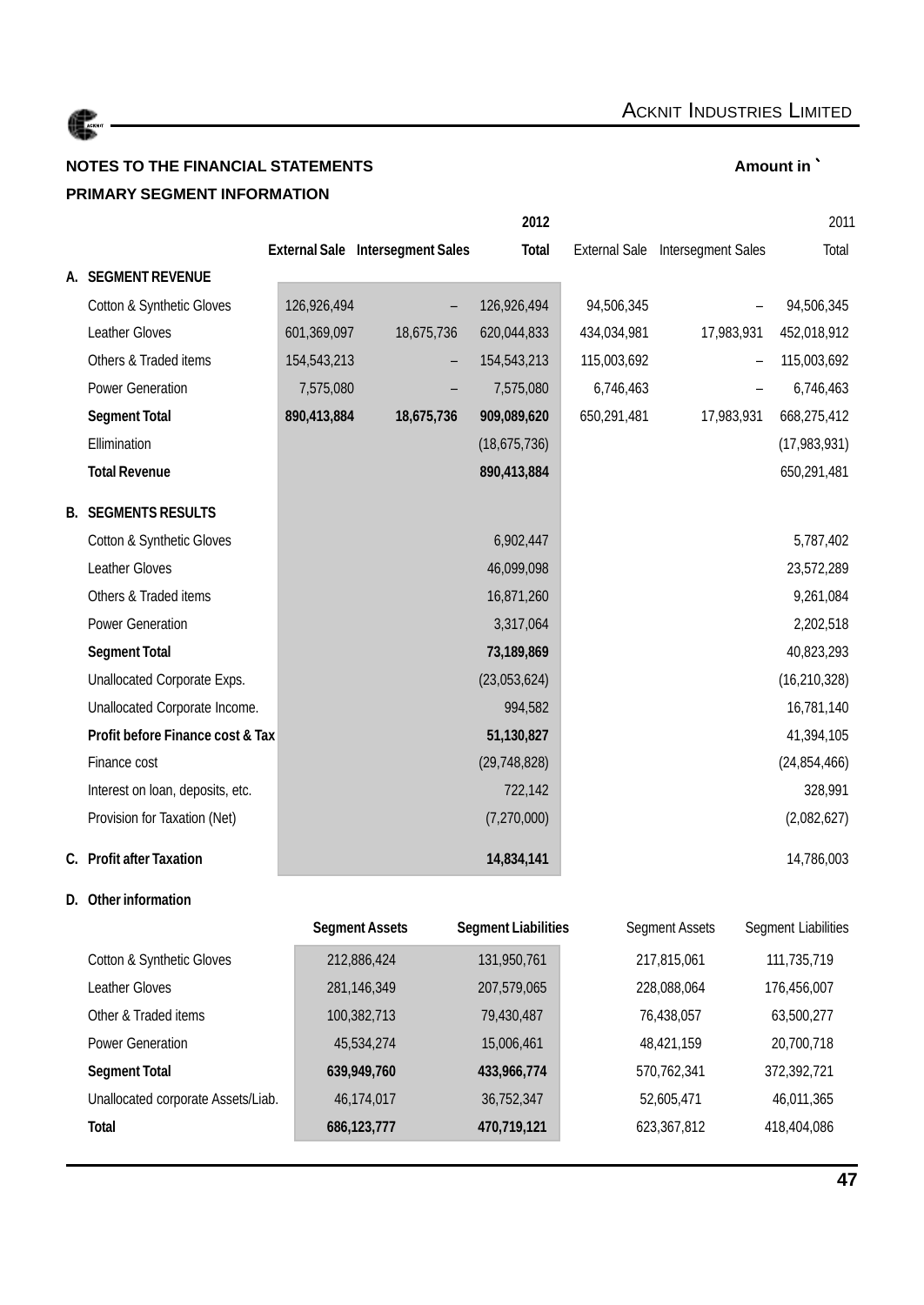| <b>NOTES TO THE FINANCIAL STATEMENTS</b> |                    |              |                 |                    |              | Amount in       |
|------------------------------------------|--------------------|--------------|-----------------|--------------------|--------------|-----------------|
|                                          |                    |              | 2012            |                    |              | 2011            |
|                                          |                    |              | <b>Non Cash</b> |                    |              | <b>Non Cash</b> |
|                                          | Capital            | Depreciation | expenditure     | Capital            | Depreciation | expenditure     |
|                                          | <b>Expenditure</b> |              | other than      | <b>Expenditure</b> |              | other than      |
|                                          |                    |              | depreciation    |                    |              | depreciation    |
| Cotton & Synthetic Gloves                | 23,598,447         | 9,069,375    |                 | 31,722,927         | 8,457,959    |                 |
| <b>Leather Gloves</b>                    | 2,810,650          | 2,712,661    |                 | 4,337,222          | 2,580,732    |                 |
| Others & Traded items                    | 10,020,109         | 690,080      |                 | 181,310            | 666,484      |                 |
| Power Generation                         |                    | 3,149,289    |                 |                    | 3,149,289    |                 |
| <b>Unallocated Expenditure</b>           | 199,032            | 528,192      |                 | 464,770            | 529,958      |                 |
| <b>Segment Total</b>                     | 36,628,238         | 16,149,597   |                 | 36,706,229         | 15,384,422   |                 |
| <b>SECONDARY SEGMENT INFORMATION</b>     |                    |              |                 |                    |              |                 |
| <b>Segmant Revenue</b>                   |                    |              |                 |                    |              |                 |
| WITHIN SPECIAL ECONOMIC ZONE             |                    |              | 183,671,383     |                    |              | 133,111,594     |
| <b>OUTSIDE SPECIAL ECONOMIC ZONE</b>     |                    |              | 706,742,501     |                    |              | 517,179,887     |
| <b>Segmant Assets</b>                    |                    |              |                 |                    |              |                 |
| WITHIN SPECIAL ECONOMIC ZONE             |                    |              | 212,886,424     |                    |              | 217,815,060     |
| OUTSIDE SPECIAL ECONOMIC ZONE            |                    |              | 473,237,353     |                    |              | 405,552,752     |
| <b>Capital Expenditure</b>               |                    |              |                 |                    |              |                 |
| WITHIN SPECIAL ECONOMIC ZONE             |                    |              | 23,598,447      |                    |              | 31,722,927      |
| <b>OUTSIDE SPECIAL ECONOMIC ZONE</b>     |                    |              | 13,029,791      |                    |              | 4,983,302       |

#### **33. RELATED PARTY DISCLOSURES**

Related Party Disclosures, as required by Accounting Standard 18, " Related Party Disclosures" , are given below :

| 1. | <b>ASSOCIATES</b>                 | ÷ | (a)                          | Acme Safetywears Limited      |  |
|----|-----------------------------------|---|------------------------------|-------------------------------|--|
|    |                                   |   | (b)                          | Saraf Capital Markets Limited |  |
| 2. | <b>KEY MANAGEMENT PERSONNEL</b>   | ÷ | (a)                          | Mr. Shri Krishan Saraf        |  |
|    |                                   |   | (b)                          | Mr. Deo Kishan Saraf          |  |
|    |                                   |   | (c)                          | Mr. Swapan Kumar Chakraboarty |  |
|    |                                   |   | (d)                          | Mr. Bishnu Kumar Kesan        |  |
|    |                                   |   | (e)                          | Mr. Abhishek Saraf            |  |
| З. | <b>COMPANIES WHERE THERE IS A</b> |   |                              |                               |  |
|    | <b>SIGNIFICANT INFLUENCE</b>      | ÷ | (a) Rosinate (India) Company |                               |  |
|    |                                   |   | (b) Prince Vanijya Pvt Ltd   |                               |  |
|    |                                   |   |                              |                               |  |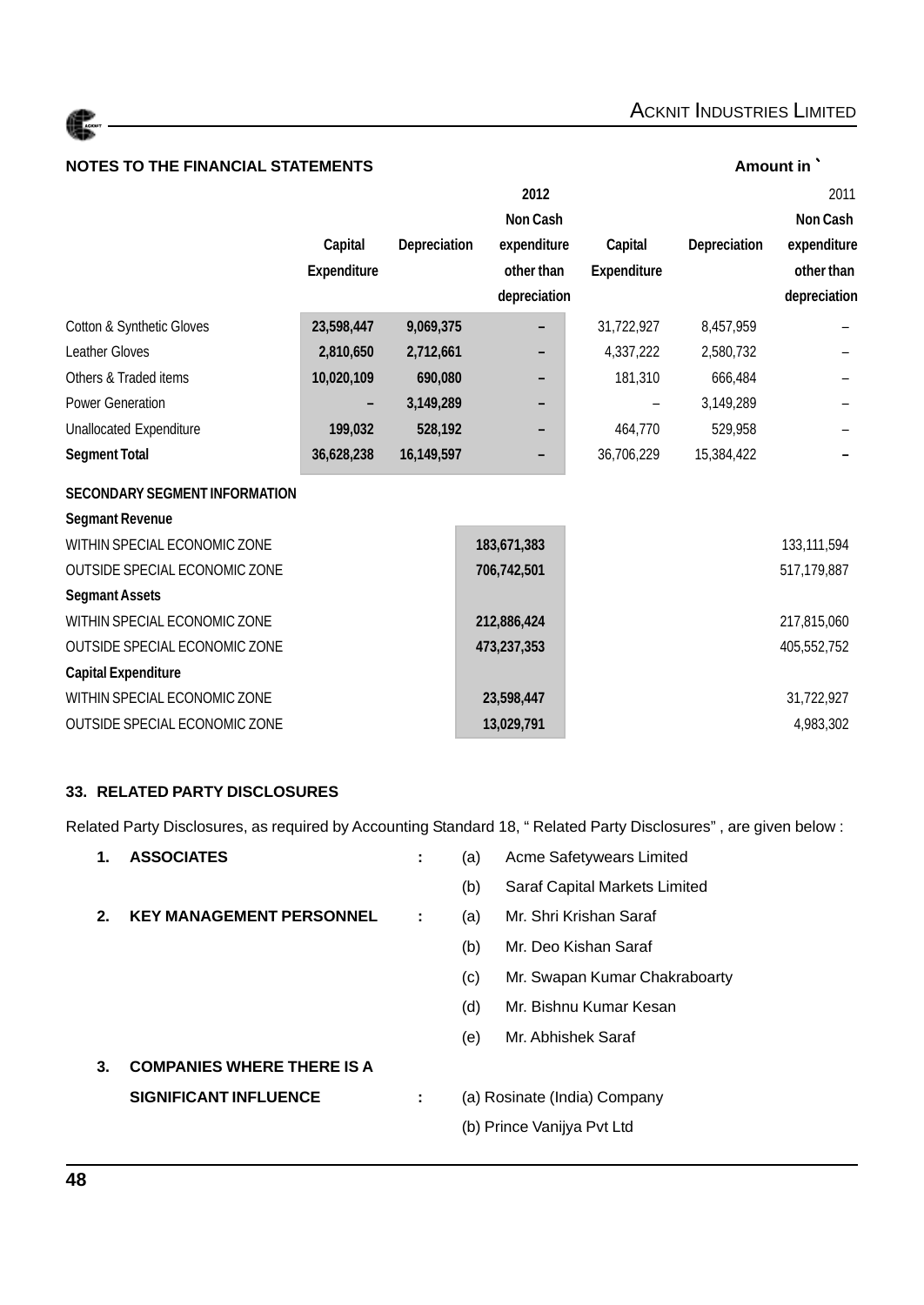

#### **NOTES TO THE FINANCIAL STATEMENTS Amount in `** Amount in `

Disclosure of Transactions between the Company and Related Parties and status of outstanding balance as on 31.03.12

|                                 | Parties referred to<br>in (1) above |            | Parties referred to<br>in (2) above |                   | Parties referred to<br>in (3) above |            | <b>Total</b> |            |
|---------------------------------|-------------------------------------|------------|-------------------------------------|-------------------|-------------------------------------|------------|--------------|------------|
|                                 | 2012                                | 2011       | 2012                                | 2011              | 2012                                | 2011       | 2012         | 2011       |
| Sales of Goods                  |                                     | 699,598    |                                     |                   |                                     |            |              | 699,598    |
| Purchase of Goods               | 24,501,165                          | 9,573,907  |                                     |                   |                                     |            | 24,501,165   | 9,573,907  |
| Sale of Investment              | 4,806,750                           | 8,299,017  |                                     |                   |                                     |            | 4,806,750    | 8,299,017  |
| Purchase of Investment          | 5,732,020                           |            |                                     |                   |                                     |            | 5,732,020    |            |
| <b>Rent Received</b>            |                                     | 36.000     |                                     |                   |                                     |            |              | 36,000     |
| Interest Income                 | 18,934                              | 7,644      |                                     |                   |                                     |            | 18,934       | 7,644      |
| <b>Interest Paid</b>            | 554,178                             |            |                                     |                   | 1,332,534                           | 84,247     | 1,886,712    | 84,247     |
| Porcessing Charges              | 1,050,291                           | 896,191    |                                     |                   | 1,230,383                           | 1,202,186  | 2,280,674    | 2,098,377  |
| Remuneration                    |                                     |            |                                     |                   |                                     |            |              |            |
| <b>Directors</b>                |                                     |            | 2,956,800                           | 2,956,800         |                                     |            | 2,956,800    | 2,956,800  |
| Others                          |                                     |            | 1,043,484                           | 1,038,284         |                                     |            | 1,043,484    | 1,038,284  |
| Loan given                      |                                     | 11,000,000 |                                     |                   |                                     |            |              | 11,000,000 |
| Receipt Towards Refund of Loan  | 11,006,880                          |            |                                     |                   |                                     |            | 11,006,880   |            |
| <b>Advances Given</b>           |                                     | 4,500,000  |                                     |                   |                                     |            |              | 4,500,000  |
| <b>Receipt Towards Refund</b>   |                                     |            |                                     |                   |                                     |            |              |            |
| of Advances                     | 1,500,000                           | 3,000,000  |                                     |                   | 800,000                             |            | 2,300,000    | 3,000,000  |
| Loan Taken                      | 27,500,000                          |            |                                     | $\qquad \qquad -$ | 10,000,000                          | 5,000,000  | 37,500,000   | 5,000,000  |
| Repayment of Loan               | 27,500,000                          |            |                                     |                   |                                     | 5,000,000  | 27,500,000   | 5,000,000  |
| <b>Balance as on 31st March</b> |                                     |            |                                     |                   |                                     |            |              |            |
| Debtors / Receivables           |                                     |            |                                     |                   | 3,000,000                           | 11,000,000 | 3,000,000    | 11,000,000 |
| Creditors / Payables            | 4,392,764                           | 2,124,619  |                                     |                   | 40,274                              | 488,553    | 4,433,038    | 2,613,172  |
| Loan Given                      | 17,041                              | 11,006,880 |                                     |                   |                                     |            | 17,041       | 11,006,880 |
| <b>Advances Given</b>           |                                     | 1,500,000  |                                     |                   |                                     |            |              | 1,500,000  |
| Loan Taken                      | 498,760                             |            |                                     | -                 | 10,000,000                          | -          | 10,498,760   |            |

|     |                                                        | For the year ended | For the year ended |
|-----|--------------------------------------------------------|--------------------|--------------------|
|     |                                                        | 31.03.2012         | 31.03.2011         |
| 34. | <b>EXPENDITURE IN FOREIGN CURRENCY</b>                 |                    |                    |
|     | (Amount remitted in foreign currency by way of letter  |                    |                    |
|     | of credit arrangements/ others)                        |                    |                    |
|     | For purchase of Capital goods on CIF basis<br>(i)      | 14,747,824         | 9,257,380          |
|     | For purchase of Raw Materials, stores,<br>(ii)         | 138,344,263        | 89,255,139         |
|     | spares & Finished Goods                                |                    |                    |
|     | For Travelling Expenses<br>(iii)                       | 2,498,508          | 3,237,478          |
|     | On other accounts<br>(iv)                              | 5,897,905          | 5,752,468          |
|     |                                                        | 161,488,500        | 107,502,465        |
|     | <b>35. EARNINGS IN FOREIGN CURRENCY ON (FOB BASIS)</b> |                    |                    |
|     | Export of goods<br>(i)                                 | 692,596,401        | 513,818,581        |
|     | Other income<br>(ii)                                   | 666,011            | 119,259            |
|     |                                                        | 693,262,412        | 513,937,840        |
|     |                                                        |                    |                    |